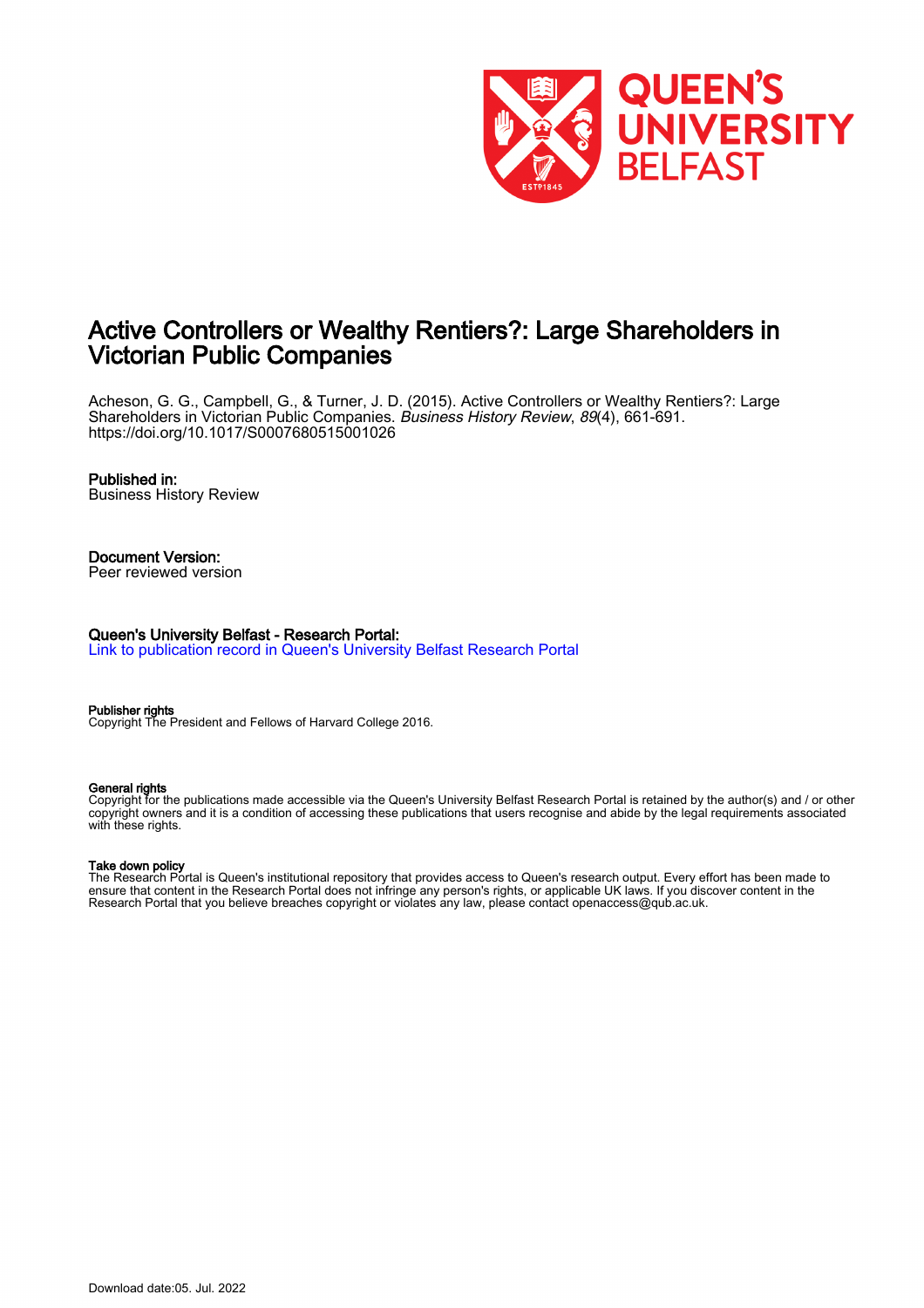# Active Controllers or Wealthy Rentiers? Large Shareholders in Victorian Public Companies

### **Abstract:**

This article addresses the issue of whether large shareholders in Victorian public companies were active in the control of companies or were simply wealthy rentiers. Using ownership records for 890 firm-years, we examine the control rights, sociooccupational background, and wealth of large shareholders. We find that many large shareholders had limited voting rights and neither they nor family members were directors. This implies that the majority of public companies in the second half of the nineteenth century cannot be characterized as family companies and that large shareholders are better viewed as wealthy gentlemen capitalists rather than entrepreneurs.

### **Published:**

Graeme G. Acheson, Gareth Campbell and John D. Turner (2015). Active Controllers or Wealthy Rentiers? Large Shareholders in Victorian Public Companies. Business History Review, 89, pp 661-691. doi:10.1017/S0007680515001026. [\(http://dx.doi.org/10.1017/S0007680515001026\)](http://dx.doi.org/10.1017/S0007680515001026)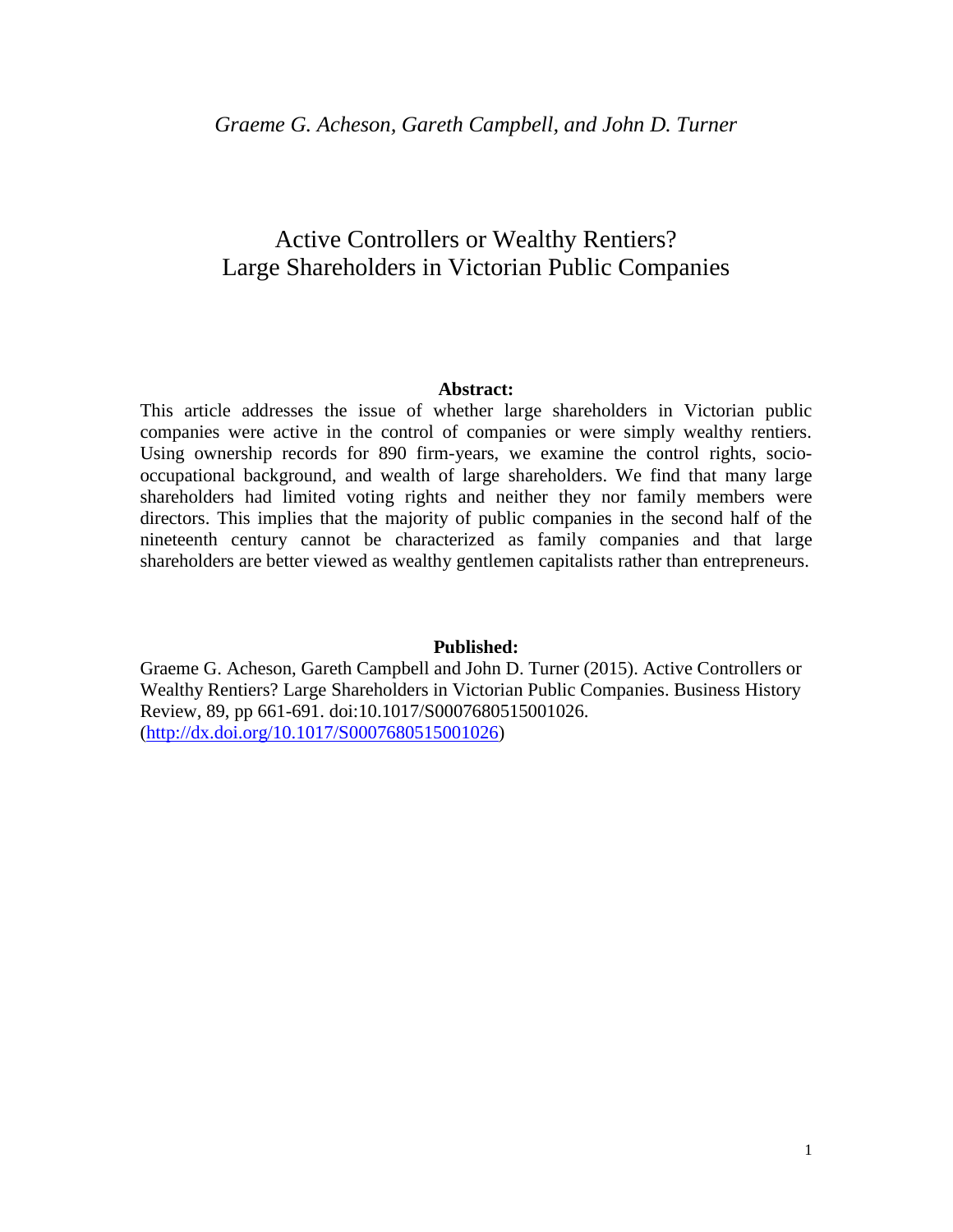One of the big questions in the historical evolution of the public corporation is this: When did ownership separate from control? The received view among business historians until recently was that when incorporation laws were liberalized in the nineteenth century, the ownership of corporations was dominated by founding families, but as public corporations grew in scale in the twentieth century, ownership became more dispersed.<sup>1</sup> This view has recently been challenged and has subsequently generated substantial debate among scholars.<sup>2</sup> In this article, we contribute to this debate by analyzing large shareholders in Victorian public companies formed after the liberalization of British incorporation law in  $1856$ <sup>3</sup>. In related work, we find that the broad structure of corporate ownership was surprisingly diffuse in the Victorian era.<sup>4</sup> In this article, however, we examine in detail the largest shareholders in all of our sample firms to establish whether they played an active governance role in companies or were wealthy rentiers who simply provided finance to companies.

The acts that liberalized incorporation legislation in the United Kingdom required companies to report a detailed list of shareholders and their ownership to the Registrar of Companies on an annual basis.<sup>5</sup> After a comprehensive archival search, we found ownership records for 488 unique companies and 890 company years for the second half of the nineteenth century. We define large shareholders as the largest owner in the company plus all others who own more than 10 percent of the company's voting or cash flow rights. In total, across the 890 company years, we have identified 1,158 unique large shareholders. In order to assess whether these large owners played a governance role or were simply wealthy rentiers, we use our ownership data to measure how much voting control large shareholders had. We then examine the socio-occupational background of these large shareholders and where they lived, to see if they had a background consistent with being a rentier rather than an active large owner. Finally, we attempt to establish the wealth of large shareholders using probate records. We do so for two reasons. First, if a large shareholder's ownership in a company is a substantial proportion of their wealth, this would imply that they exercised more control over the company because a large proportion of family wealth was at stake. Second, if a shareholder was a rentier, we want to see if they were from the super-rich elite or from the moderately wealthy middle class.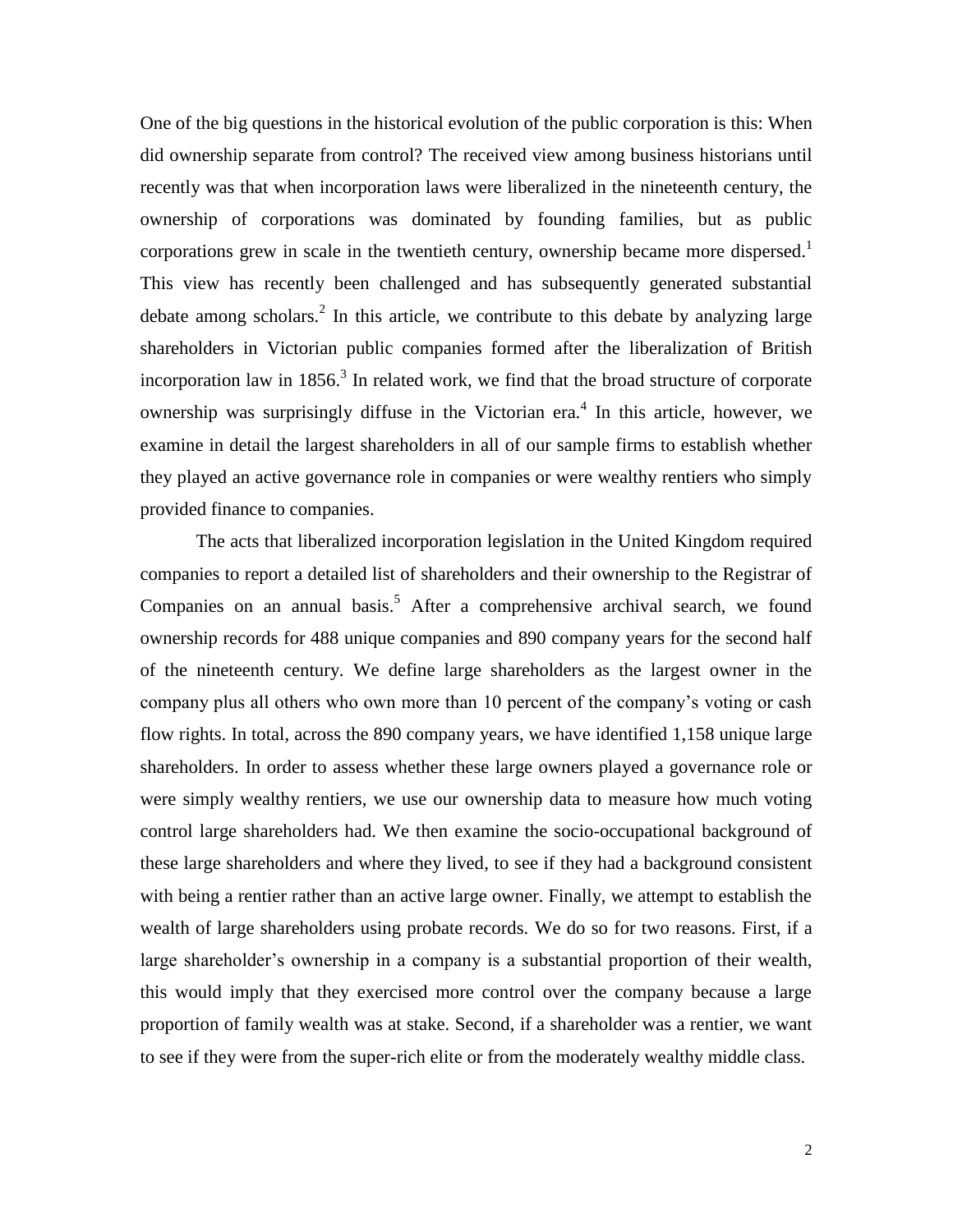A study of large shareholders in Victorian Britain is of interest for at least one additional reason. The rapid expansion of both the U.K. equity market and the investing public during the latter part of the nineteenth century may have been facilitated by the control exercised by large owners acting to assure smaller shareholders that managers would act in their (the shareholders') interests.<sup>6</sup>

Taking our evidence as a whole, our main finding is that large owners in general do not appear to have exercised much control over the companies in which they were large shareholders. Rather, our evidence suggests that large shareholders in many Victorian companies were merely wealthy investors. This finding—that the average large shareholder did not appear to exercise much control—is consistent with Colin Mayer's view that by giving up control, large owners are credibly committing to other parties who contract with the firm, particularly other investors, that they will not abuse their power to expropriate other stakeholders.<sup>7</sup> Notably, Eric Hilt and Aldo Musacchio argue that something similar occurred in the early development of the U.S. and Brazilian equity markets.<sup>8</sup>

This article contributes to a strand of business history literature that has criticized the control of British companies in the Victorian and Edwardian eras. Following Alfred Chandler, the commonly accepted view is that British firms, when they were established in the nineteenth century, were family controlled and that this persisted into the twentieth century, with the result that they did not develop the managerial sophistication of their U.S. counterparts.<sup>9</sup> This state of affairs may ultimately have played a role in the relative decline of the British economy in the twentieth century.<sup>10</sup> However, our findings suggest that this view needs some revision because the degree to which large shareholders or families controlled the vast majority of companies in our sample is debatable.

This article also builds on the growing literature on investors in the Victorian era. To date, this literature has focused on sociocultural references and public perception of investors; investors in banks, gas companies, and railways; and the relationship between gender and investment.<sup>11</sup> We augment this literature by looking solely at large shareholders across a wide variety of industries in the second half of the nineteenth century.<sup>12</sup>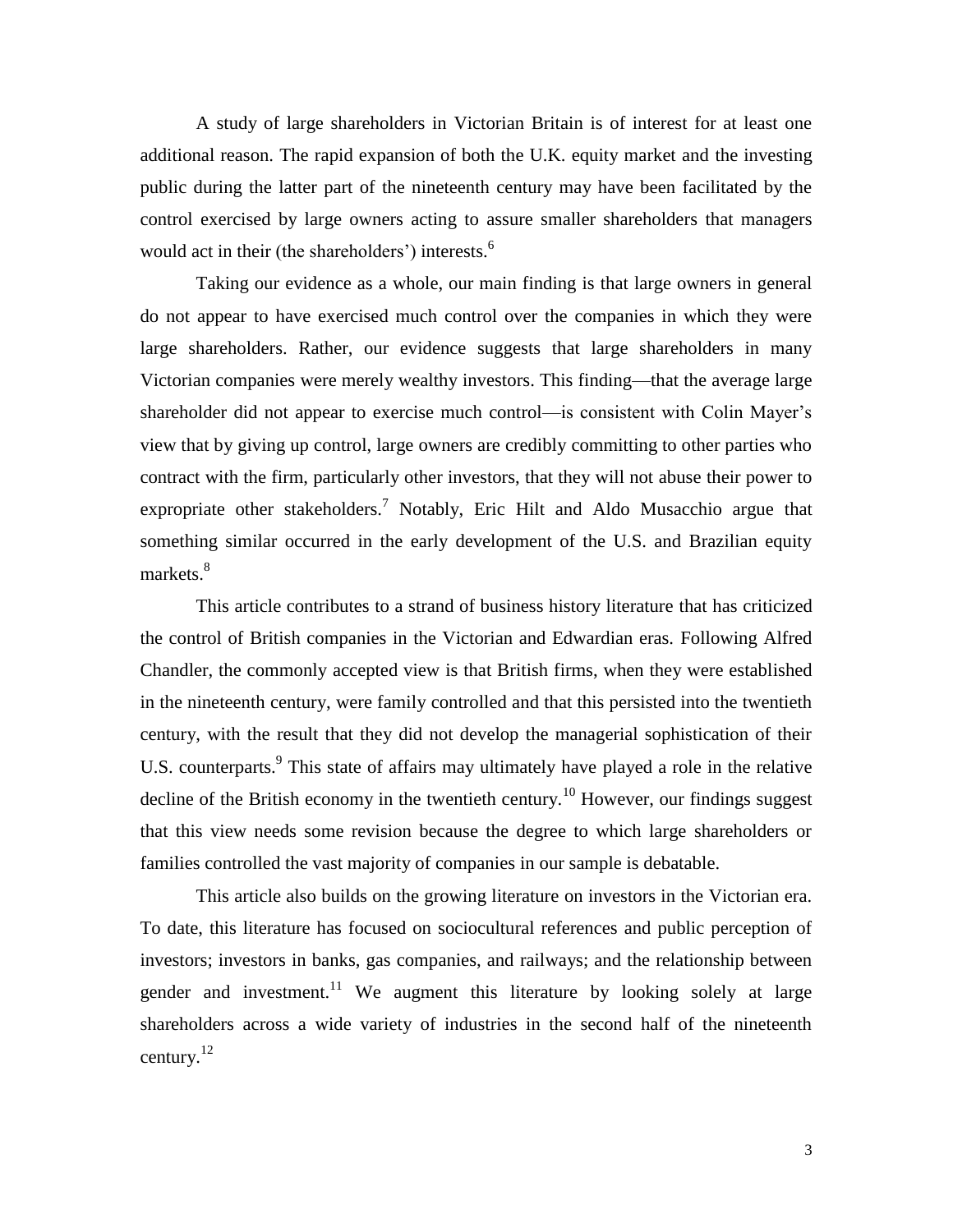Finally, this article contributes to the debate regarding the role of the city's capital markets in channeling capital to colonial or overseas companies to the detriment of indigenous British firms.<sup>13</sup> Our study enables us to add several nuances to this debate because 155 of the 488 companies in our sample are overseas companies, enabling us to see the differences (if they exist) in control by, and identity of, large shareholders.

# Data on Large Shareholders

The Companies Acts of 1856 and 1862 liberalized U.K. incorporation law by permitting entrepreneurs to incorporate with limited liability simply by registering with the Registrar of Companies.<sup>14</sup> Companies registered under these acts were required annually to return a list of their ordinary and, where applicable, preference shareholders to the Registrar of Companies using a standardized return form known as Form E. These returns always contained the shareholder's name and the number of shares owned, and, in the majority of cases, they also contained the shareholder's address and occupation. The returns of companies that were dissolved before 1970 were placed within the Companies Registration Office files at the National Archives at Kew (BT31 series) and the National Archives of Scotland (BT2 series).

We searched the catalogues of the BT2 and BT31 series for public companies that had issued common stock quoted either in the *Course of the Exchange* between 1825 and 1870 or in the *Investor's Monthly Manual* in 1870, 1885, and 1899.<sup>15</sup> Our final sample consists of 890 firm-years, representing  $488$  unique companies.<sup>16</sup> Of these companies, 333 were domestic companies and 155 can be defined as overseas companies, since their operations were based outside of the British Isles. Information on the location of a company's main operations was obtained from memoranda of association contained with the files in the BT31 and BT2 series, *Burdett's Official Intelligence*, *Stock Exchange Official Intelligence*, and *Stock Exchange Year-book*.

Because the ownership archives consist of companies that became defunct at some stage before 1970, none of our sample companies are still in existence today as separate entities. Using the *Register of Defunct Companies*, we were able to trace the ultimate fate of most of our sample companies. About 55 percent became defunct because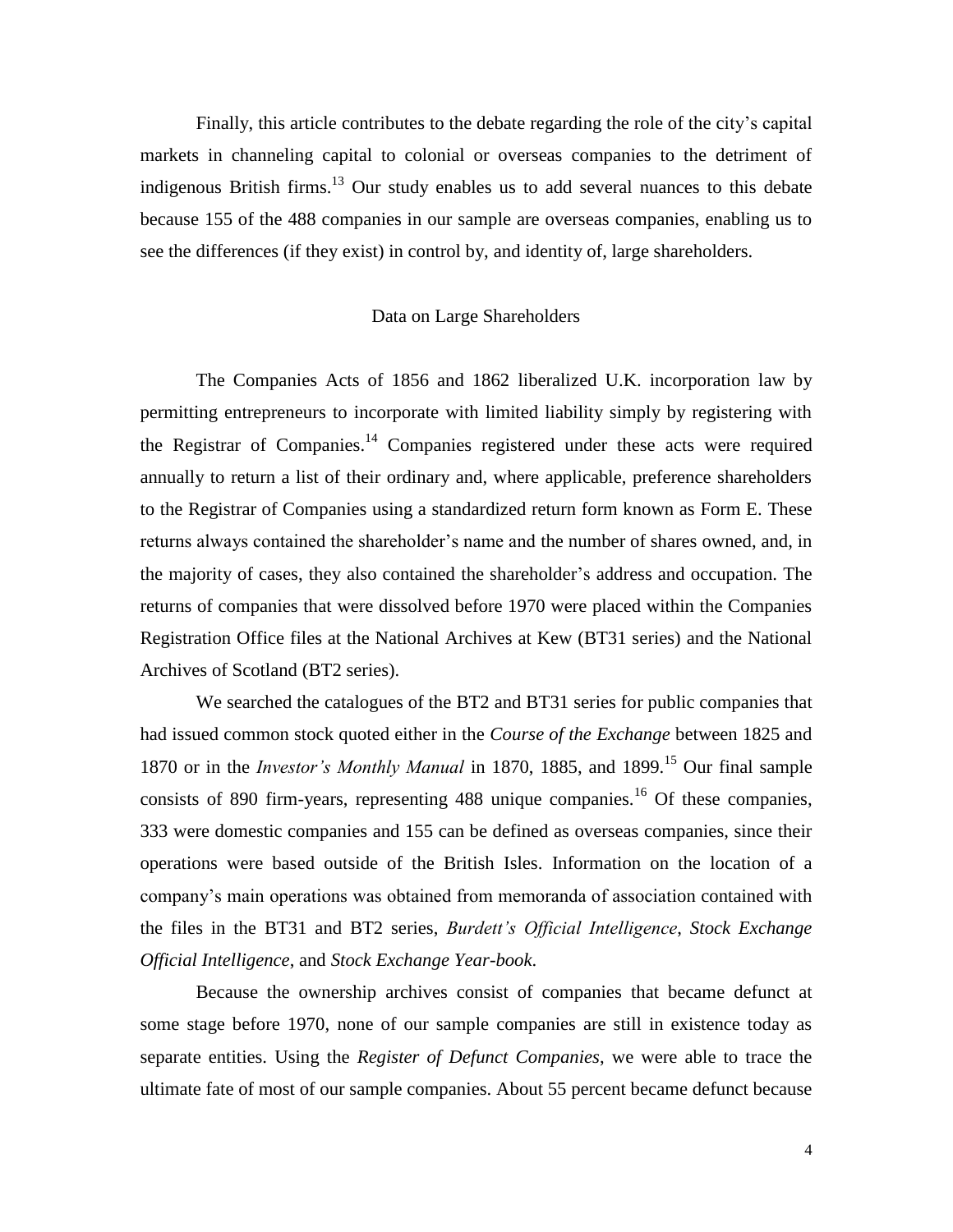they reconstructed or merged with another firm, while approximately a further 28 percent of sample companies were liquidated. Most of the banks and insurance companies in our sample merged with the banks that dominate these sectors today. Notably, the Clydesdale Bank is in our sample and, although it merged with the Midland Bank in 1920, it has continued to operate under its original name. Other companies in our sample merged to form industrial giants. For example, one of our sample companies, the Runcorn Soap and Alkali Company, merged with a group of other chemical companies to form United Alkali Company, which later merged with three other companies in 1926 to form Imperial Chemical Industries. Notably, the brand names associated with several sample companies that merged with other companies still exist today (e.g., Bovril and Schweppes).

In Table 1, we see that our sample contains a range of companies from different industries. Based on Richard Grossman's data on the industrial composition of the British capital market in this era, the one industry that is underrepresented is mining.<sup>17</sup> We found that the ownership records for mining companies were more likely to be missing or incomplete, possibly because of their short-lived and speculative nature. The commercial and industrial sector is the largest, which is unsurprising since this was a growth sector in the stock market between  $1860$  and  $1900$ .<sup>18</sup> This sector consisted mainly of manufacturing and processing companies (e.g., oil, petroleum, nitrate chemicals, fertilizer, soap and alkali, railway carriages and rolling stock, bicycles, paper mills, plate glass, dairies, wagons), but also contained some large retailers, publishers, and hotels. As can be seen in Table 1, our sample is spread across time, with just over half of our sample firm-years concentrated in the 1880s and 1890s.

### [INSERT TABLE 1]

A question arises as to the representativeness of our sample and whether our sample composition is likely to bias our findings in one direction or another. As ownership data was not collected by the Registrar of Companies on statutory companies set up prior to 1862 (e.g., railways and other utilities), nor on banks and insurance companies (unless they registered under the 1862 Companies Act), our sample does not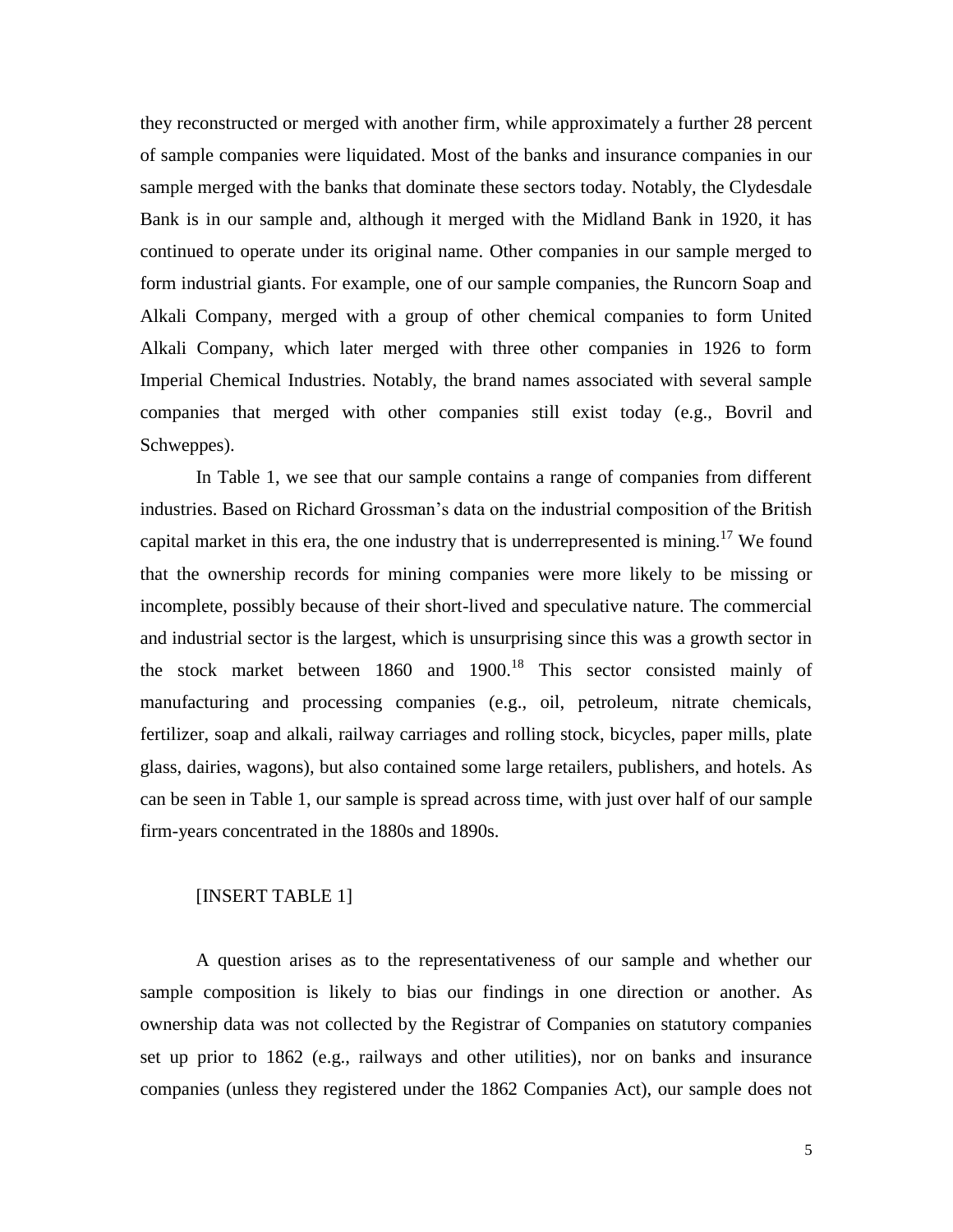contain the largest companies in the Victorian era. Indeed, none of our companies would have made it into the top one hundred largest public companies in the year for which we have their ownership records; only 8.8 percent of our companies were in the top two deciles of non-railway companies in terms of their size and 63.3 percent of our companies were in the bottom half of non-railway companies in terms of their size. Thus, the vast majority of our sample consists of small and medium-sized public companies, which immediately biases our findings as such companies were more likely to have had large owners who exercised a substantial degree of control over their firms.

In terms of stock exchanges, we have information from the *Investor's Monthly Manual* on where the majority of our company's securities were traded. The percentages of sample companies traded on particular stock markets were as follows: Aberdeen (4.5), Birmingham (5.5), Bristol (2.4), Cardiff (0.8), Dublin (1.0), Dundee (4.6), Edinburgh (10.3), Glasgow (9.8), Leeds (3.5), Liverpool (8.0), London (33.8), Manchester (7.7), Newcastle (2.4) and Sheffield (5.5).<sup>19</sup> Therefore, it is apparent that our sample does not have an exclusive focus on London and there is a wide geographic distribution in terms of where securities were traded. $20$ 

As we are interested in the voting rights as well as cash flow rights of large owners, we collected data on each company's voting scales for each year for which they are in our sample from their articles of association (contained within the files in the BT31 and BT2 series), *Burdett's Official Intelligence* (*BOI*), and *Stock Exchange Official Intelligence* (*SEOI*). These data were then used to calculate each shareholder's voting rights. We found the voting structures for 729 of the 890 firm-years of ownership returns.

As we are also interested in whether large shareholders were directors and whether they lived in close proximity to the companies in which they were large shareholders, we collected the names of directors and company headquarters for the relevant years from a combination of articles of association, *BOI*, *SEOI*, and *Stock Exchange Year-book*. In total, we located director names and company headquarters for 575 of the 890 firm-years in our sample.

As stated above, we define a large shareholder as the largest shareholder in the company plus anyone who owned more than 10 percent of voting or cash flow rights. We chose 10 percent to define large shareholders following the usual convention in the extant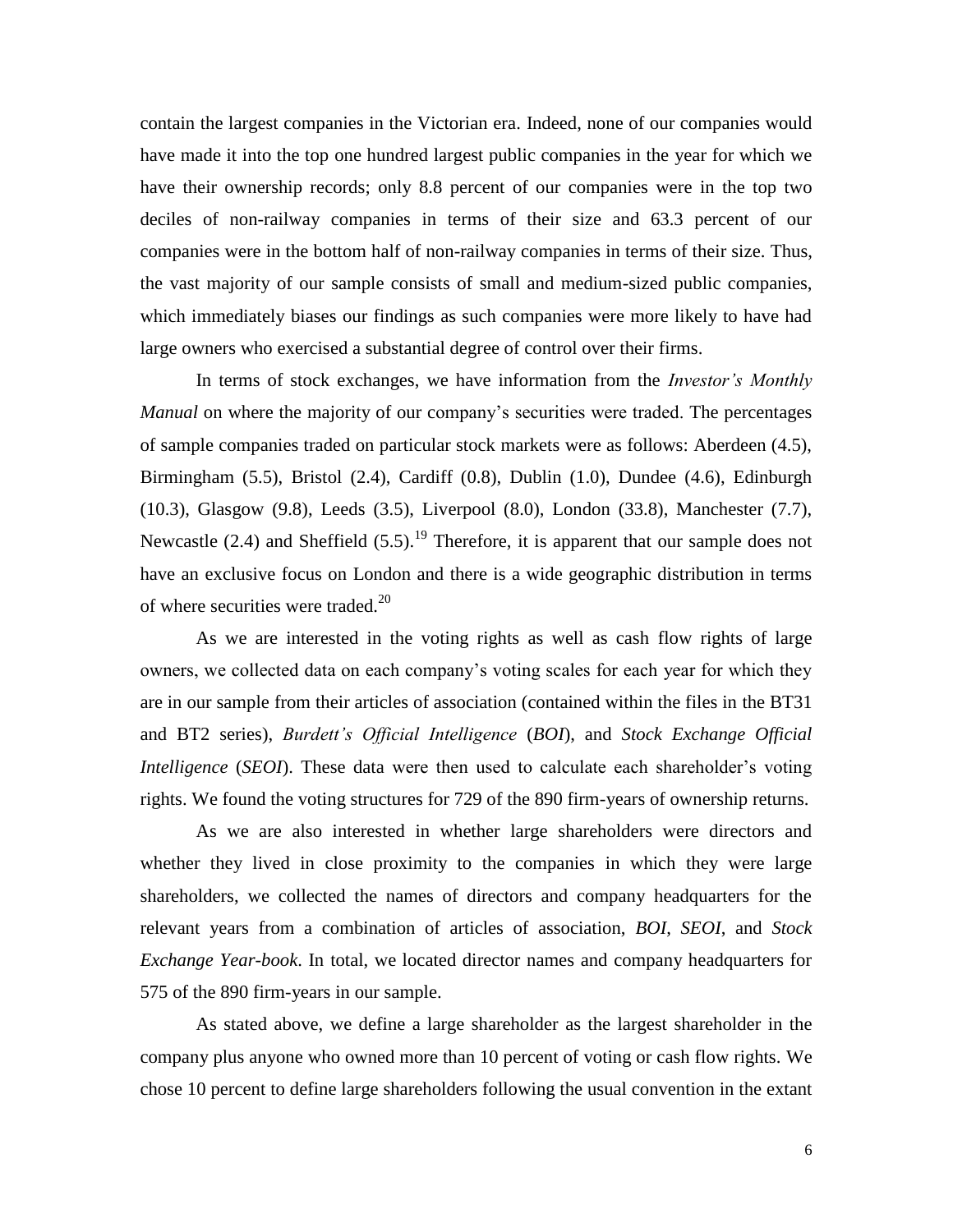literature.<sup>21</sup> If two or more individuals are joint owners of the largest stake or 10 percent of voting or cash flow rights, then we consider each of those individuals as large owners. After using our digitized ownership returns to identify large shareholders, we then went to the original photographs to transcribe their names, addresses, and occupations. In total, we have 1,158 large shareholders in our sample, with 111 of those being joint owners. Of the 111 joint owners, 29 share a common surname with their co-owners, implying a familial relationship.

# Control Exercised by Large Shareholders

Companies in Victorian Britain raised capital by issuing ordinary and preference shares as well as debentures.<sup>22</sup> The voting rights attached to preference shares were sometimes the same as for ordinary shares, but the usual practice was to assign preference shareholders voting rights under certain conditions, such as on reduction or increase of capital, on winding up of the company, or if the dividend on preference shares was in arrears. Debenture holders only exercised control whenever the company failed to make its coupon payments.

Table 2 contains statistics on the percentage of capital and voting rights owned by the largest shareholder in each firm-year. These figures contain ordinary and, if the company issued them, preference shares. In addition, the voting rights take account of whether or not preference shares had unconditional voting rights attached to them. In terms of the statistics for the overall sample, we see that the median largest shareholder owned 6.8 percent of capital and 4.9 percent of voting rights. To give some perspective on these figures, Rafael La Porta, Florencio Lopez-de-Silanes, and Andrei Shleifer suggest that a company has an ultimate owner (i.e., concentrated ownership) if the largest owner controls more than 20 percent of voting rights.<sup>23</sup> They also have a weaker definition, where an ultimate owner is defined as having more than 10 percent of voting rights. Thus, no matter which definition of theirs we use, we can see that the median company in our sample did not have an ultimate owner.

### [INSERT TABLE 2]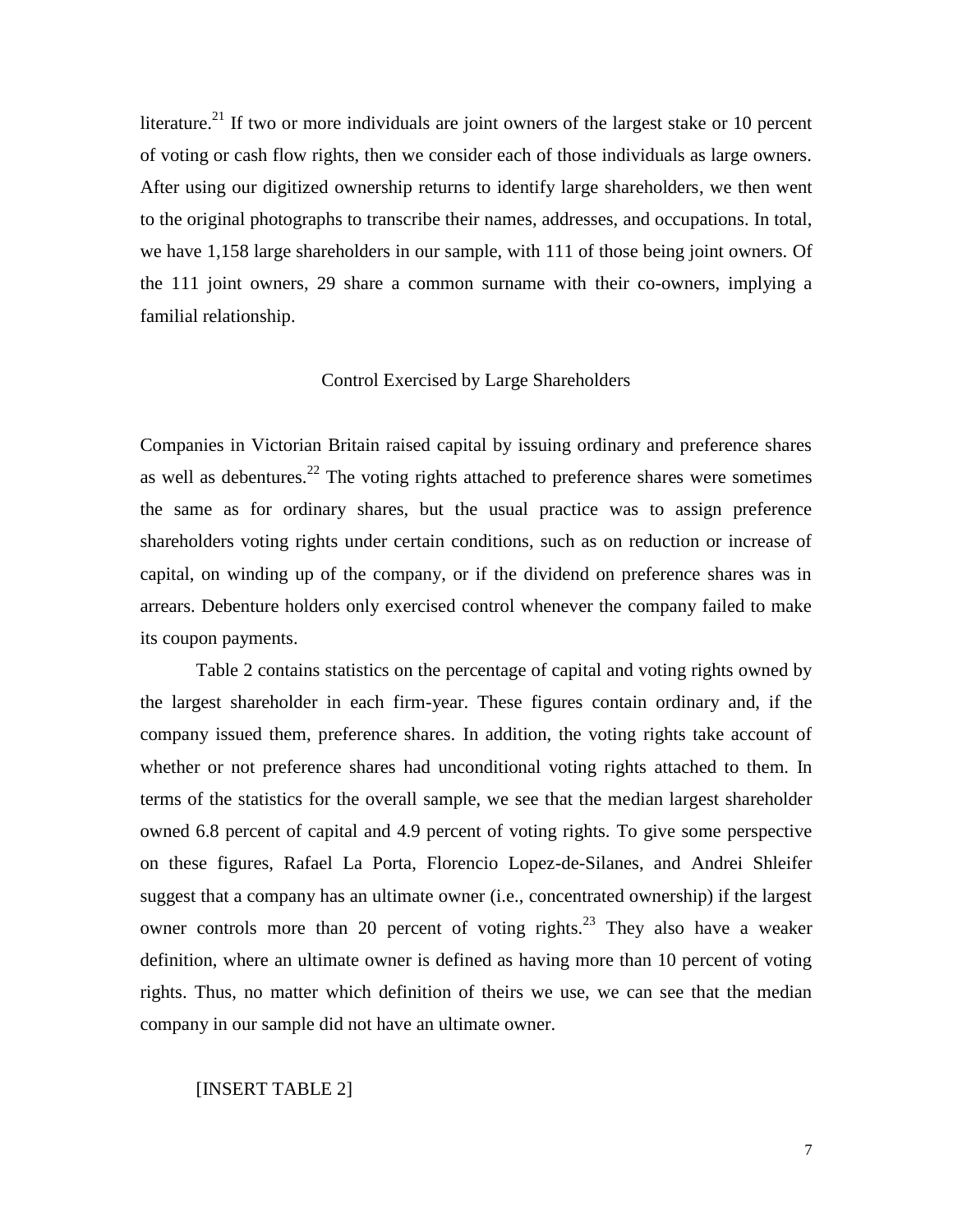As can be seen in Table 2, unlike in later eras, the voting rights of large shareholders in Victorian companies were generally lower than their cash flow rights. This was due to the popularity of voting scales, which penalized large investors and empowered smaller investors. For example, many companies had voting scales that placed an upper limit on the maximum number of votes that any one investor could have and/or a nonlinear voting scale skewed against large owners. $^{24}$ 

As can be seen in Panel A of Table 2, which contains statistics on the largest owners by industry, there are few industries in which the median largest owner has close to or over 10 percent of voting rights. In three major industries, the median largest owner had the highest capital and voting rights: breweries; spinning and weaving; and iron, coal, and steel. One of the key differences between these three industries and others in Table 2 is that the former were established firms, with a partnership organizational form in place before they became public companies. In each of these industries, partnerships converted to limited companies in order to raise capital from the public to finance their growth in firm scale which occurred in all of these industries.<sup>25</sup> The increased capital needs of breweries arose from (a) technological changes that increased their optimal size and (b) their need to secure public houses following regulatory changes in licensing, which pushed up their cost.<sup>26</sup> In terms of iron, coal and steel, changes in technical processes and the increased scale of steel production led these firms to seek capital on public markets. $27$ Similarly, the capital needs of the spinning and weaving sector arose from an increase in the scale of efficient production. $^{28}$ 

Panel A of Table 2 also reveals that low percentages of voting rights were held by the median largest owner in banks, finance, insurance, and gas, light, and waterworks. The latter were public utilities, which typically had large capital needs. Banks, finance, and insurance companies typically structured their articles of association to ensure diffuse ownership, by restricting the amount of shares any one investor could own and/or by skewing their voting scales in favor of small investors.<sup>29</sup> One reason for doing so was that such companies usually had uncalled capital or extended liability, and depositors and policyholders with these companies may have preferred to see the company's shares dispersed amongst many wealthy investors instead of sold to one large wealthy owner.<sup>30</sup>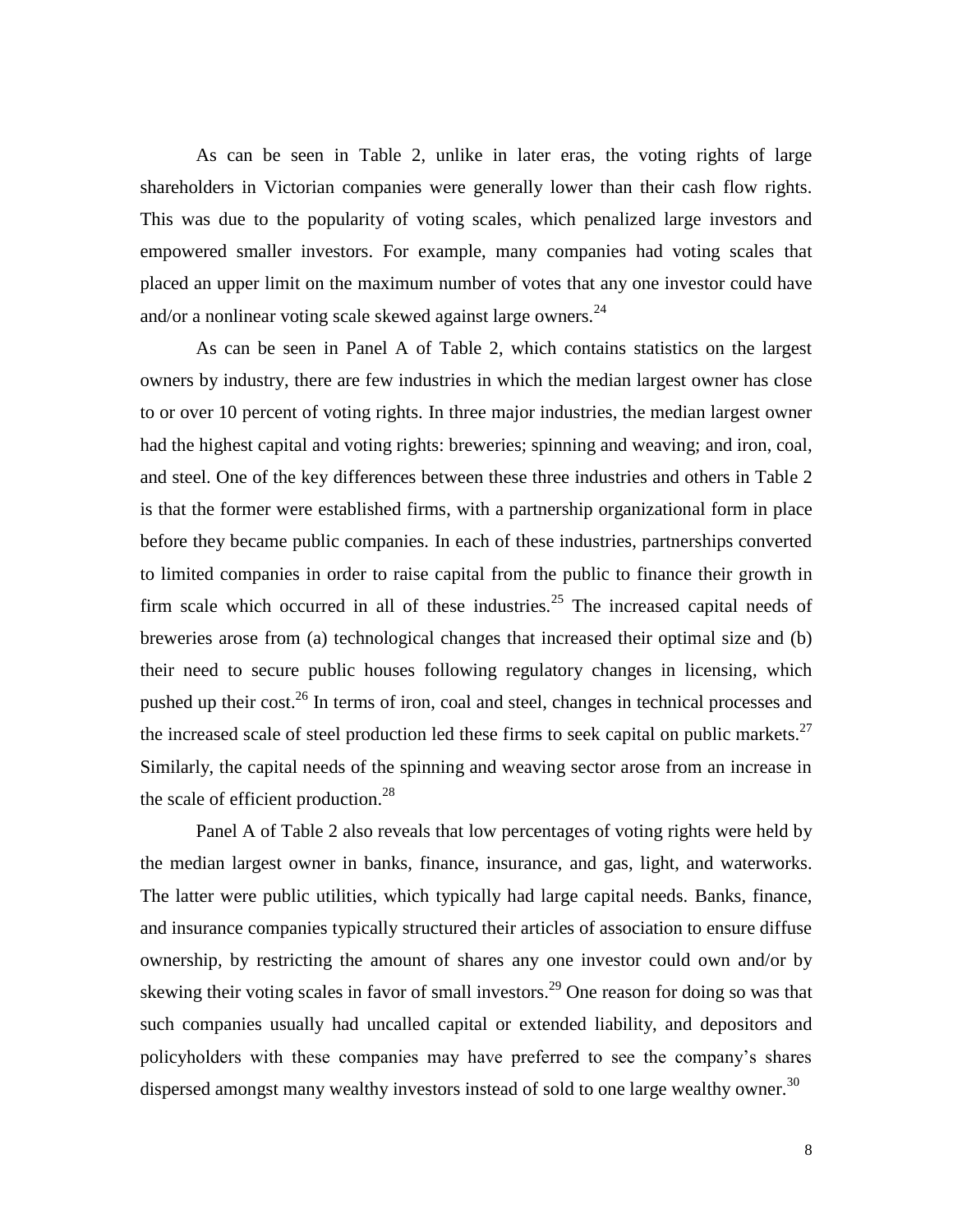Panel B of Table 2 reveals that there is very little difference, in terms of the percentage of shares owned by the largest shareholder, between British companies operating in the domestic market and those operating in foreign markets. Meanwhile, Panel C shows that as the mean and median percentage of capital owned by the largest shareholder fell during our sample period, the mean and median percentage of voting rights increased. The contrasting movements over time are simply the result of the increased usage of nonvoting preference shares, which enabled large shareholders to have a share of voting rights that exceeded their share of capital.

Although the largest shareholders held relatively small amounts of the voting rights in their companies, they may have been able to exercise de facto control of the company through being directors. As can be seen in Table 3—which shows the proportion of large shareholders who were also directors—there are 803 large shareholders of companies for which we have details on who the directors were; only 306 of these shareholders were directors. In other words, 61.8 percent of large shareholders in our sample period were not directly involved in their firm's governance. Given their large stakes, one would expect more large shareholders to play a governance role. One possible explanation for this finding is that the company was a family company that had been established by the largest shareholder, who managed it on a day-to-day basis; that shareholder could have exercised control without being a director if they had superior knowledge of the business and their own men on the board. In order to determine whether a company was a family company, we examine whether the large shareholder's surname was part of the company's name. In Table 3, we see that in only 80 instances out of 1,158 did the company's name contain a large shareholder's surname. Another way of assessing whether a company is a family firm is to ask whether other directors shared a surname with the large shareholders.<sup>31</sup> As can be seen in Table 3, there were 113 cases (constituting 153 directors) where at least one director had the same surname as a large investor. However, in the 496 cases where the large shareholder was not a director, it was in only 54 instances that a director shared a surname with the large shareholder.

[INSERT TABLE 3]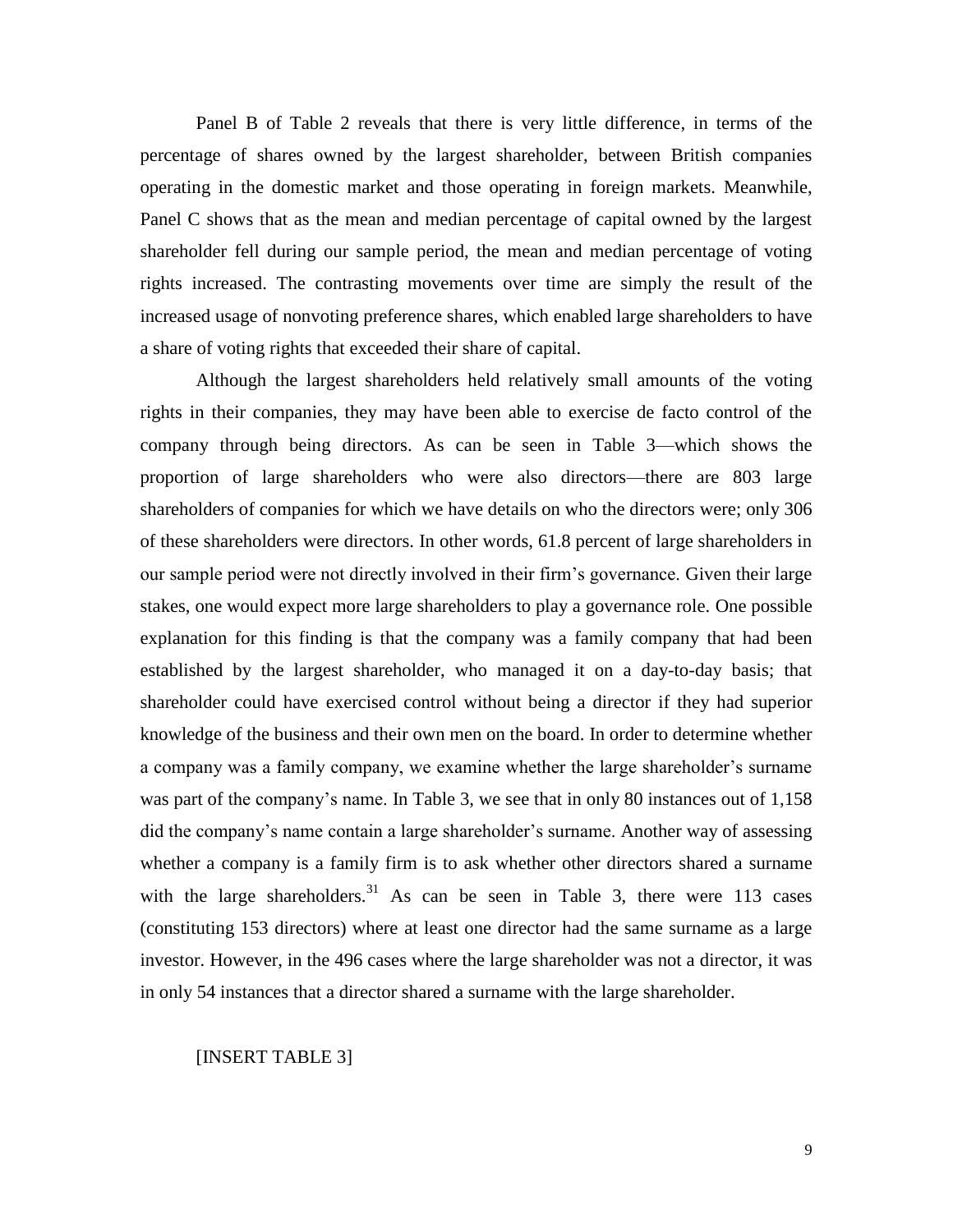Table 3 reveals interesting differences between sectors. In particular, companies where directors share the same surname as the large shareholder, and those where the company name contains the family name, are mainly in two sectors: breweries and commercial and industrial. Notably, companies in these two sectors mainly came to market in the 1880s and 1890s, which explains the patterns we see in Panel C.

Industries that were more likely to be located overseas had a lower propensity for large shareholders to be directors. Panel B verifies this, as it reveals that there are marked differences between domestic and foreign companies in terms of large shareholders being directors or having family members as directors. This may indicate that large shareholders in foreign-based companies were simply wealthy passive investors.

If large shareholders were founding entrepreneurs or part of the founding family, we would expect them to remain as large shareholders for a lengthy period of time. We exploit the fact that our dataset contains some multiple-firm-year observations to see whether or not there is much in the way of turnover of large shareholders. With an average of slightly over ten years between ownership censuses, we find that in 60.4 percent of cases there are changes in the identity of the large shareholder. Only in 11.3 percent of these cases does the new large shareholder have the same surname as the previous incumbent, and in 24.3 percent of these cases does the previous large owner remain as a shareholder. This implies significant turnover of large shareholders within our period and a very small proportion of large shareholders being replaced by family members.

Notably, the turnover of large shareholders was greater in foreign companies than in domestic companies (74.5 percent change in identity of large shareholder versus 55.5 percent), which is further evidence that large investors in foreign companies were passive investors. The four industries with the lowest turnover are breweries (46.2 percent); commercial and industrial (54.3 percent); iron, coal and steel (52.5 percent); and spinning and weaving (50.0 percent). Each of these industries was more likely to be founder or family controlled, so the lower turnover rate is unsurprising.

The overall picture that emerges from the analysis above is that the average large owner in the Victorian era had little in the way of control rights and did not play a governance role. However, towards the end of the nineteenth century the average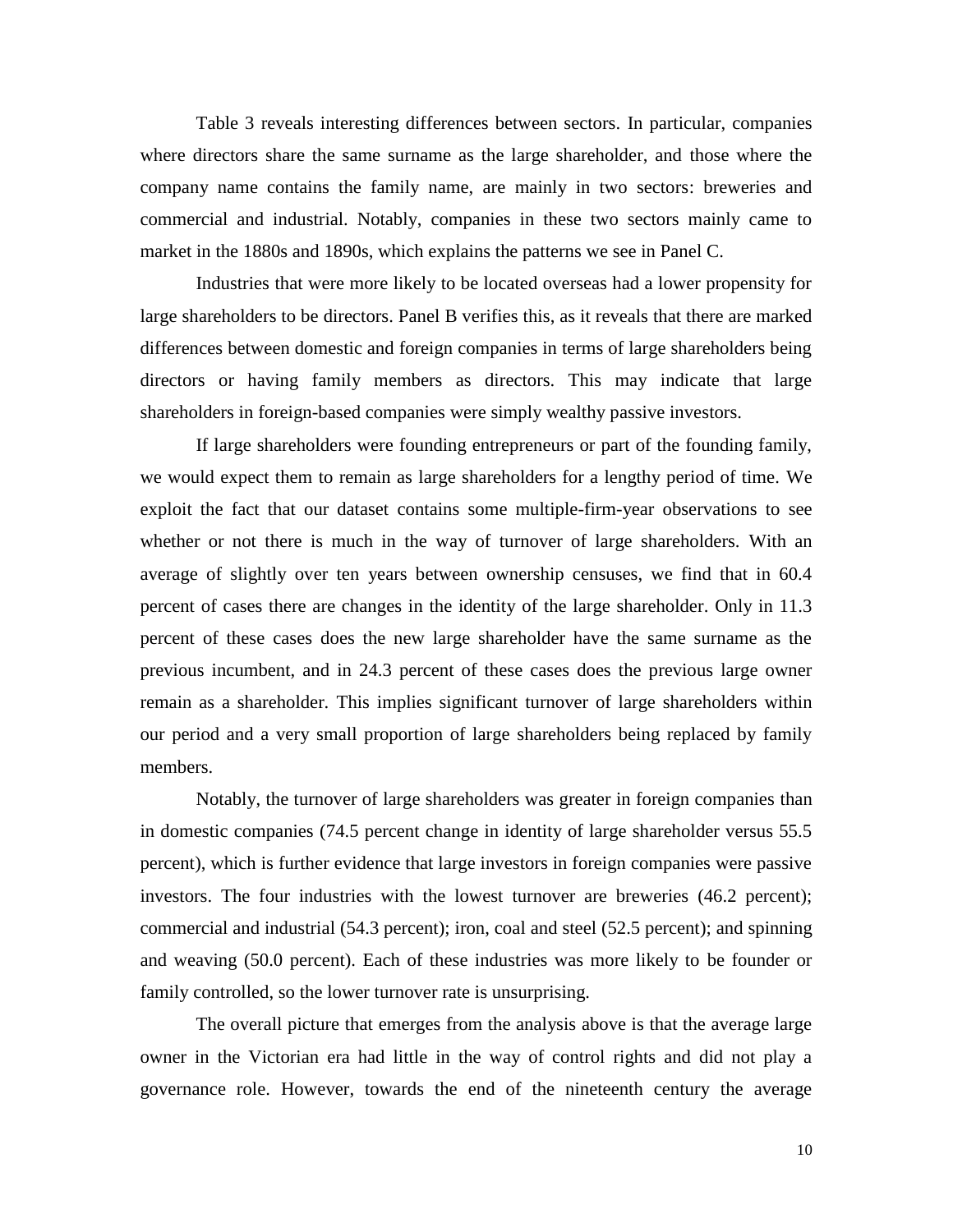shareholder had more in the way of control rights, and it appears that more of a governance role was played by large shareholders or their family members. These findings raise several questions. First, who founded companies in this era? Second, why was there a change in the degree of separation between ownership and control towards the end of the century? Third, given the absence of control by large shareholders, who managed companies?

Unlike most modern public companies, many companies that were floated in the Victorian era were floated from scratch. In other words, many stock market flotations were not conversions of previously established businesses, but new ventures that raised capital from the stock market at their inception.<sup>32</sup> The founders, as such, were the promoters behind the business, but they did not necessarily invest heavily in the business or run the business once it was established. However, from the 1880s onwards, and particularly in the 1890s, business concerns were much less likely to launch from scratch and much more likely to be conversions of existing partnerships and private companies.<sup>33</sup> Whenever these companies were floated on the stock market, their founders typically tried to maintain control by issuing preference shares and debentures.<sup>34</sup> This explains why there is less of separation of ownership from control towards the end of our sample period.

In terms of who managed Victorian companies whenever large shareholders did not play a hands-on managerial role, general managers or managing directors under the oversight of a board of a directors did, which is contrary to Chandler's critique of latenineteenth-century British capitalism. This, in turn, raises questions about how shareholders ensured that managers and directors ran the firm in their interests in an era when shareholder protection laws were weak. Gareth Campbell and John Turner suggest that capital market discipline, the expectation that nearly all earnings would be paid out as dividends, local stock exchanges, and boards of directors may all have played a role in ameliorating the agency problem in this era.<sup>35</sup>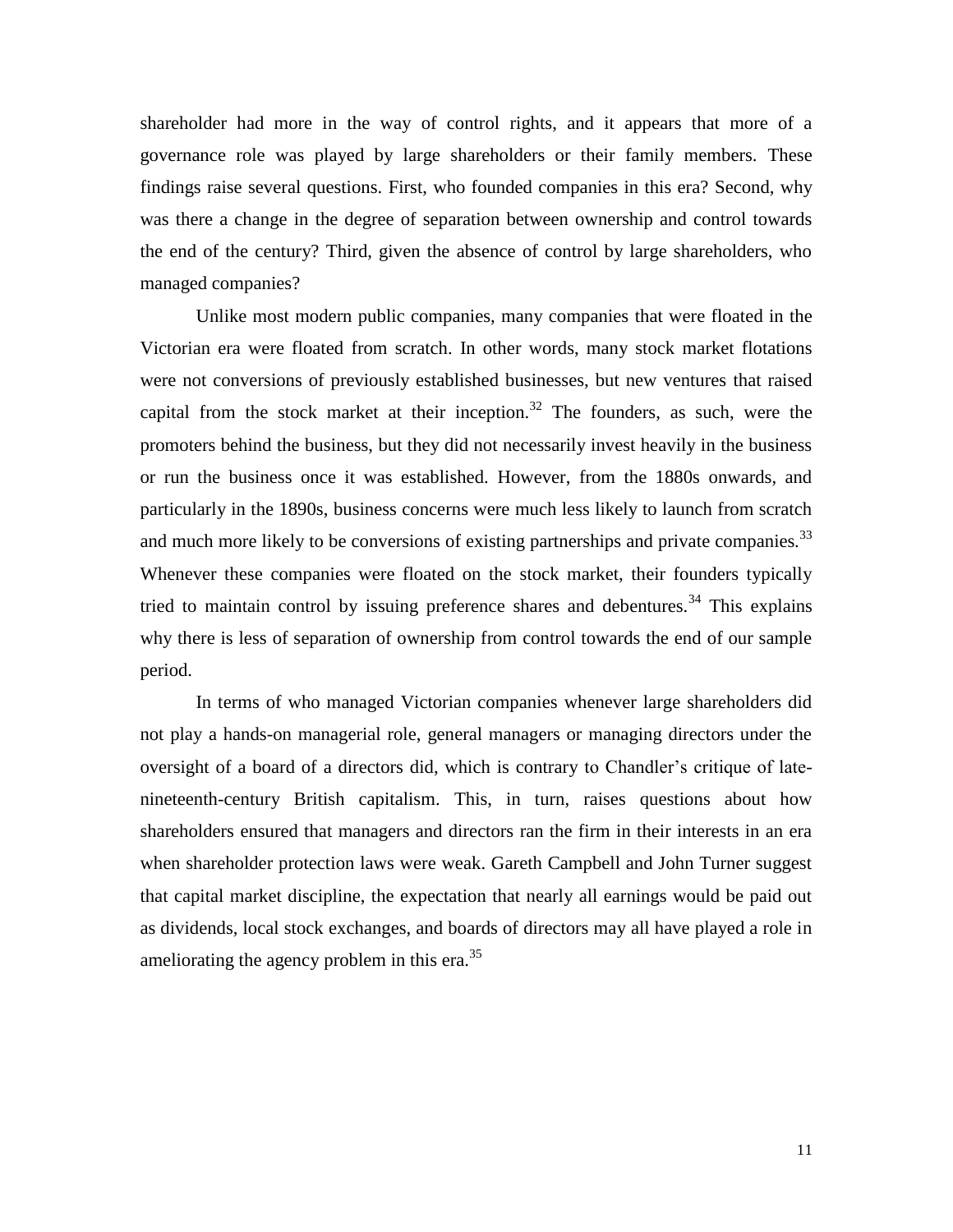# The Socio-occupational Background of Large Shareholders

Having established that a majority of large shareholders owned a small proportion of voting rights and did not play a governance role, in this section we examine who large shareholders were. We do so primarily because we want to ascertain whether large shareholders had a background consistent with being a rentier rather than an active large owner.

Since the shareholder returns report socio-occupational status and the address of shareholders, we can get some idea of the backgrounds and geographical distribution of large investors.<sup>36</sup> However, a caveat needs to be placed on using what was reported in the shareholder returns. A large number of males were recorded as "gentleman" or "esquire." Men described as such could easily have been active businessmen, financiers, or professionals, or retired from active business or professional life.<sup>37</sup> Alternatively, they could have been members of the landed gentry or simply signaling their social status. However, several pieces of evidence suggest that the majority of cases where someone is described as a gentleman or esquire are either men retired from active life or landed gentry. The first piece of evidence is that gentlemen are much less likely than men of other socio-occupational groups to be directors; specifically, 32 percent of gentlemen are directors, whereas comparable figures for other groupings range from 48 to 64 percent. The second piece of evidence is that 46 percent of gentlemen live outside large towns or a metropolitan area, which gives some indication about the extent to which they were members of the landed gentry.<sup>38</sup>

Gentlemen are by far the largest socio-occupational category in Table 4. Most of these individuals are not large shareholders in family firms; only 4.0 percent share their name with the company's name, and only 12.7 percent share their surname with a director. In addition, only 32.2 percent of gentlemen large shareholders are directors, which is a substantially lower percentage than that of the two other major occupation categories in Table 4—merchants (54.1 percent) and manufacturers (64.7 percent). All of this evidence would suggest that many gentlemen large shareholders were wealthy passive investors simply seeking a return on their investment. The high proportion of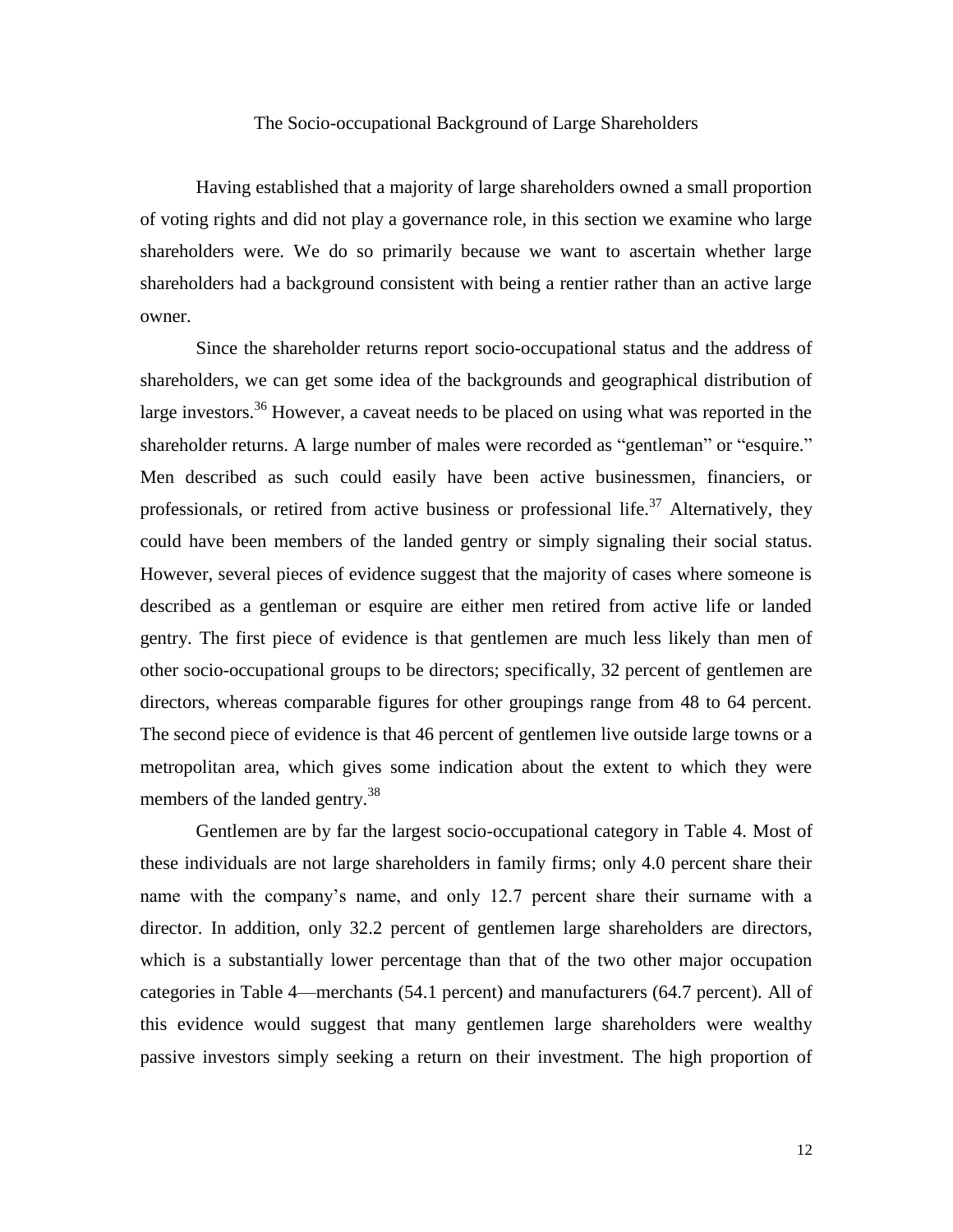gentlemen among large investors in foreign companies adds further support to this contention.

# [INSERT TABLE 4]

In terms of other classical rentier groups, a small proportion of large shareholders were from the nobility (Table 4).<sup>39</sup> However, the average value of their holdings in domestic companies is much larger than that of large shareholders from other sociooccupational categories. The only instance of members of nobility being closely involved with the companies in which they were large shareholders is the case of the Wigan Coal and Iron Company, which was established by James Lindsay (Earl of Crawford and Balcarres) in 1865 to acquire collieries on the Wigan coalfield. When his son, Alexander Lindsay, succeeded to the earldoms in 1869, he devoted a lot of his time to the running of the company.<sup>40</sup>

Recent scholarship has uncovered the extent to which women invested in the stock market in the nineteenth century.<sup>41</sup> Interestingly, thirty-five large shareholders in our sample were women.<sup>42</sup> One explanation for this may be that they held investments in family firms or invested jointly with a family member; however, only three women invested jointly with a family member, a further three were large shareholders in a firm where one director shared their surname, and only one was a large shareholder in a firm that contained her surname in its appellation. Thus, it appears that that vast majority of female large shareholders were wealthy investors, with no family interest in terms of the family that shared its surname with the company in which they invested. The other notable thing about women large investors is that they invested predominantly in domestic companies, which may reflect an aversion to risk or a local bias.<sup>43</sup>

Professionals (mainly doctors, engineers, and surgeons) and members of the legal profession were large shareholders in a wide variety of industries. In many instances, our evidence points to the fact that these were wealthy professionals who had a large stake without necessarily having a family or managerial interest in the company.

Financiers and bankers have come in for criticism, in that they failed British industry and entrepreneurs by not providing sufficient capital.<sup>44</sup> However, sixty-eight of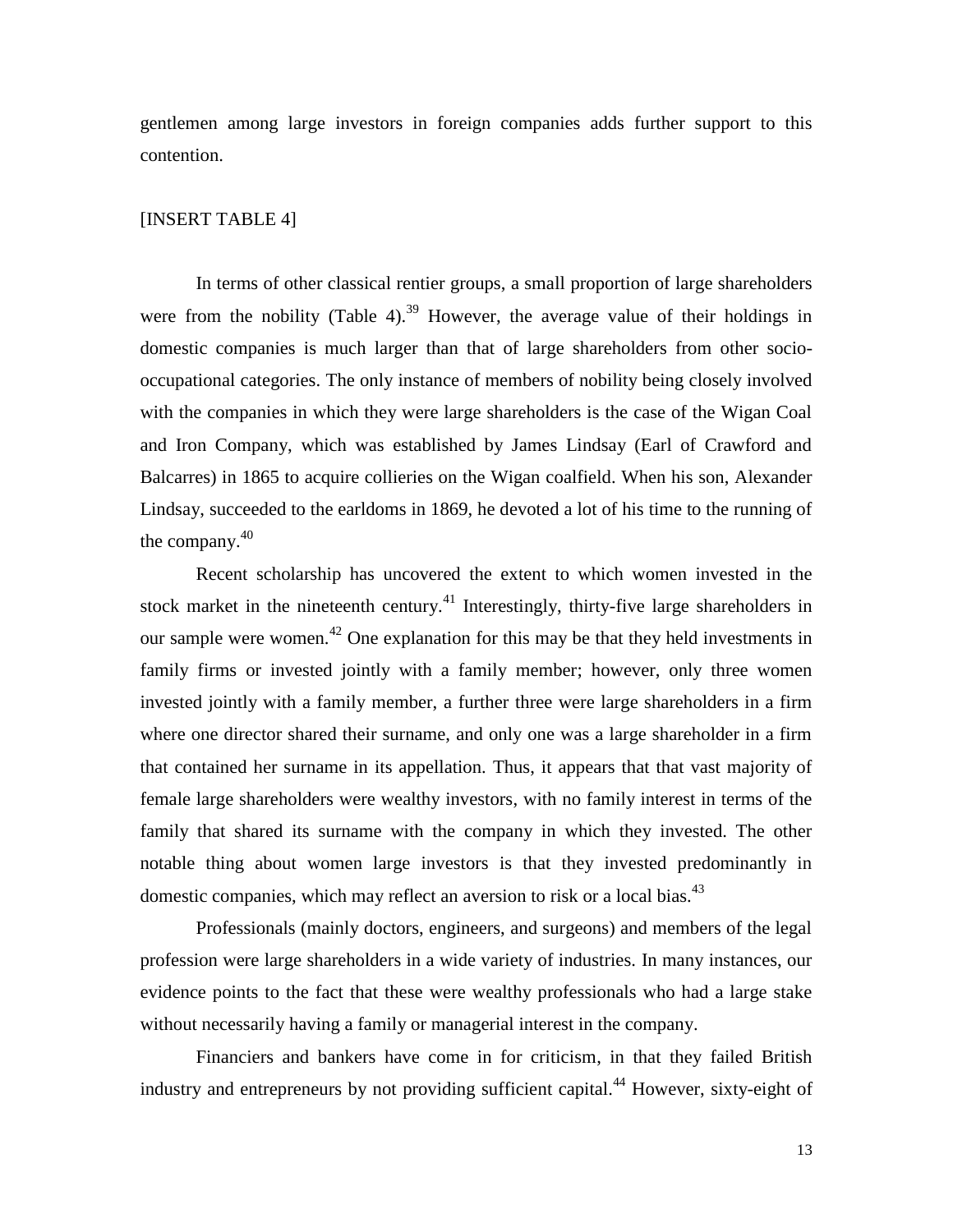the large shareholders in our sample were from the finance sector—i.e., bankers, stockbrokers, and other finance professionals (e.g., actuaries, accountants)—and, as can be seen in Table 4, financiers were predominately large shareholders in domestic companies. Of the forty-one bankers, nineteen were large shareholders in banks, which is unsurprising. The other twenty-two, who were large shareholders in a range of companies (including iron, coal, and steel; breweries; and commercial and industrial companies), include the names of several notable bankers and banking dynasties: Grenfell, Glyn, Gurney, Hambro, Lloyd, Schroder, Stern, and Tiarks. In other words, even though city banks may have been conservative or risk averse when it came to lending to British industry, individual bankers within the City were not and were willing to provide large amounts of capital to British companies.

In Table 4, we see that on twenty-eight occasions, members of Parliament were large shareholders.<sup>45</sup> Although these individuals are recorded as politicians in the shareholder returns, using the *Dictionary of National Biography* and other genealogical tools, we found occupations in twenty-two cases, with the most common occupations being manufacturer, banker, and barrister. At least nine were, or had formerly been, manufacturers, with the most notable being Joseph Chamberlain. Five were from banking, with Henry S. King, John Lubbock, and Alexander Matheson (of Jardine Matheson) being the most notable. William Quilter, who was a stockbroker and a founding director of the National Telephone Company, was a large shareholder in the Lion Fire Insurance Company.<sup>46</sup>

Manufacturers differ from other categories in Table 4 in that they make up an extremely small proportion of large shareholders in foreign companies. One explanation is that manufacturers were much more likely to be large shareholders in family firms or in firms where they played a governance role. Notably, in 38 out of 124 instances, large shareholders who were manufacturers had their surname in the company name. Furthermore, manufacturers were much more likely to be directors than were any other category in Table 4—64.0 percent of large shareholders who were manufacturers were also directors. A further piece of evidence that suggests manufacturers were intimately involved with the companies in which they were large shareholders is that they rarely were large shareholders in nonmanufacturing firms; in fact, only nineteen of them were,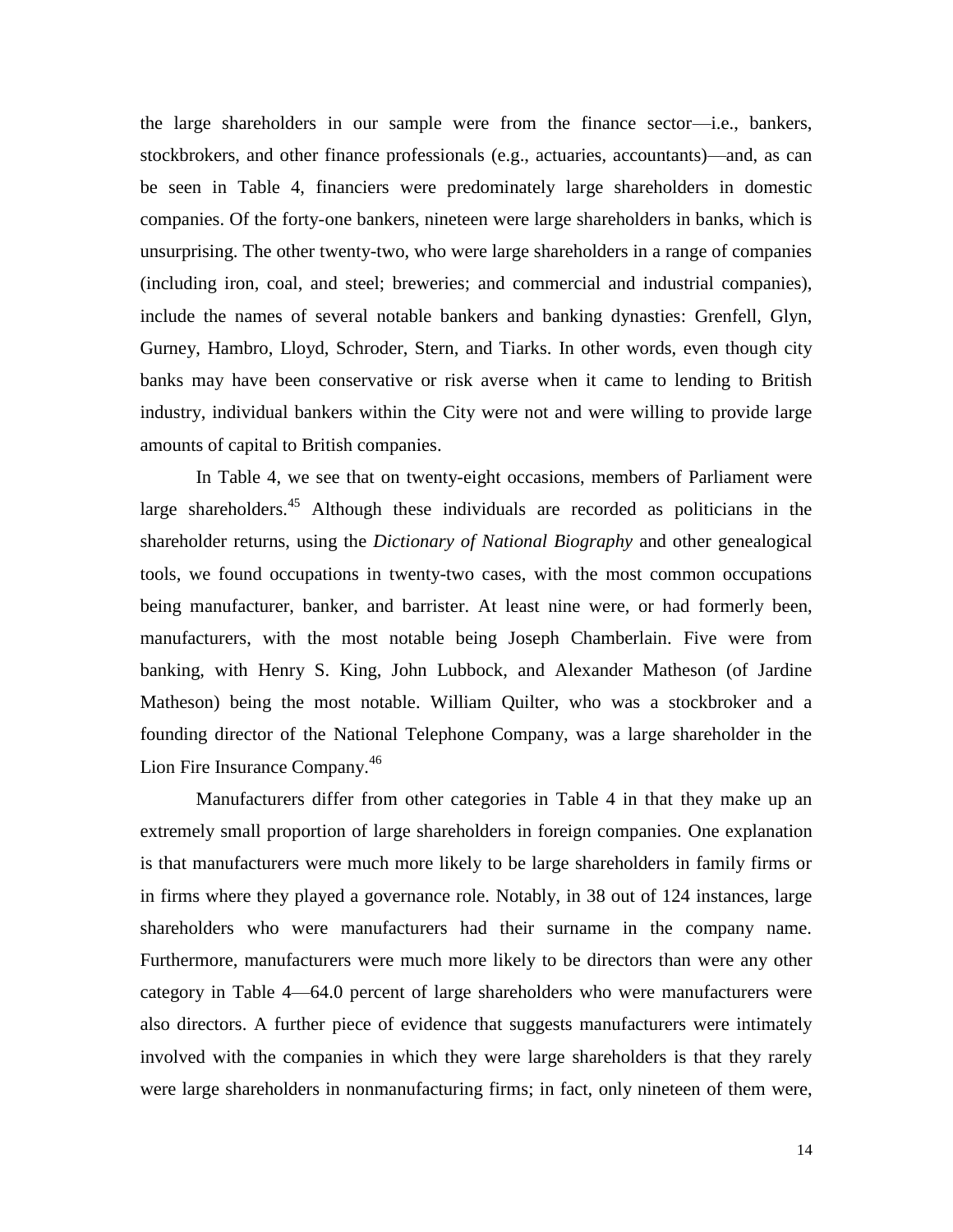and most of those firms were financial companies.<sup> $47$ </sup> In some cases, a manufacturer may have had a large shareholding in a company because they had an interest in the industry. For example, Henry Bessemer, of Bessemer converter fame, was a large shareholder in Thames Plate Glass Company in 1865, which may have arisen from his innovations in the production of plate glass. $48$ 

When compared with manufacturers, merchants were much more likely to invest in foreign companies and less likely to play a governance role within their companies. They were also much more likely to be large shareholders in nonmanufacturing companies, with ninety-five of them being so. Merchants were mainly classified as such in the shareholder returns, but we also assigned others, such as contractors, to this category. One notable example is Thomas Brassey, the well-known civil engineering contractor, who was a large shareholder in the Central Argentine Land Company in 1870.<sup>49</sup>

As can be seen in Table 4, forty-nine of our large owners are institutions. In nine of these cases, it is the company owning its own shares—particularly among banks and insurance companies, which sought to make markets in their own shares.<sup>50</sup> Eleven of the institutional large owners are banks; however, this does not provide partial absolution from the charge that banks failed British industry, since they were all large shareholders in foreign companies. A further eleven of the institutional large shareholders were investment trusts. Notably, in ten of the eleven instances where an investment trust is a large shareholder, the shareholding is in a foreign company, and no investment trust was a large owner prior to  $1891$ <sup>51</sup> In seventeen cases, another company is the large shareholder and that company usually operates in the same industry.

The overall finding from our analysis of the socio-occupational backgrounds of large shareholders is that many large shareholders were rentiers or passive investors who were not involved in governance. Notably, manufacturers and merchants who were large shareholders appear to have played a more active role in firm governance than did other socio-occupational groups, and many of them appear to have been large shareholders in family firms.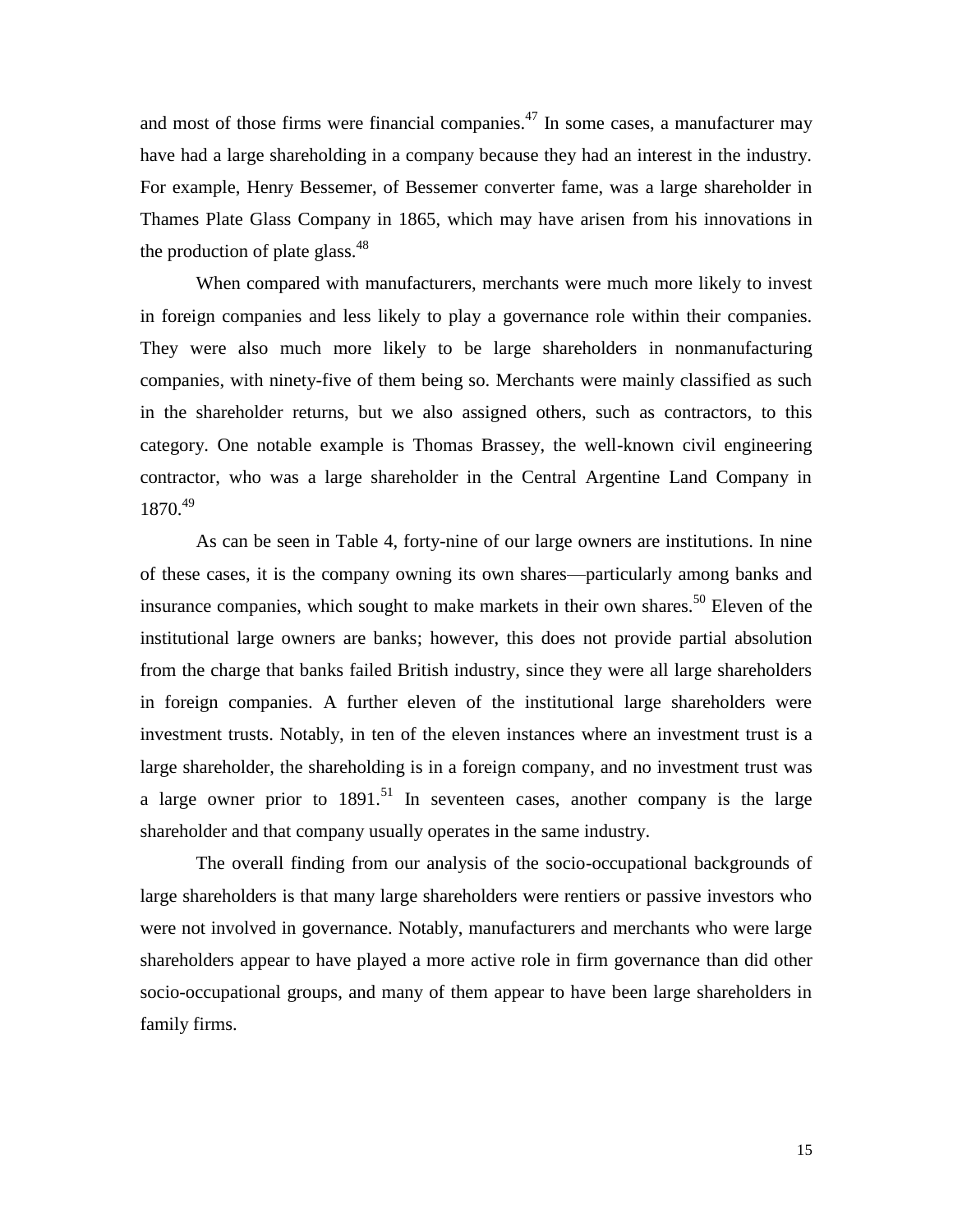# The Geographic Spread of Large Shareholders

Having established the socio-occupational background of large shareholders, we now move on to another question: where were large shareholders from? We perform this analysis for two reasons. First, we want to see if large London capitalists, who were more likely to be rentiers than other capitalists were, invested in foreign or domestic companies. Second, given that many large shareholders did not play a governance role, we want to see how close large shareholders lived to the companies in which they invested.

Five geographic areas dominate: London (34.6 percent of large shareholders), Lancashire (12.2 percent), Yorkshire (7.0 percent), Scotland (13.6 percent), and overseas (5.1 percent). Notably, the first three areas were those that had provided the bulk of capital during the development of the railways in the  $1840s$ <sup>52</sup> London provided the largest pool of large shareholders, but its share of large investors (34.6 percent) was somewhat below its share of companies headquartered there (45.6 percent). Lancashire provided the second largest pool of large shareholders, which mirrored the share of companies headquartered there. Notably, while London provided 51.6 percent of all large shareholders in foreign companies, Lancashire and Yorkshire provided only 5.9 percent. This suggests that it was London wealth rather than Lancashire or Yorkshire wealth that financed foreign companies. $53$ 

The importance of Scotland as a source of large shareholders arises purely because we have Scottish companies in our sample.<sup>54</sup> Only 15 of the 157 large investors from Scotland were large shareholders in a non-Scottish company, and only 26 large shareholders in 162 Scottish-registered companies were from outside Scotland, with 10 of the 26 being from overseas and 16 from England. This suggests both that capital markets were geographically segmented in the Victorian era and that large shareholders lived close to the companies they invested in. Notably, nearly 12 percent of all large shareholders in foreign companies came from Scotland. This can largely be attributed to the large number of freestanding companies that were incorporated in Scotland.<sup>55</sup> In a similar vein, many overseas companies registered in London, which may explain the high share of London addresses in the number of large shareholders in overseas companies.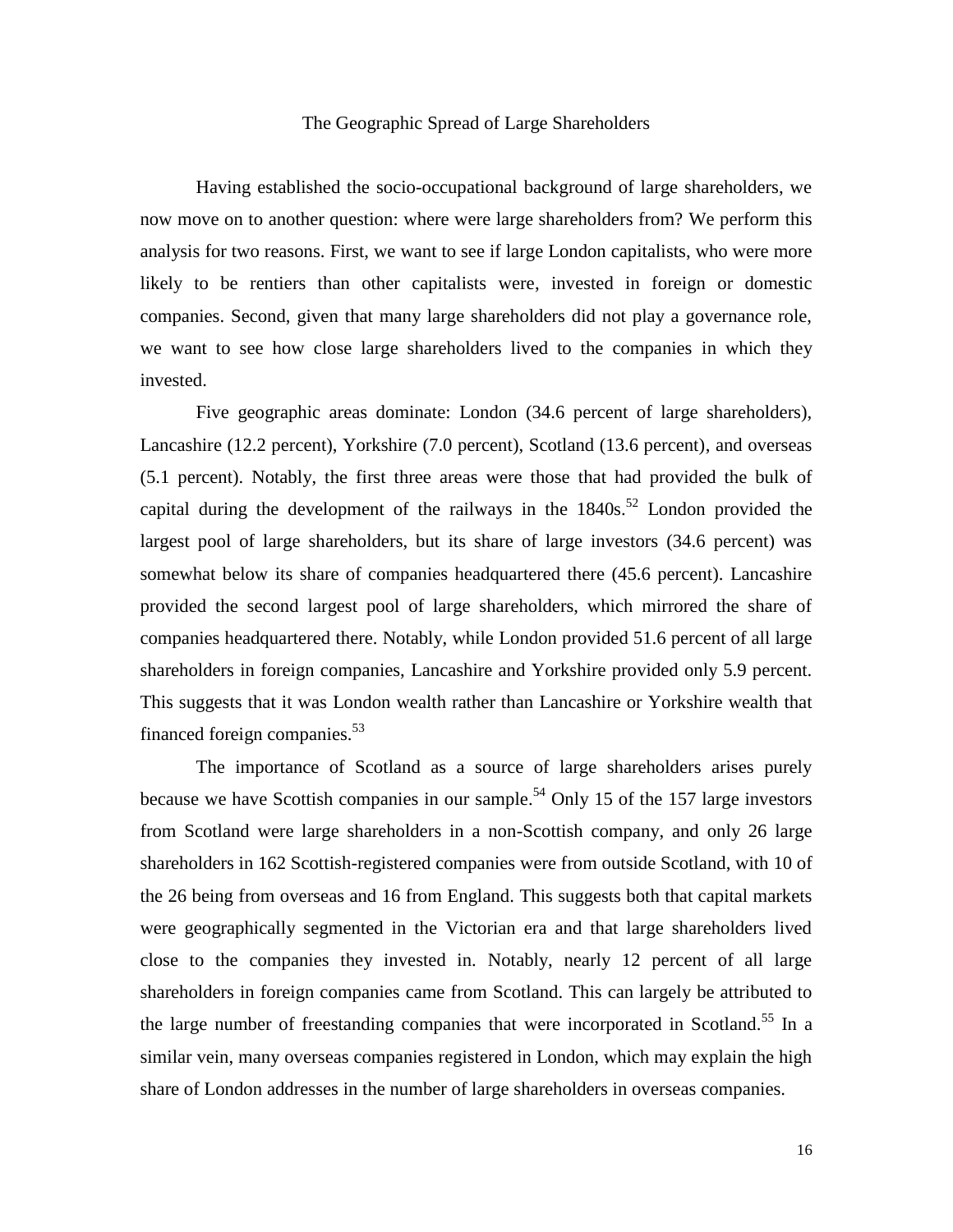Large investors from overseas constituted 5.1 percent of our sample of large shareholders but contributed 10.9 percent of the capital provided by large owners. These foreign large shareholders were usually investing in British-registered companies that had operations in the country where they were domiciled and not in companies with operations in the United Kingdom. In total, 16.1 percent of large shareholders in foreign companies were from overseas.

Having established that the geographic spread of large investors largely mirrored the geographic spread of company headquarters, we now move on to this question: how close to their company's headquarters did large shareholders live? In the Victorian era, a large shareholder's ability to influence the firm or monitor its directors may have been largely determined by how close they lived to their company's headquarters. Notably, even companies we describe as foreign had their headquarters in the United Kingdom. We have head office details for 771 large shareholders, and we find that 520 of them lived in the same county as the company in which they were the large shareholder. This proximity may have been partially driven by the provincial nature of the British capital market at the time. Such a capital market gave large investors access to information as well as possible influence over the company.

# The Wealth of Large Shareholders

In this section, we examine the wealth of our sample of large shareholders. We do so for several reasons. First, it may tell us whether the companies they invested in were family companies to which they had committed large proportions of their wealth. Second, it will help us to understand whether large capitalists in this era were members of the superrich or from the moderately wealthy middle class.

To estimate the wealth of a large shareholder, we use their terminal wealth as recorded in probate records. Several caveats must be borne in mind when using probate records as an estimate of a person's wealth. The first thing to bear in mind is that probate records may underestimate a decedent's true wealth.<sup>56</sup> The second is that probate records may not be representative of a person's wealth when they were a large shareholder someone could have made or lost a fortune between the time they were a large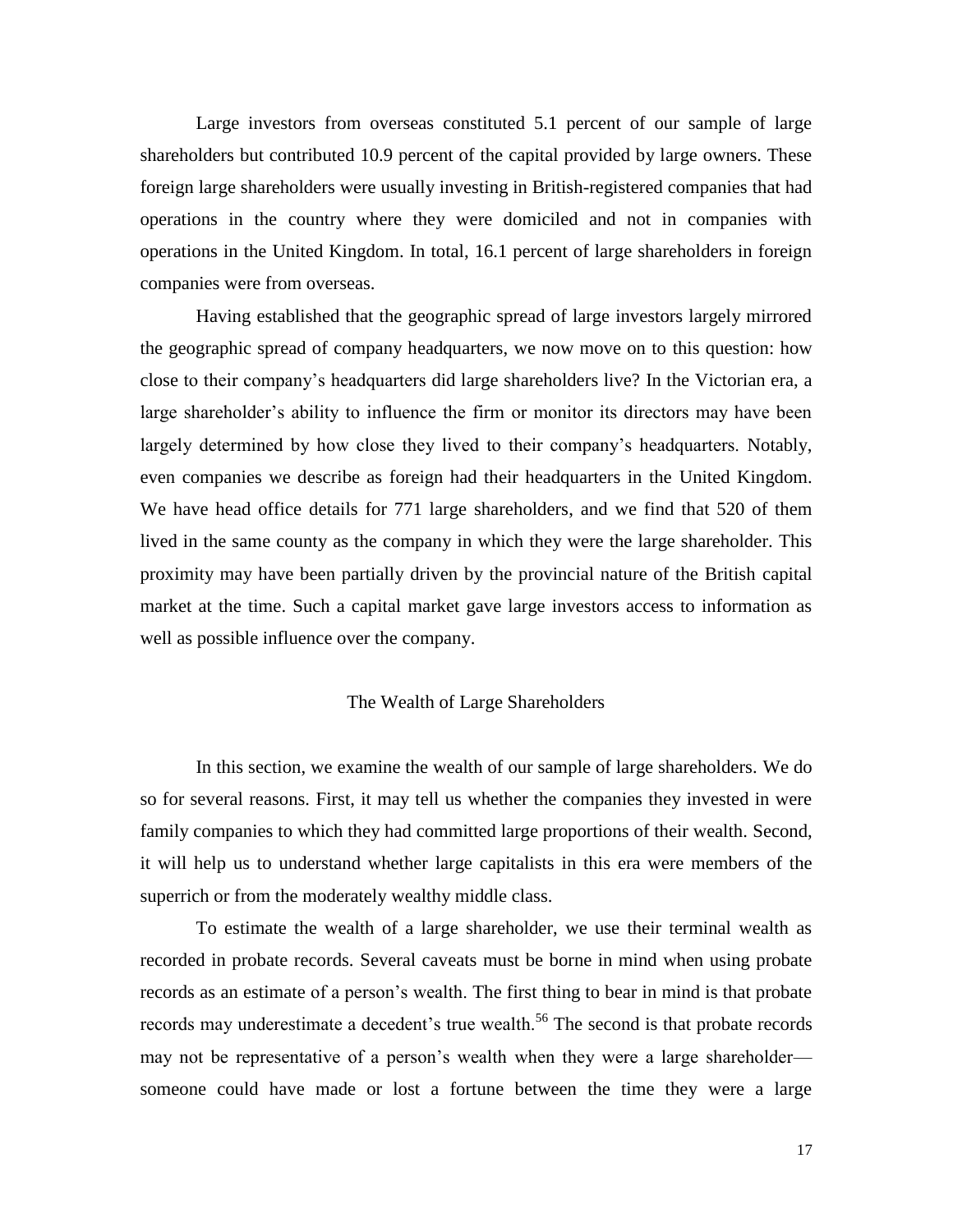shareholder and the time of their death. We therefore run a set of robustness checks on our probated wealth data by looking at the subsample of individuals who died within two and ten years of an ownership census in which they were identified as a large shareholder.

We use Ancestry.com to trace the probated effects of large investors as reported in will calendars. Unfortunately, most Scottish wills were sealed, with the result that no effects are reported. In order to ensure that the probate records were actually those of large shareholders, we required that the address, occupation, and name (plus initials, if any) as recorded in probate records matched those recorded in the ownership returns. This rigorous methodology and the absence of effects in the Scottish probate records means that we have probated wealth for only one half of our large shareholders.

Fifty-two of our large shareholders have probated wealth that was substantially below the paid-up value of their shareholding; all had low wealth and died a median of nineteen and a half years after the ownership census date in which they are recorded as large shareholders. These large shareholders obviously had lost a lot of money before they died.<sup>57</sup> Since these 52 individuals overly influence the ratio of the value of a shareholding to probated wealth, we omit them from our analysis in Table 5. As a result, we have 529 large shareholders in our sample. For the sake of comparison, all probate values in Table 5 are converted into 1900 values using Jim O'Donoghue, Louise Goulding, and Grahame Allen's composite price index.<sup>58</sup>

# [INSERT TABLE 5]

As can be seen in Table 5, the large shareholders in our sample of Victorian companies had a mean (median) wealth of £342,700 (£97,900). To provide some context, Peter Lindert estimates that in 1875, the average estate of merchants was £11,804, that of gentlemen and the nobility was £9,855, and that of professionals only £1,201.<sup>59</sup> To put this into further perspective, W. D. Rubinstein, in his study of probate records, finds that there were only 158 millionaires and 383 half-millionaires in the United Kingdom in the period from  $1880$  to  $1914$ .<sup>60</sup> Tom Nicholas, in his study of the 790 British businessmen listed in the *Dictionary of Business Biography*, finds that the median probate of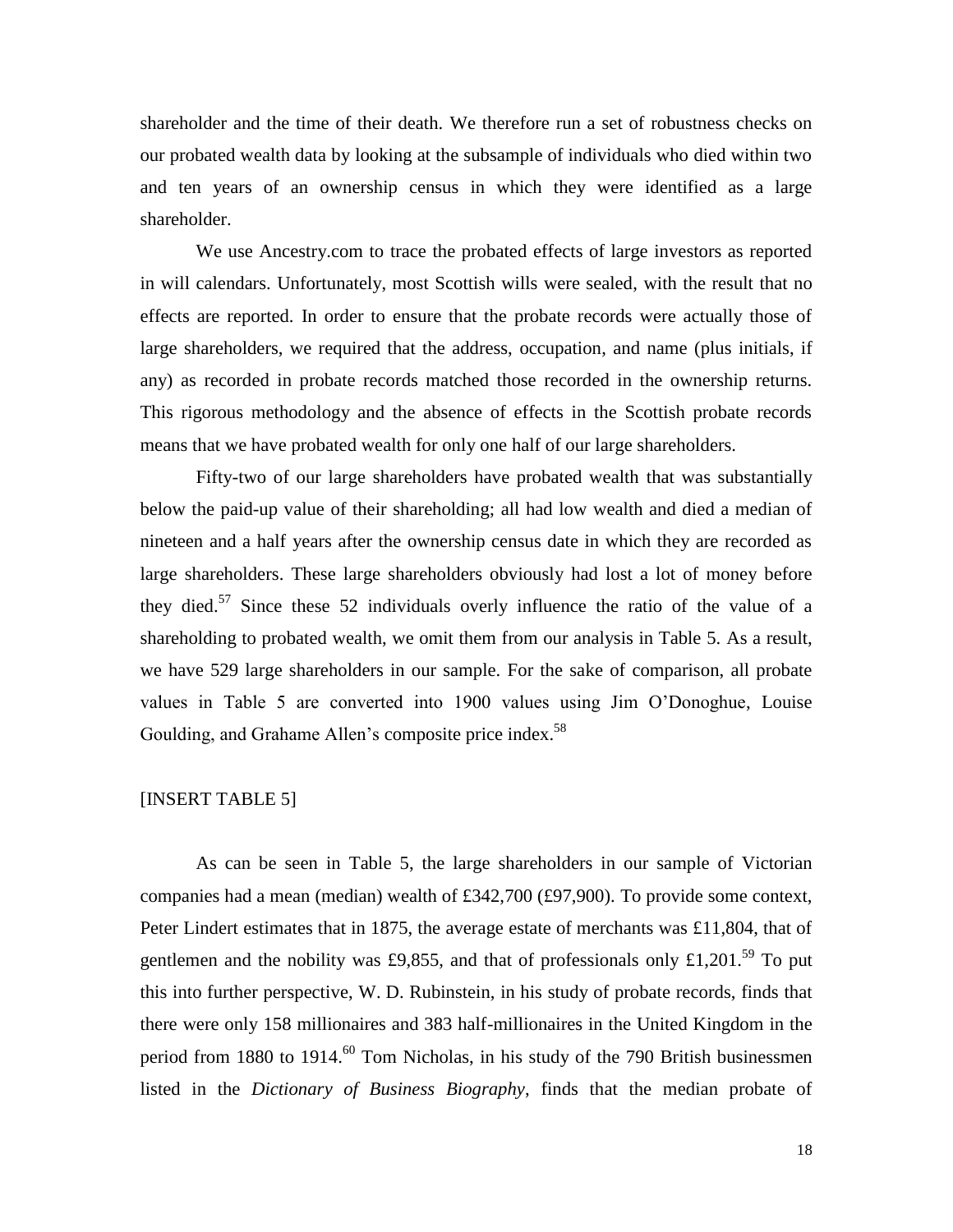prominent businessmen was £154,471 for those born between 1800 and 1840 and £134,275 for those born between 1840 and 1880.<sup>61</sup>

The bottom two rows of Table 5 reveal that the median wealth of those who died within ten and two years of being recorded as a shareholder in an ownership return is only slightly lower than that of the overall sample. This suggests that large shareholders were typically very wealthy when they were large owners and did not necessarily become wealthy as a result of being a large shareholder.

Across the overall sample, we see in Table 5 that the mean and median ratio of the par value of a large investor's shareholding to their probated wealth was 14.1 and 6.3 percent, respectively. These figures increase slightly for those shareholders who died within ten and two years of being recorded as a large shareholder. In other words, the average large shareholder invested a considerable proportion of their income in the companies where they were a large owner. Taken with the findings above, the significant proportion of overall wealth invested in companies is surprising given the low probability that large shareholders were directors or exercised control. Notably, the correlation coefficient between the proportion of wealth invested in a company and being a director is low, being only 0.07.

In terms of industry, the least wealthy large shareholders were in the spinning and weaving, steamship, and wagon industries (Table 5). However, large investors in these industries usually had more of their wealth tied up in the company than did those in other industries, which may indicate family ownership or heightened confidence in the company because it was a conversion and therefore had a track record. Notably, large shareholders in these industries were more likely to be directors than large shareholders in other industries were (Table 4). The lowest ratios of par value to probated wealth were in finance, insurance, and gas, light, and waterworks. These industries attracted wealthy investors and were much less likely than other industries to be family concerns.

There is no statistical difference between the mean (and median) of the wealth of large owners who invested in foreign companies and that of those who invested in domestic companies. Thus, there is no evidence to indicate that the superwealthy were large shareholders in foreign companies, leaving the moderately wealthy to be large shareholders in domestic companies.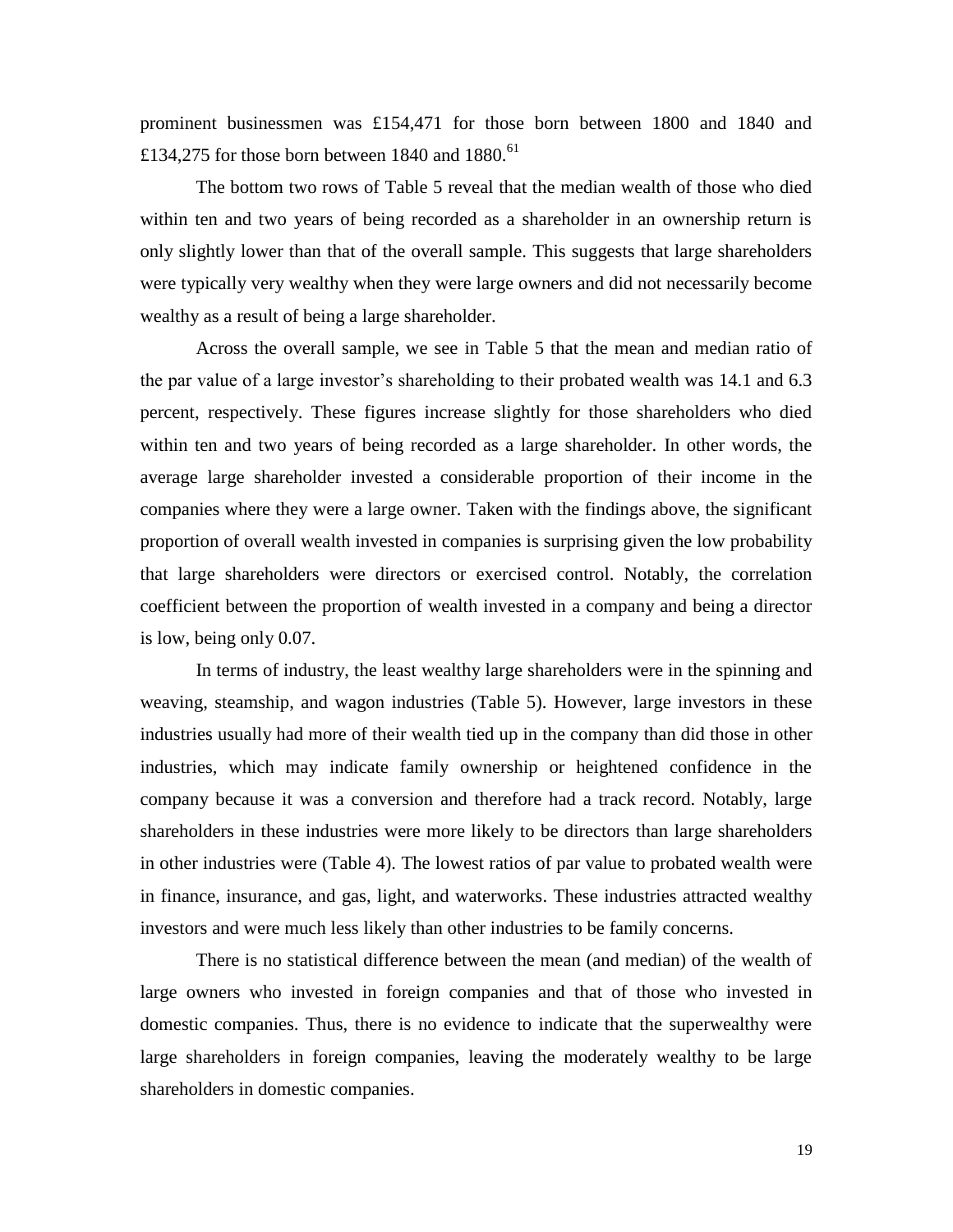In terms of socio-occupational background, large shareholders who were women and those who were members of the legal profession had the lowest wealth, while politicians and members of the nobility were the wealthiest groups of large investors. Thus, the members of the governing elite who were large shareholders were also very wealthy individuals. Notably, manufacturers had the highest ratio of par value to probated wealth among all socio-occupational classes, which is consistent with the results above, suggesting a greater likelihood that manufacturing companies were family-controlled (Table 4).

Table 6 contains details of the large shareholders in our sample who were millionaires in terms of 1900 prices. Five things are worth highlighting. First, apart from Christian Allhusen and George Muntz, these millionaires were not large shareholders in companies they had founded nor were part of the founding family, suggesting that the wealthiest large shareholders were merely investors. Notably, only nine of the twentythree millionaires were directors in the companies they had invested in. Second, in terms of socio-occupational background, twelve millionaires came from industry and manufacturing, nine from finance, one from the landed gentry, and one was a journalist. This supports Nicholas's analysis of wealth holding, which suggests that even among the superwealthy there was a heterogeneous pattern of wealth holding, while there is little evidence to support Rubinstein's hypothesis that wealth was concentrated in the hands of individuals active in finance and commercial pursuits.<sup>62</sup> Third, sixteen of these twentythree millionaires were based in London, which lends some support to Rubinstein's hypothesis that wealth in this era was concentrated in London rather than the provinces.<sup>63</sup> Fourth, these millionaires did not commit a large proportion of their wealth to these companies, with Christian Allhusen and George Muntz having the highest percentage of their wealth tied up in their companies—but even these are relatively low percentages. Fifth, eleven of these twenty-three millionaires were large shareholders in overseas companies rather than British companies.

[INSERT TABLE 6]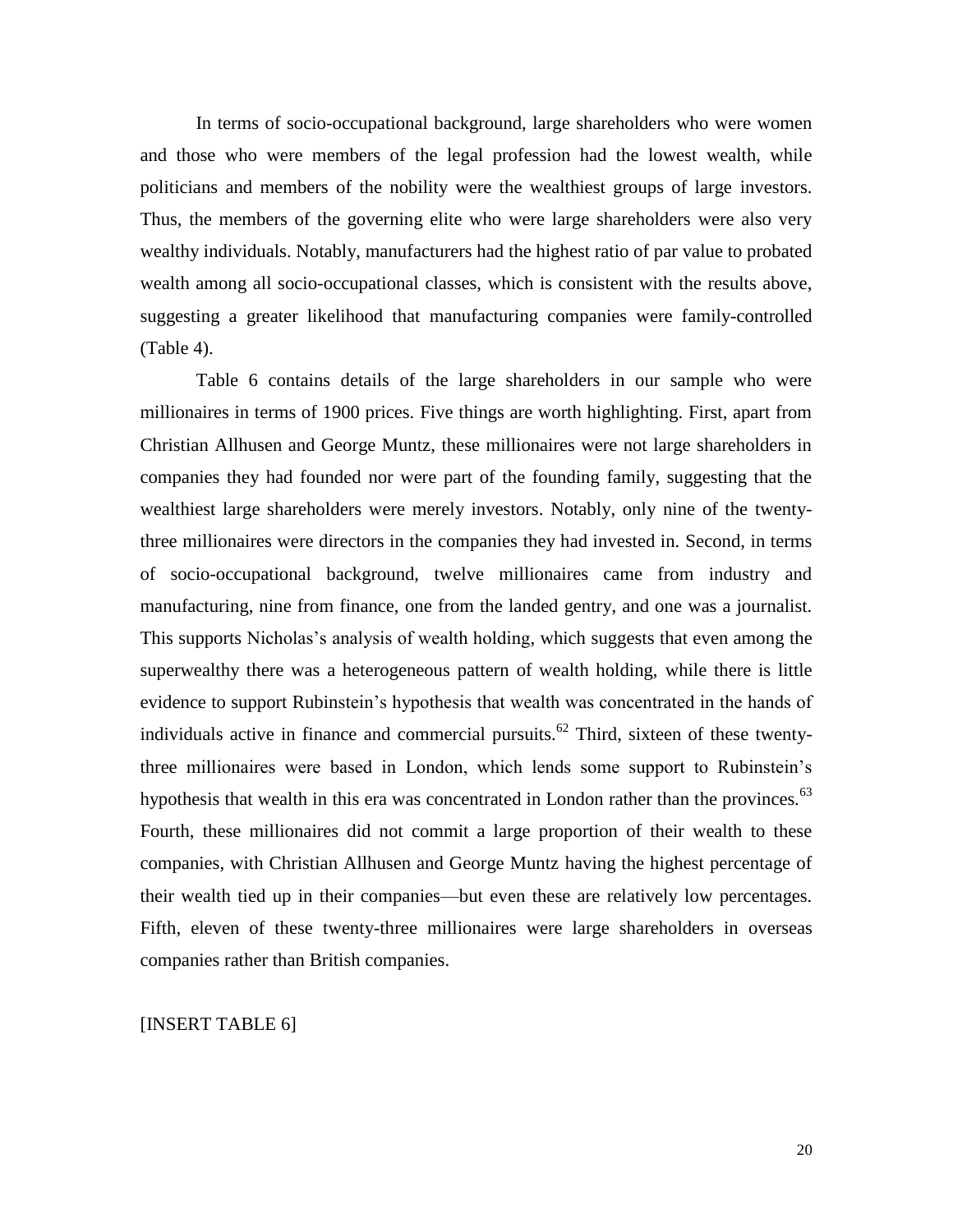# Conclusion

Our findings suggest that the majority of large shareholders in Victorian Britain did not own large portions of the voting rights in the companies they invested in. Furthermore, the majority of large investors were not directors and neither were their family members. We also observe substantial churn among large shareholders. Taken together, these findings imply that the majority of public companies in the second half of the nineteenth century cannot be characterized as being family companies and that large shareholders are better viewed as wealthy capitalists rather than entrepreneurs. There are some exceptions to these findings: large shareholders in breweries, iron and steel companies, spinning and weaving companies, and manufacturing companies usually had substantial voting rights and were much more likely than those in other industries to be directors. There was also less churn of large shareholders in these sectors. In addition, it was much more likely that companies in these sectors were family firms. We also see that companies established during and after the 1890s were more likely to be family firms than those set up earlier, with large shareholders playing an important governance role.

In terms of the identity of the capitalists who backed companies in the second half of the nineteenth century, we find that the majority of them can be categorized as gentlemen, merchants, or manufacturers. Thus, the main backers of Victorian public companies were primarily wealthy rentiers or businessmen. About one third of large shareholders came from London, but a considerable proportion came from the industrial heartland of Lancashire as well as Yorkshire. Large shareholders in overseas companies were more likely to be gentleman capitalists from London, while manufacturers and Lancashire-based individuals were typically large investors in domestic companies.

Many of the large shareholders in our sample were among some of the wealthiest individuals in the nineteenth and early twentieth centuries. Thus, the superwealthy from across the nation played an important part in financing British public companies during this important phase in the development of the public corporation and capital market, and they did so without necessarily having much control over the companies in which they invested. Furthermore, we find no evidence of a financial dichotomy, in that those who had become very wealthy because of the industrial revolution and those who had become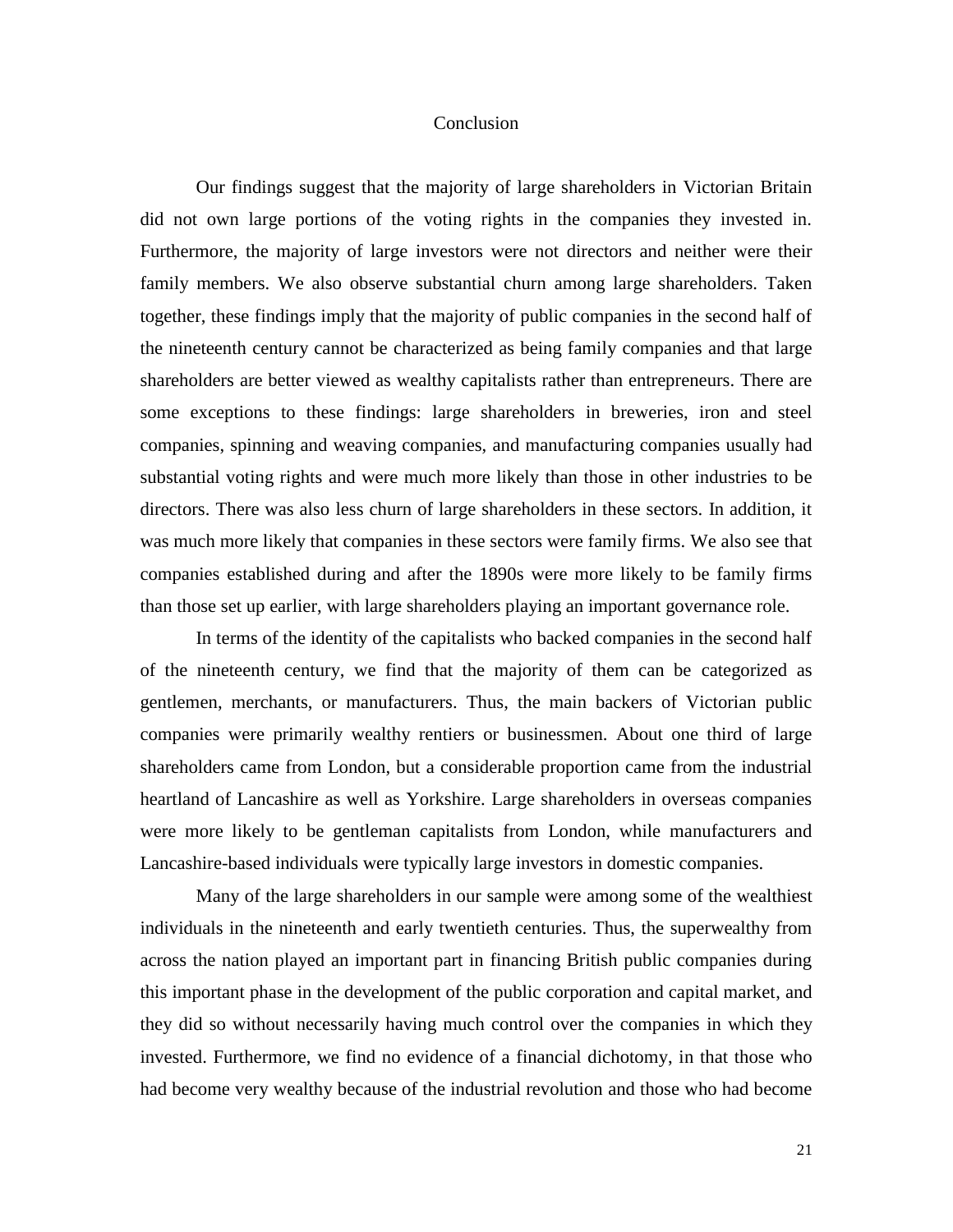very wealthy through commercial and financial business both contributed to this expansion of British business and the British capital market in the Victorian era.

The main finding of this article revises the prevalent perception that British public companies in the Victorian era had large owners and were dominated by families. Up until recently, the standard view has been that ownership separated from control in the United Kingdom at some stage in the second half of the twentieth century. However, the reality appears to be more nuanced: it appears that in the history of the U.K. corporation over the past two centuries, ownership was initially separated from control; then, around the turn of the twentieth century, ownership began to become more concentrated; and then, at some stage after 1950, ownership began to separate from control once again. These changes in the nature of corporate ownership in the United Kingdom and their long-term impact on the capital market are something that business historians should investigate in future research.

GRAEME G. ACHESON is professor of finance at Stirling University. His recent research, focused on limited liability, banking, and financial history, has been published in *Business History*, *Economic History Review*, *Journal of Economic History*, and *Explorations in Economic History*.

GARETH CAMPBELL is lecturer in finance at Queen's University, Belfast. His recent research, which focuses on asset pricing bubbles and financial history, has been published in *Business History Review*, *Economic History Review*, and *Explorations in Economic History*. He was awarded the Economic History Society New Researcher Prize in 2009.

JOHN D. TURNER is professor of finance and financial history at Queen's University, Belfast, director of the Queen's University Centre for Economic History, and dean of the Queen's Management School. He has been a Houblon-Norman Fellow at the Bank of England and the Alfred D. Chandler Jr. International Visiting Scholar at Harvard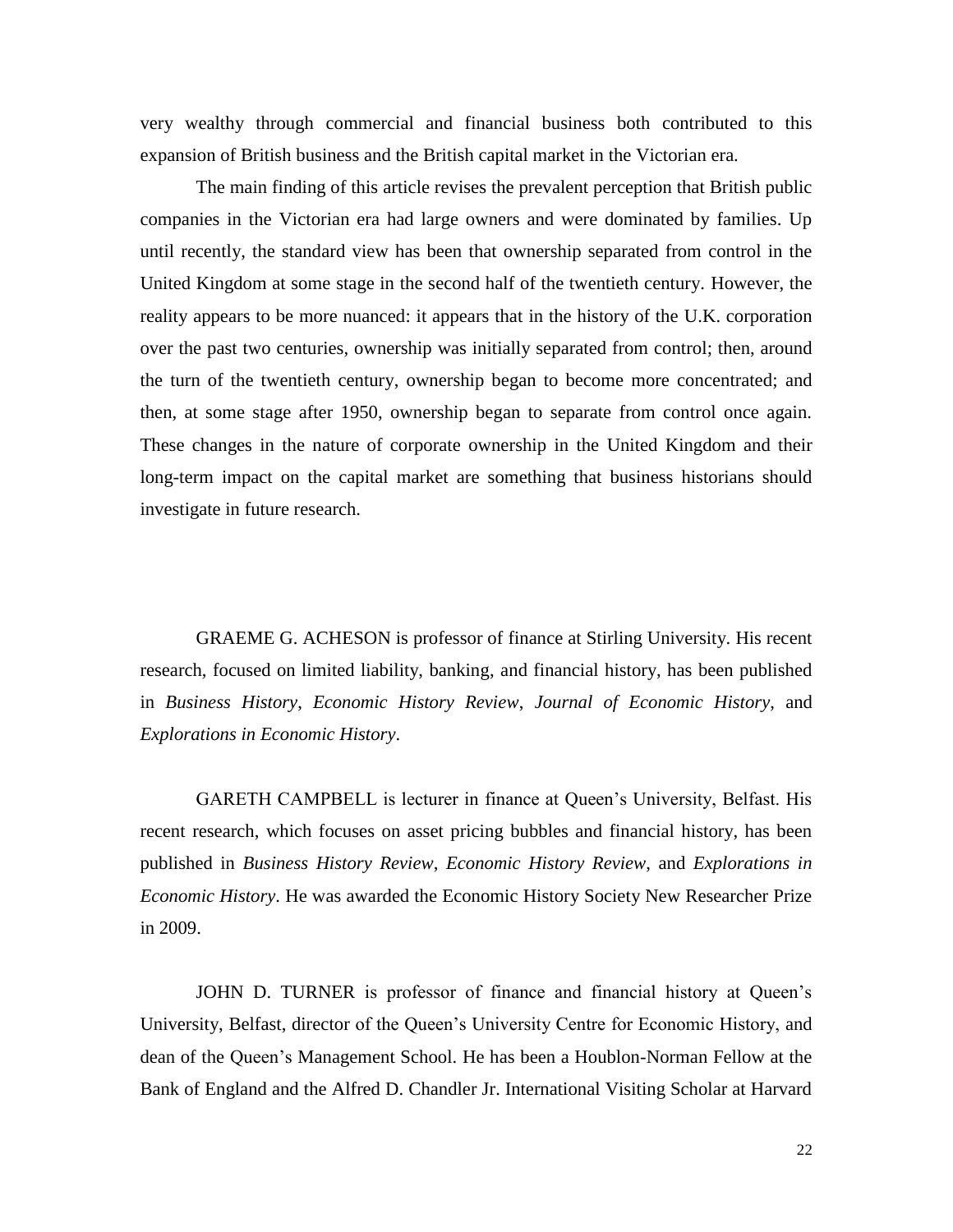Business School. He recently published a book with Cambridge University Press entitled *Banking in Crisis: The Rise and Fall of British Banking Stability, 1800 to the Present*.

Thanks to the Leverhulme Trust (Grant no. F/00203/Z) for financial support. Thanks also to Nadia Vanteeva for her input into this project. Turner also wishes to thank Geoff Jones, Walter Friedman, and Harvard Business School for their hospitality at the outset of this project. Thanks to the archivists at the National Archives at Kew, the National Archives of Scotland, and the Guildhall Library for all their assistance.

 $\overline{a}$ 

<sup>1</sup> For an excellent summary and critique of this view, see Leslie Hannah, "The Divorce of Ownership from Control from 1900: Recalibrating Imagined Global Historical Trends," *Business History* 49 no.4 (2007): 404–38.

 $2$  The literature on when ownership separated from control in the U.K. posits a wide variety of possibilities; see P. S. Florence, *Ownership, Control and Success of Large Corporations: An Analysis of English Industrial Structure and Policy, 1936–1951* (London, 1961); Steve Nyman and Aubrey Silberston, "The Ownership and Control of Industry," *Oxford Economic Papers* 30 no.1 (1978): 74–101; John Scott, "Corporate Control and Corporate Rule: Britain in an International Perspective," *British Journal of Sociology* 41 no.3 (1990): 351–73; Dennis Leech and John Leahy, "Ownership Structure, Control Type Classifications and the Performance of Large British Companies," *Economic Journal* 101 no. 409 (1991): 1418–37; Brian R. Cheffins, *Corporate Ownership and Control: British Business Transformed* (Oxford, 2008); John C. Coffee, "The Rise of Dispersed Ownership: The Roles of Law and the State in the Separation of Ownership and Control," *Yale Law Journal* 111 no.1 (2001): 1–82; Mark J. Roe, "Political Preconditions to Separating Ownership from Corporate Control," *Stanford Law Review* 53 no.3 (2000): 539–606; Julian Franks, Colin Mayer, and Stefano Rossi, "Ownership: Evolution and Regulation," *Review of Financial Studies* 22 no.10 (2009): 4009–56; Hannah, "Divorce of Ownership"; and James Foreman-Peck and Leslie Hannah, "Extreme Divorce: The Managerial Revolution in U.K. Companies before 1914," *Economic History Review* 65 no.4 (2012): 1217–38. In particular, Hannah, "Divorce of Ownership," and Foreman-Peck and Hannah, "Extreme Divorce," argue that ownership had separated from control by 1900. There is also debate with respect to the United States; see Adolf Berle and Gardiner Means, *The Modern Corporation and Private Property* (New York, 1932); Brian R. Cheffins and Steve Bank, "Is Berle and Means Really a Myth?" *Business History Review* 83 (Autumn 2009): 443–74; Clifford G. Holderness, "The Myth of Diffuse Ownership in the United States," *Review of Financial Studies* 22 no.4 (2009): 1377–408; and Kenneth Lipartito and Yumiko Morii, "Rethinking the Separation of Ownership from Management in American History," *Seattle University Law Review* 33 no.4 (2010): 1025–63. Eric Hilt finds diffuse ownership in New York in the early part of the nineteenth century; see Hilt, "When Did Ownership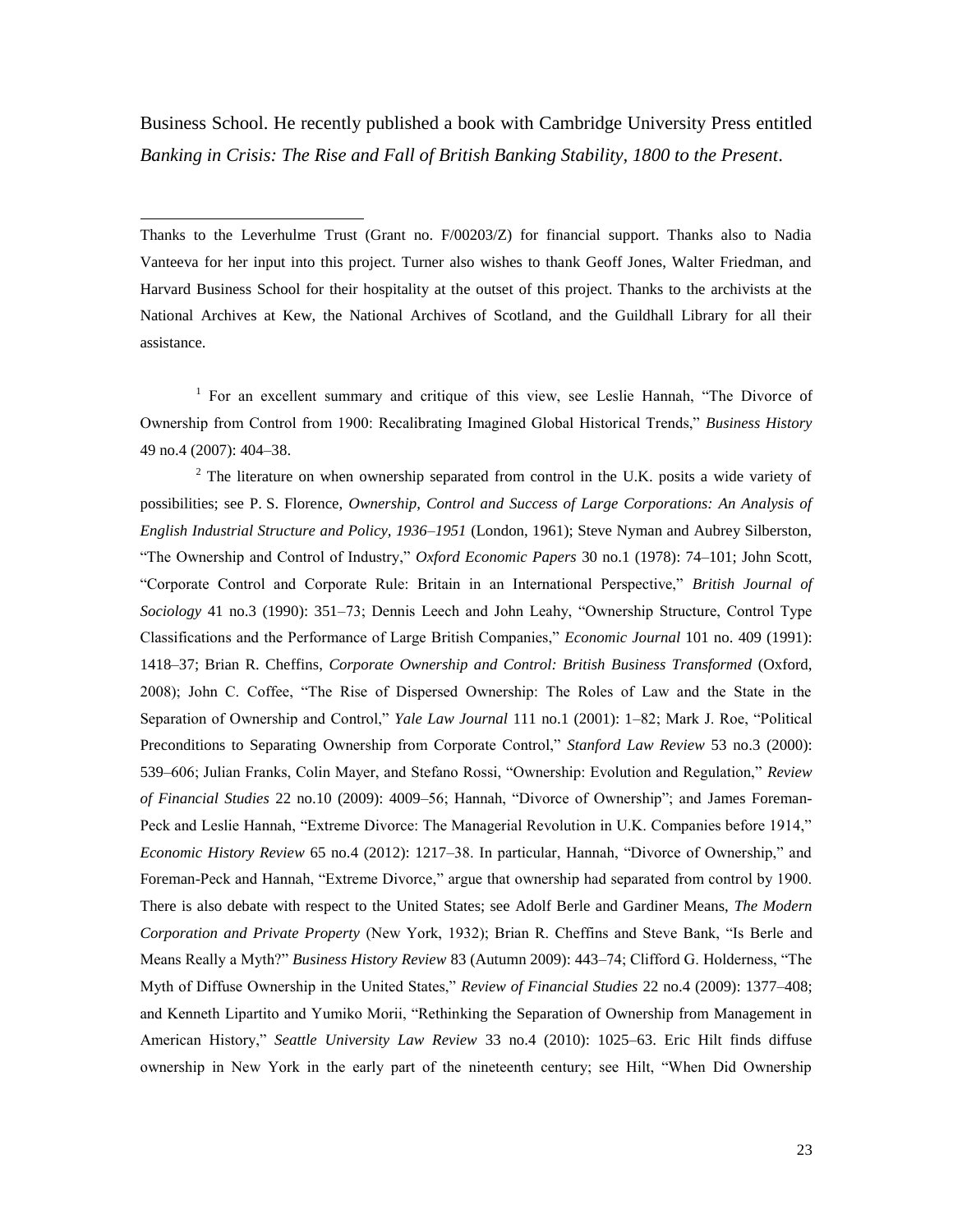Separate from Control? Corporate Governance in the Early Nineteenth Century," *Journal of Economic History* 68 no.3 (2008): 645–85.

 $\overline{a}$ 

<sup>3</sup> On the liberalization of incorporation law in the U.K. and the emergence of large companies, see Philip L. Cottrell, *Industrial Finance, 1830–1914* (London, 1980); James B. Jefferys, *Business Organisation in Great Britain, 1856–1914* (New York, 1977); Peter L. Payne, "The Emergence of the Large-Scale Company in Great Britain, 1870–1914," *Economic History Review* 20 no.3 (1967): 519–42; and James Taylor, *Creating Capitalism: Joint-Stock Enterprise in British Politics and Culture, 1800–1870* (London, 2006), 135–75.

<sup>4</sup> Graeme G. Acheson, Gareth Campbell, John D. Turner, and Nadia Vanteeva, "Corporate Ownership and Control in Victorian Britain," *Economic History Review* 68, no. 3 (2015): 911-936

 $5$  The 1855 Limited Liability Act (18 & 19 Vict., c. 113) was repealed, but reenacted in 1856 (19 & 20 Vict., c. 47). The 1856 act granted free incorporation with limited liability. A consolidation of existing company legislation occurred with the passage of the 1862 Companies Act (25  $\&$  26 Vict., c. 89).

<sup>6</sup> Ranald C. Michie, *The London Stock Exchange* (Oxford, 1999), 88–89; Richard S. Grossman, "New Indices of British Equity Prices, 1870–1913," *Journal of Economic History* 62 no. 1 (2002): 121–46; Janette Rutterford, David R. Green, Josephine Maltby, and Alastair Owens,"Who Comprised the Nation of Shareholders? Gender and Investment in Great Britain, c.1870–1935," *Economic History Review* 64 no.1 (2011): 157–87. On this role of large shareholders, see Andrei Shleifer and Robert W. Vishny, "Large Shareholders and Corporate Control," *Journal of Political Economy* 94 no.3 (1986): 461–88; Andrei Shleifer and Robert W. Vishny, "A Survey of Corporate Governance," *Journal of Finance* 52 no.2 (1997): 737–83; Rafael La Porta, Florencio Lopez-de-Silanes, and Andrei Shleifer, "Corporate Ownership around the World," *Journal of Finance* 54 no.2 (1999): 471–517; and Bo Becker, Henrik Cronqvist, and Rüdiger Fahlenbrach, "Estimating the Effects of Large Shareholders Using a Geographic Instrument," *Journal of Financial and Quantitative Analysis* 46 no.4 (2011): 907–42.

<sup>7</sup> Colin Mayer, *Firm Commitment: Why the Corporation is Failing Us and How to Restore Trust in It* (Oxford, 2013).

<sup>8</sup> Hilt, "When Did Ownership Separate"; Aldo Musacchio, *Experiments in Financial Democracy: Corporate Governance and Financial Development in Brazil, 1882–1950* (Cambridge, U.K., 2009), 105– 26.

<sup>9</sup> Alfred D. Chandler Jr., *Scale and Scope: The Dynamics of Industrial Capitalism* (Cambridge, Mass., 1990), 240.

<sup>10</sup> Bernard Elbaum and William Lazonick, "The Decline of the British Economy: An Institutional Perspective," *Journal of Economic History* 44 no.2 (1984): 567–83. For an opposing view, see D. N. McCloskey, "Did Victorian Britain Fail?" *Economic History Review* 23 no.3 (1970): 446–59, and D. N. McCloskey and L. Sandberg, "From Damnation to Redemption: Judgments on the Late Victorian Entrepreneur," *Explorations in Economic History* 9 no.1 (1971): 89–108.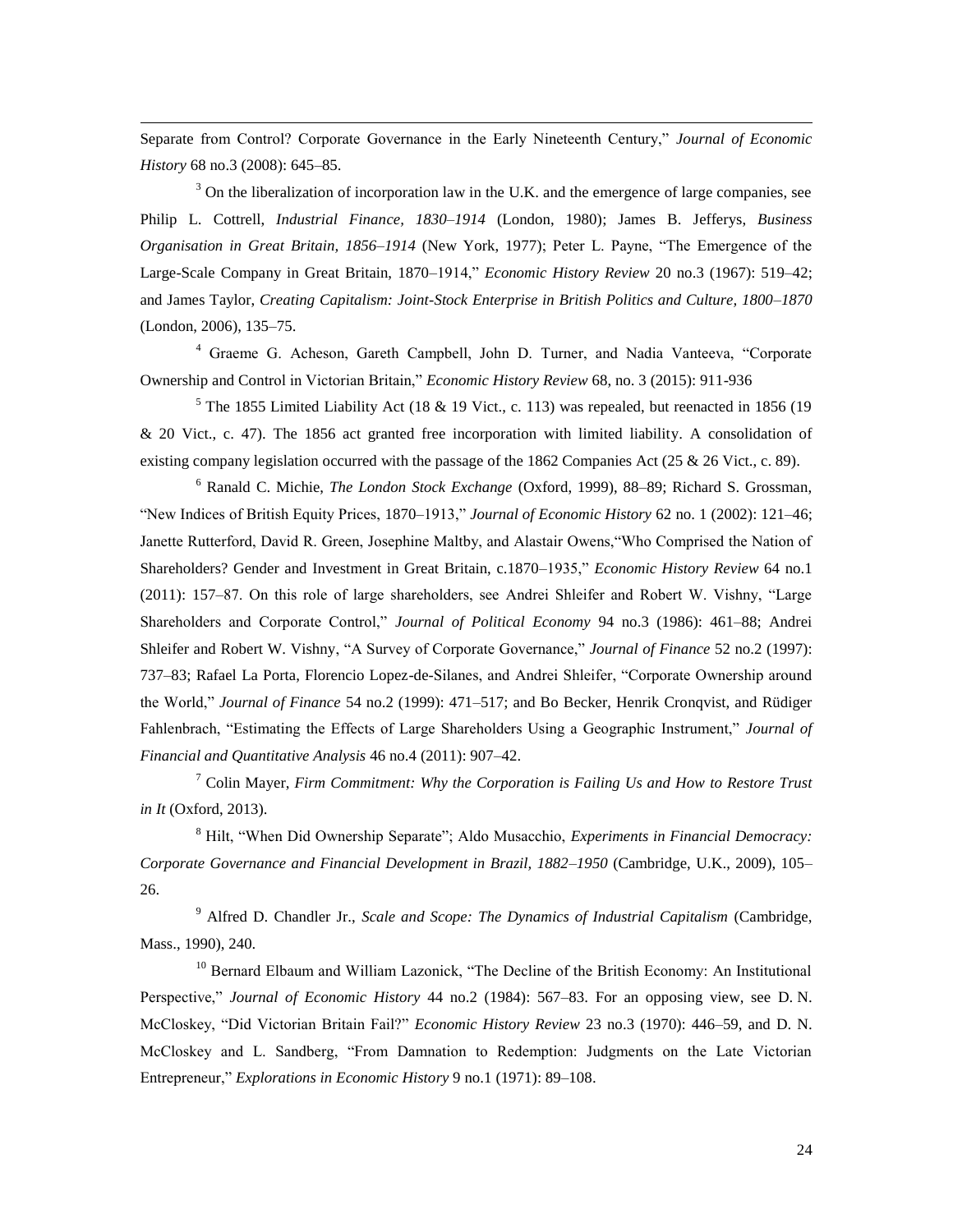$\overline{a}$ <sup>11</sup> Ranald C. Michie, *Guilty Money: The City of London in Victorian and Edwardian Culture, 1815–1914* (London, 2009); B. L. Anderson and Philip L. Cottrell, "Another Victorian Capital Market: A Study of Banking and Bank Investors on Merseyside," *Economic History Review* 28 no.4 (1975): 600–615; Lucy A. Newton and Philip L. Cottrell, "Female Investors in the First English and Welsh Commercial Joint-Stock Banks," *Accounting, Business and Financial History* 16 no.2 (2006): 315–40; John D. Turner, "Wider Share Ownership? Investors in English Bank Shares in the Nineteenth Century," *Economic History Review* 62 no. s1 (2009): 167–92; Graeme G. Acheson and John D. Turner, "Investor Behavior in a Nascent Capital Market: Scottish Bank Shareholders in the Nineteenth Century," *Economic History Review* 64 no. 1 (2011): 188–213; John F. Wilson, *[Lighting the Town: A Study of Management in the North West](http://www.amazon.co.uk/Lighting-Town-Management-Industry-1805-1880/dp/1853961760/ref=sr_1_1?ie=UTF8&qid=1410172315&sr=8-1&keywords=history+gas+industry+john+wilson)  [Gas Industry, 1805–1880](http://www.amazon.co.uk/Lighting-Town-Management-Industry-1805-1880/dp/1853961760/ref=sr_1_1?ie=UTF8&qid=1410172315&sr=8-1&keywords=history+gas+industry+john+wilson)* (London, 1991); S. A. Broadbridge, "The Sources of Railway Share Capital," in *Railways in the Victorian Economy: Studies in Finance and Economic Growth*, ed. M. C. Reed (New York, 1968), 184–211; Gareth Campbell and John D. Turner, "Dispelling the Myth of the Naive Investor during the Railway 'Mania' Boom in Britain, 1845–46," *Business History Review* 86 (Spring 2012): 3–41; Harold Pollins, "The Finances of the Liverpool and Manchester Railway," *Economic History Review* 5 no. 1 (1952): 90–97; M. C. Reed, "Railways and the Growth of the Capital Market," in *Railways in the Victorian Economy: Studies in Finance and Economic Growth*, ed. M. C. Reed (New York, 1968), 162–83. M. C. Reed, *Investment in Railways in Britain 1820–1844: A Study in the Development of the Capital Market* (Oxford, 1975); Janette Rutterford and Josephine Maltby, "The Nesting Instinct: Women and Investment Risk in a Historical Context," *Accounting History* 12 no. 3 (2007): 305–27; Janette Rutterford and Josephine Maltby, "The Widow, the Clergyman, and the Reckless: Women Investors in England, 1830– 1914," *Feminist Economics* 12 no. 1-2 (2006): 111–38; Rutterford et al., "Who Comprised the Nation."

 $12$  For a case study of one large investor in the Victorian era, see Ranald C. Michie, "Income, Expenditure, and Investment of a Victorian Millionaire: Lord Overstone, 1823–83," *Historical Research* 58 no. 137 (1985): 59–77.

<sup>13</sup> This view was put forward in the Macmillan Report (Report of Committee on Finance and Industry, House of Commons, 1931). See, also, Michael Edelstein, *Overseas Investment in the Age of High Imperialism: The United Kingdom, 1850–1914* (New York, 1982); Sidney Pollard, "Capital Exports, 1870– 1914: Harmful or Beneficial?" *Economic History Review* 38 no. 4 (1985): 489–514; William P. Kennedy, *Industrial Structure, Capital Markets, and the Origins of British Economic Decline* (Cambridge, U.K., 1987); Kevin H. O'Rourke and Jeffery G. Williamson, *Globalization and History: The Evolution of a Nineteenth-Century Atlantic Economy* (Cambridge, U.K., 1999), chap. 12; William N. Goetzmann and Andrey D. Ukhov, "British Investment Overseas, 1870–1913: A Modern Portfolio Theory Approach," *Review of Finance* 10 no. 2 (2006): 261–300; Benjamin R. Chabot and Christopher J. Kurz, "That's Where the Money Was: Foreign Bias and English Investment Abroad, 1866–1907," *Economic Journal* 120 no. 547 (2010): 1056–79; Richard S. Grossman, "Bloody Foreigners! Overseas Equity on the London Stock Exchange, 1869–1928," *Economic History Review* vol. 68, no. 2 (2015): 471-521

 $14$  19 & 20 Vict., c. 47; 25 & 26 Vict. c. 89.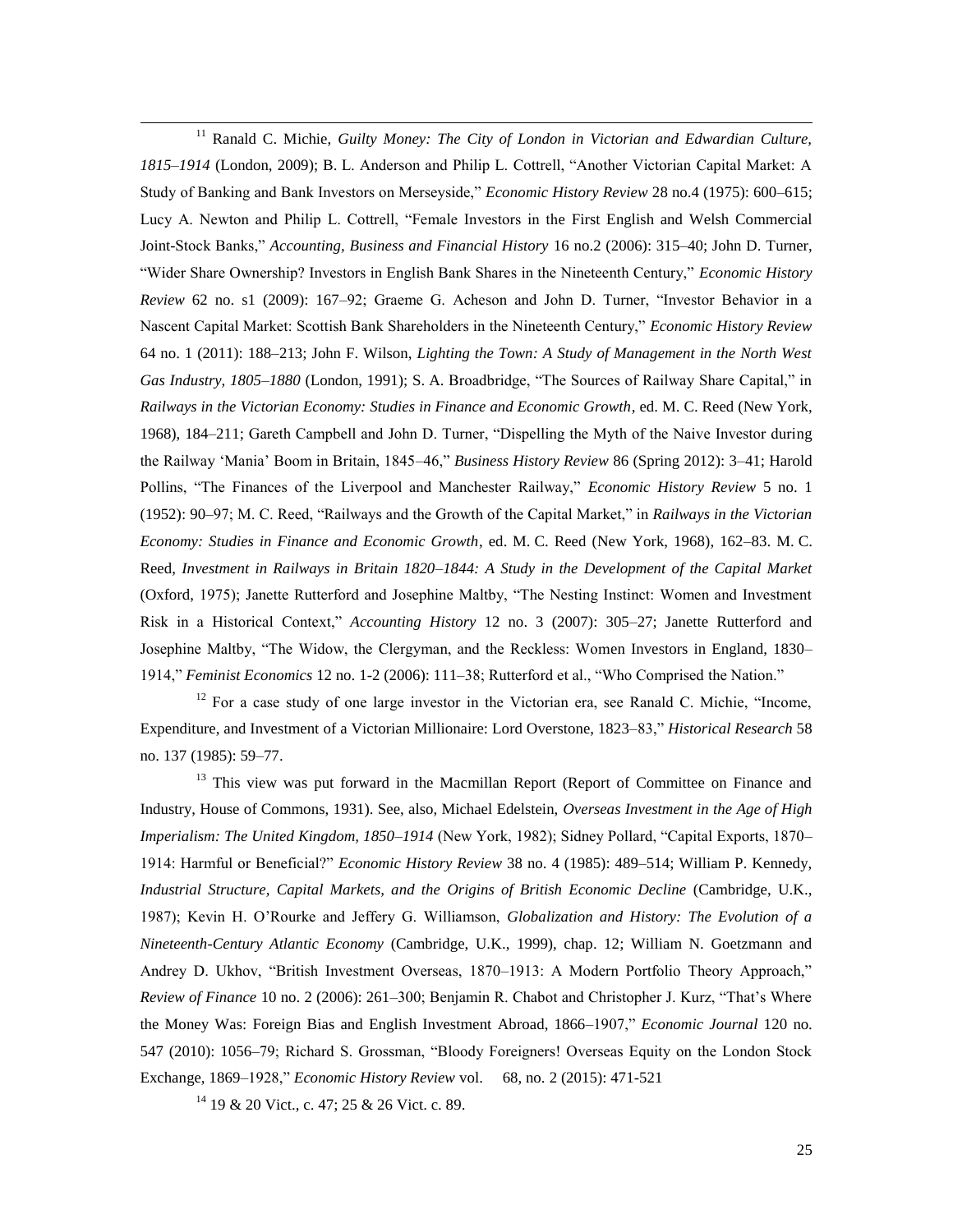<sup>15</sup> The *Course of the Exchange* reported prices of securities traded on the London market whereas the *Investor's Monthly Manual* also reported prices of securities traded the provincial markets.

 $16$  In total, these two price lists provided a sample of 2,765 public companies; after searching the BT2 and BT31 catalogues, we uncovered ownership records for around 900 of these. However, many company files contained no ownership returns and those that did had been extensively weeded to reduce their bulk. Thus, our strategy was to collect all surviving ownership returns for 1865, 1870, 1883, 1890, and 1900, or one year either side of these sample years if the return existed. If they were available, 1880 or 1881 were collected in those cases where a company had no returns for 1882–1884. In addition, we collected all returns from the 1850s. If a company had ownership returns that fell outside the selected sample years, we collected a return for each decade between 1860 and 1900, where available. We photographed 999 ownership returns (Form E), which were then inputted manually and verified by dataentry services. In total, after removing firm-years with missing and unintelligible data, we had ownership returns for 890 firm-years.

<sup>17</sup> Grossman, "New Indices."

 $\overline{a}$ 

<sup>18</sup> Graeme G. Acheson, Charles R. Hickson, John D. Turner, and Oing Ye, "Rule Britannia! British Stock Market Returns, 1825–1870," *Journal of Economic History* 69 no. 4 (2009): 1107–37; Grossman, "New Indices," 130.

 $19$  Notably, about 29 percent of companies had their shares traded on more than one stock market.

<sup>20</sup> On the development of these provincial stock exchanges, see William A. Thomas, *The Provincial Stock Exchanges* (London, 1973).

 $21$  Brian R. Cheffins, David Chambers, and Dmitri K. Koustas, "Ownership Dispersion and the London Stock Exchange's 'Two-Thirds Rule': An Empirical Test," *Business History* 55 no. 4 (2013): 670– 93; Mara Faccio and Larry H. P. Lang, "The Ultimate Ownership of Western European Corporations," *Journal of Financial Economics* 65 no. 3 (2002): 365–95; La Porta, Lopez-de-Silanes, and Shleifer, "Corporate Ownership."

 $22$  Debentures were corporate bonds, and it was only in the latter part of the 1880s that they became common amongst non-railway companies (Christopher Coyle and John D. Turner, "Law, Politics, and Financial Development: The Great Reversal of the U.K. Corporate Debt Market," *Journal of Economic History* 73 no. 3 [2013]: 809–45).

<sup>23</sup> La Porta, Lopez-de-Silanes, and Shleifer, "Corporate Ownership."

 $24$  For example, the voting scheme of the iron, coal, and steel producer Bolchow, Vaughan and Company granted one vote for every share held up to two hundred and one vote for every five shares held beyond two hundred (see company's articles of association). The voting scheme of Muntz's Metal Company was as follows: one vote for every ten shares up to a maximum of ten votes (see company's articles of association). The voting scheme of the Wakefield and Barnsley Union Bank was as follows: 5 to 20 shares = one vote; 21 to 50 shares = two votes; 51 to 100 shares = three votes; 101 to 200 shares = six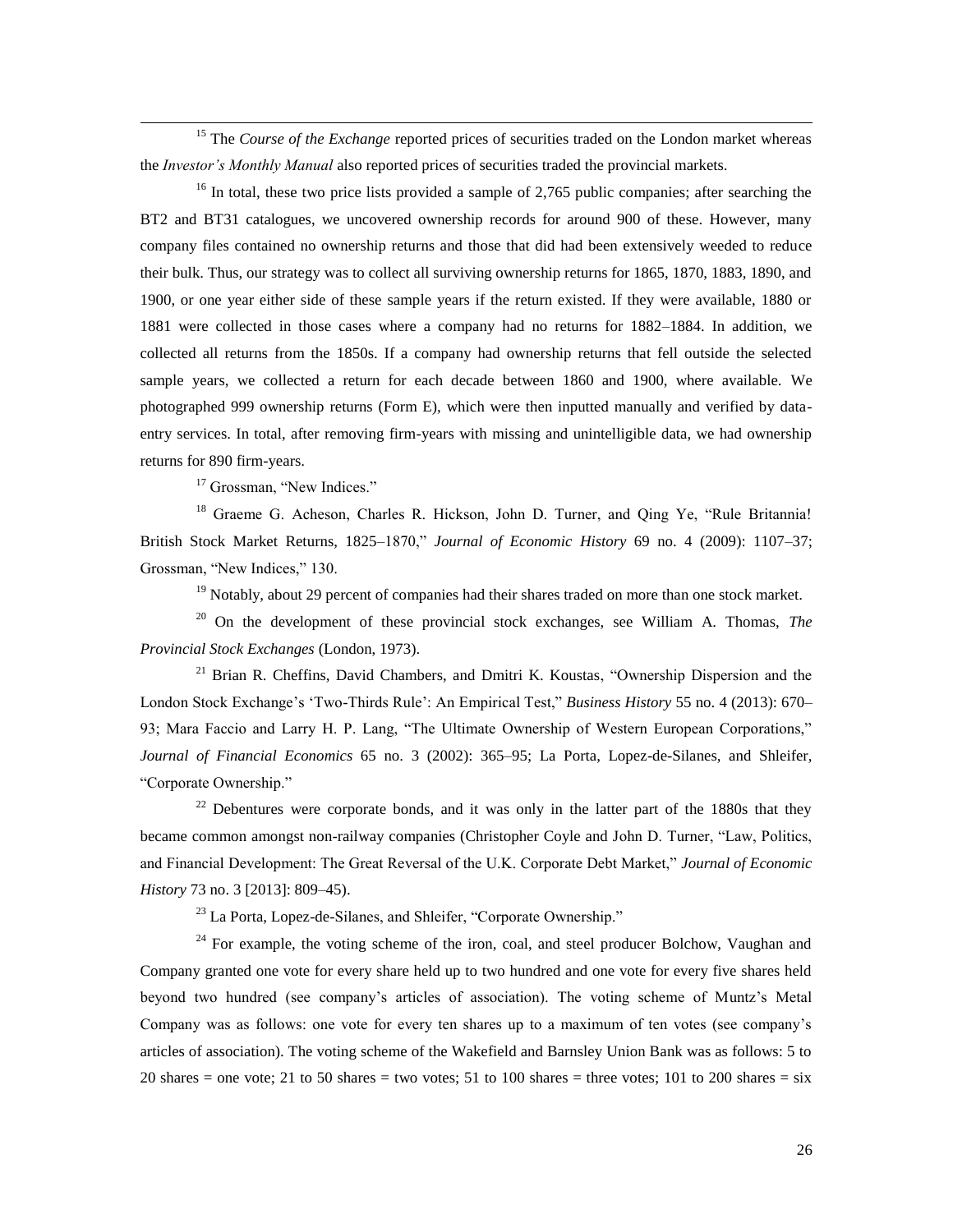votes; 201 to 300 shares = eight votes; above 301 shares = ten votes (*Stock Exchange Official Intelligence*, 1890).

 $\overline{a}$ 

<sup>25</sup> Jefferys, *Business Organisation*, 268. In addition to this capital-raising motivation, partnerships were also converted to help founding entrepreneurs fully or partially cash out and to diversify the ownership; see John Armstrong, "The Rise and Fall of the Company Promoter and the Financing of British Industry," in *Capitalism in a Mature Economy: Financial Institutions, Capital Exports, and British Industry, 1870–1939*, ed. Jean Jacques Van Helten and Youssef Cassis (Aldershot, U.K., 1990), 118. These motives were certainly at play in some brewing conversions; see Terry R. Gourvish and Richard G. Wilson, *The British Brewing Industry, 1830–1980* (Cambridge, U.K., 1994), 257, and Katherine Watson, "Banks and Industrial Finance: The Experience of Brewers, 1880–1913," *Economic History Review* 49 no. 1 (1996): 58–81.

<sup>26</sup> Cottrell, *Industrial Finance*, 168; Gourvish and Wilson, *British Brewing Industry*, 257; Payne, "Large-Scale Company," 531; Watson, "Banks and Industrial Finance."

<sup>27</sup> For the incorporation of iron, coal, and steel companies, see Jefferys, *Business Organisation*, 74; Lucy Newton, "The Finance of Manufacturing Industry in the Sheffield Area c. 1850–1885," (PhD diss., University of Leicester, 1993), 291–341; Katherine Watson, "The New Issue Market as a Source of Finance for the U.K. Brewing and Iron and Steel Industries, 1870–1913," in *The Evolution of Financial Institutions and Markets in Twentieth-Century Europe*, ed. Youssef Cassis, Gerald D. Feldman, and Ulf Olsson (Aldershot, U.K., 1995), 211–50.

<sup>28</sup> Jefferys, *Business Organisation*, 84–90; Douglas A. Farnie, *The English Cotton Industry and the World Market, 1815–1896* (Oxford, 1979), 209–27.

<sup>29</sup> Graeme G. Acheson, Charles R. Hickson, and John D. Turner, "Does Limited Liability Matter? Evidence from Nineteenth-Century British Banking," *Review of Law and Economics* 6 no.2 (2011): 247– 73; Hannah, "Divorce of Ownership."

<sup>30</sup> John D. Turner, *Banking in Crisis: The Rise and Fall of British Banking Stability, 1800 to the Present* (Cambridge, U.K., 2014), 118. Another possible reason is that the existence of a large shareholder might discourage others from investing since such owners could use their dominance to expropriate minority shareholders in a sector characterized by high levels of information asymmetry (Acheson, Hickson, and Turner, "Does Limited Liability Matter?" 259). Other types of companies may have had these types of restrictions on votes of large shareholder because of (a) the need to develop stakeholder trust (particularly in the case of public utilities), (b) tradition, or (c) political influence. However, such restrictions became less common as the nineteenth century progressed. See Mark Freeman, Robin Pearson, and James Taylor, *Shareholder Democracies? Corporate Governance in Britain and Ireland before 1850*  (Chicago, 2012), 143–76.

 $31$  A caveat needs to be placed on this method because commonly occurring surnames could result in an overidentification of family firms, whereas not taking into account family links via marriage could result in underidentification.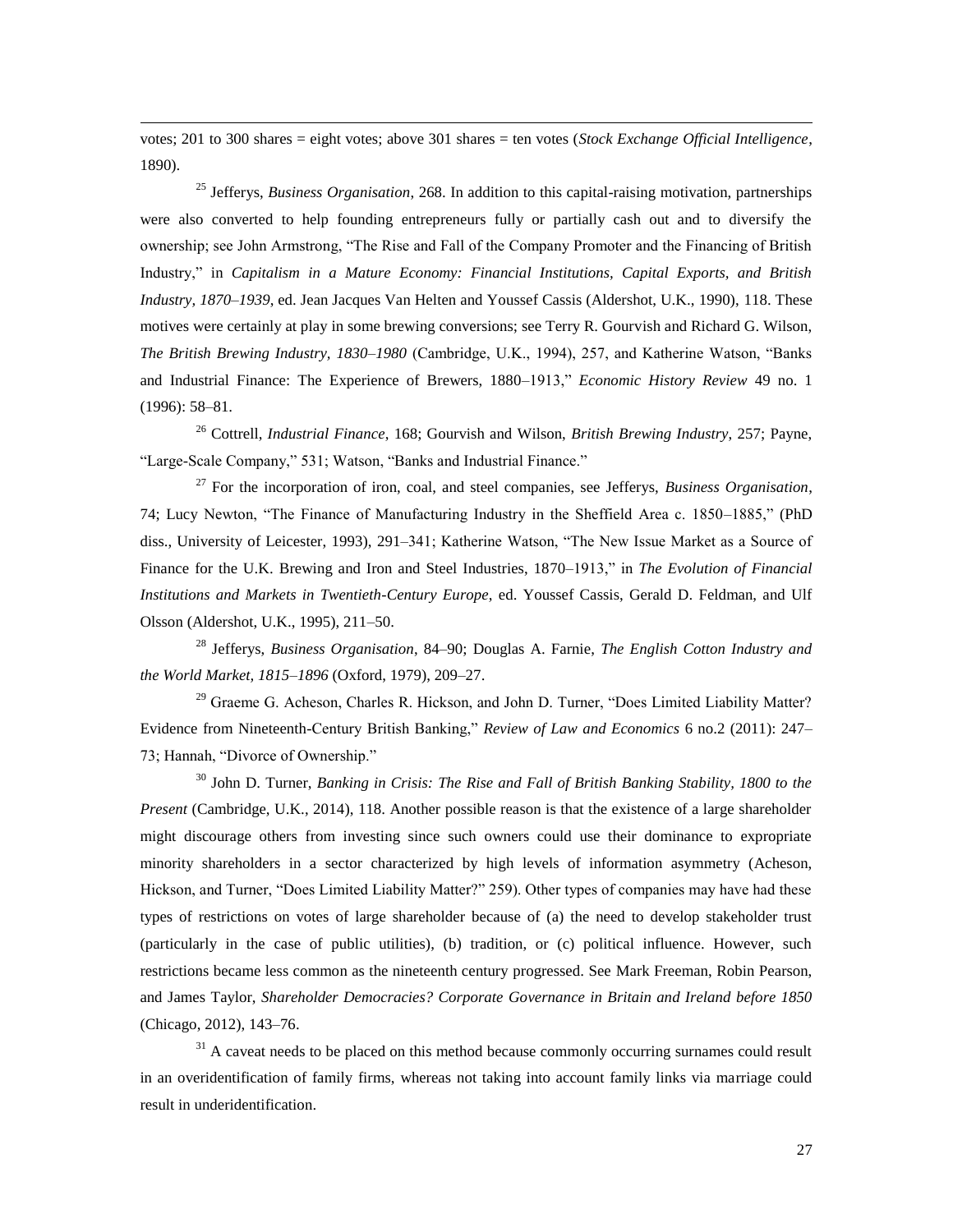- <sup>32</sup> Cheffins, *Corporate Ownership*, 181–82.
- <sup>33</sup> Acheson et al., "Corporate Ownership."
- <sup>34</sup> Jefferys, *Business Organisation*, 268.

 $\overline{a}$ 

<sup>35</sup> Gareth Campbell and John D. Turner, "Substitutes for Legal Protection: Corporate Governance and Dividends in Victorian Britain," *Economic History Review* 64 no. 2 (2011): 571–97.

<sup>36</sup> One caveat is that some wealthy individuals may have had both a London and a county address, and we cannot be sure which is reported in the shareholder returns. However, given that many of our companies were traded on provincial stock exchanges, this may be less of a problem because individuals with both a London and county address were much less likely to invest in such companies.

 $37$  For example, one individual who was a large shareholder in four different companies was Charles Morrison, who, although described as a gentleman in the four of our shareholder returns, was in reality a behind-the-scenes individual financier with a massive fortune, which made him one of the wealthiest men in Britain at the time of his death in 1909. See W. D. Rubinstein, "Morrison, Charles (1817–1909)," *Oxford Dictionary of National Biography* (Oxford, 2004); and Charles A. Jones, "Great Capitalists and the Direction of British Overseas Investment in the Late Nineteenth Century: The Case of Argentina," *Business History* 22 no. 2 (1980): 152–69.

 $38$  However, even this has to be treated with caution since some businessmen may have acquired land to enhance their social status. On land ownership by businessmen, see Tom Nicholas, "Businessmen and Land Ownership in the Late Nineteenth Century," *Economic History Review* 52 no. 1 (1999): 27–44.

 $39$  We define nobility as peers and children of peers (i.e., those having the title Honorable in front of their names).

<sup>40</sup> Hugh Brigstocke, "Lindsay, Alexander William Crawford, twenty-fifth earl of Crawford and eighth earl of Balcarres (1812–1880)," *Oxford Dictionary of National Biography* (Oxford, 2004).

<sup>41</sup> David R. Green and Alasdair Owens, "Gentlewomanly Capitalism? Spinsters, Widows, and Wealth Holding in England and Wales," *Economic History Review* 56 no. 3 (2003): 510–36; Newton and Cottrell, "Female Investors"; Rutterford and Maltby, "The Nesting Instinct" and "Women Investors in England"; Rutterford et al., "Who Comprised the Nation."

 $42$  Twenty were widowed, seven were married, and seven were spinsters. Married women could not own property in their own name prior to the Married Women's Property Act of 1882 (45 & 46 Vict., c. 75).

<sup>43</sup> On this, see Rutterford and Maltby, "The Nesting Instinct" and "Women Investors in England," and Rutterford et al., "Who Comprised the Nation."

<sup>44</sup> On this debate, see Michael H. Best and Jane Humphries, "The City and Industrial Decline," in *The Decline of the British Economy*, ed. Bernard Elbaum and William Lazonick (Oxford, 1986), 223–39; Forrest Capie and Terence C. Mills, "British Bank Conservatism in the Late Nineteenth Century," *Explorations in Economic History* 32 no. 3 (1995): 409–20; Richard S. Grossman, "Rearranging Deck Chairs on the Titanic: English Banking Concentration and Efficiency, 1870–1914," *European Review of*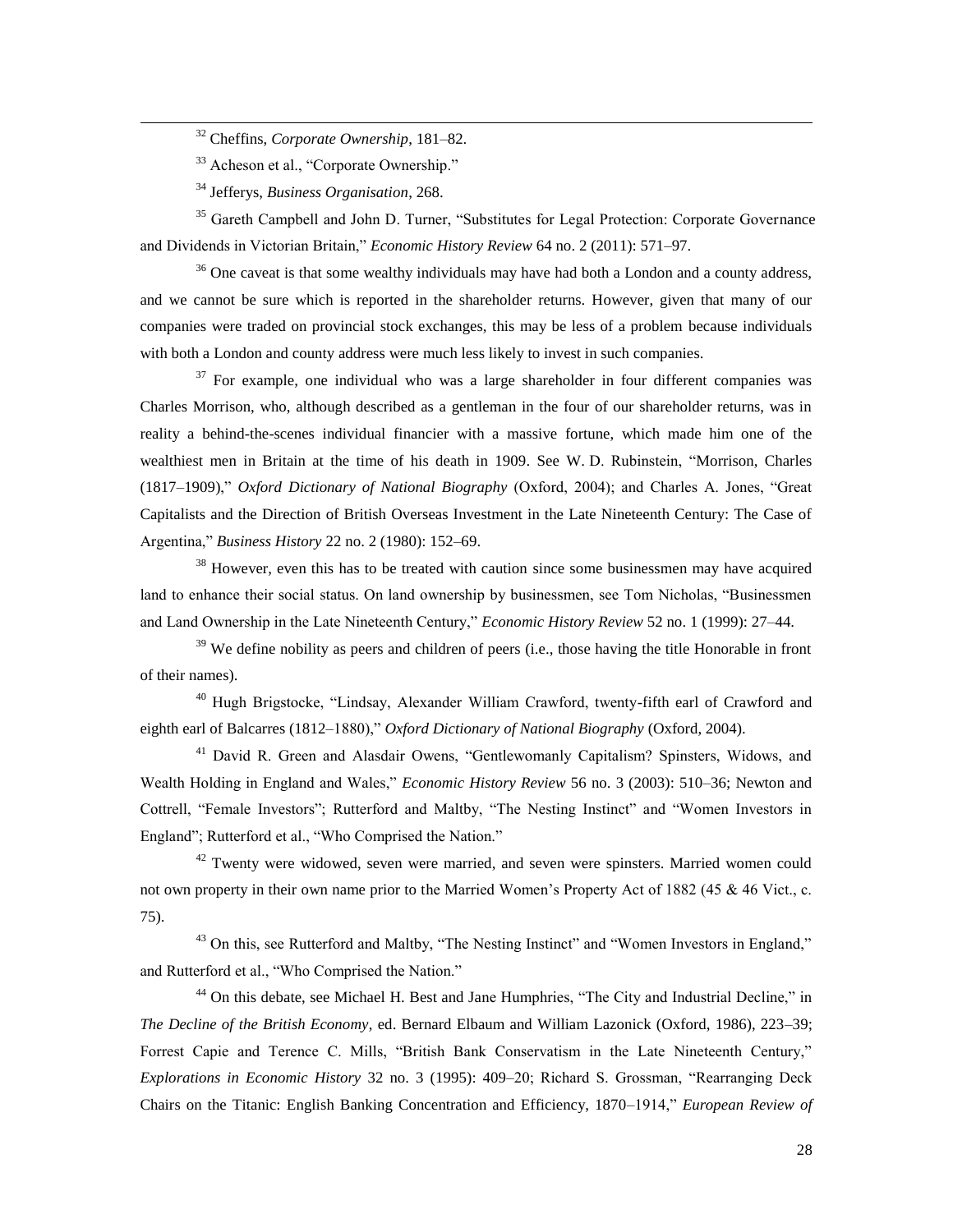*Economic History* 3 no. 3 (1999): 323–49; Forrest Capie and Michael Collins, "Industrial Lending by English Commercial Banks, 1860s–1914: Why Did Banks Refuse Loans?" *Business History* 38 no. 1 (1996): 26–44; Forrest Capie and Michael Collins, *Have the Banks Failed British Industry?* (London, 1992); Caroline Fohlin, "The Balancing Act of German Universal Banks and English Deposit Banks, 1880–1913," *Business History* 43 no. 1 (2001): 1–24; Michael Collins and Mae Baker, *Commercial Banks and Industrial Finance in England and Wales, 1860–1913* (Oxford, 2003).

 $\overline{a}$ 

<sup>45</sup> On the role of politicians as directors in late Victorian companies, see Fabio Braggion and Lyndon Moore, "The Economic Benefits of Political Connections in Late Victorian Britain," *Journal of Economic History* 73 no. 1 (2013): 142–76.

<sup>46</sup> Kimberley Morse John, "Quilter, Sir William Cuthbert, first baronet (1841–1911)," *Oxford Dictionary of National Biography* (Oxford, 2004).

 $47$  On the relationship between banks and industry in this era, see Lucy A. Newton, "The Birth of Joint-Stock Banking: England and New England Compared," *Business History Review* 84 (Spring 2010): 27–52, and Lucy A. Newton, "Regional Bank-Industry Relations during the Mid-Nineteenth Century: Links between Bankers and Manufacturing in Sheffield, c. 1850 to c. 1885," *Business History* 38 no. 3 (1996): 64–83.

<sup>48</sup> See Geoffrey Tweedale, "Bessemer, Sir Henry (1813–1898)," *Oxford Dictionary of National Biography* (Oxford, 2004).

 $49$  His shareholding in this company is consistent with the belief that he had substantial assets abroad. See David Brooke, "Brassey, Thomas (1805–1870)," *Oxford Dictionary of National Biography* (Oxford, 2004).

<sup>50</sup> Graeme G. Acheson and John D. Turner, "The Secondary Market for Bank Shares in Nineteenth-Century Britain," *Financial History Review* 15 no. 2 (2008): 123–51.

<sup>51</sup> Investment trusts, starting with Foreign and Colonial in 1868, invested mainly in foreign and colonial debentures rather than equity.

<sup>52</sup> Broadbridge, "Sources of Railway Share Capital," 186; Campbell and Turner, "Dispelling the Myth," 15–16; Reed, *Investment in Railways*, 193–95.

<sup>53</sup> This is consistent with P. J. Cain and A. G. Hopkins, "Gentlemanly Capitalism and British Expansion Overseas II: New Imperialism, 1850–1945," *Economic History Review* 40 no. 1 (1987): 1–26.

<sup>54</sup> For a detailed account of the early Scottish limited companies, see Peter L. Payne, *The Early Scottish Limited Companies, 1856–1895* (Edinburgh, 1980).

<sup>55</sup> On freestanding companies, see Mira Wilkins, "The Free-Standing Company, 1870–1914: An Important Type of British Foreign Direct Investment," *Economic History Review* 41 no. 2 (1988): 259–82.

<sup>56</sup> They do so for at least three reasons. First, prior to death, decedents may have made *inter vivos* gifts to their families or may have attempted to reduce their wealth to avoid death duties. Second, probate is not required in cases where property is jointly held, as the property passes automatically to the surviving joint owner, usually a spouse. Third, prior to 1898, the wealth reported in probate records includes only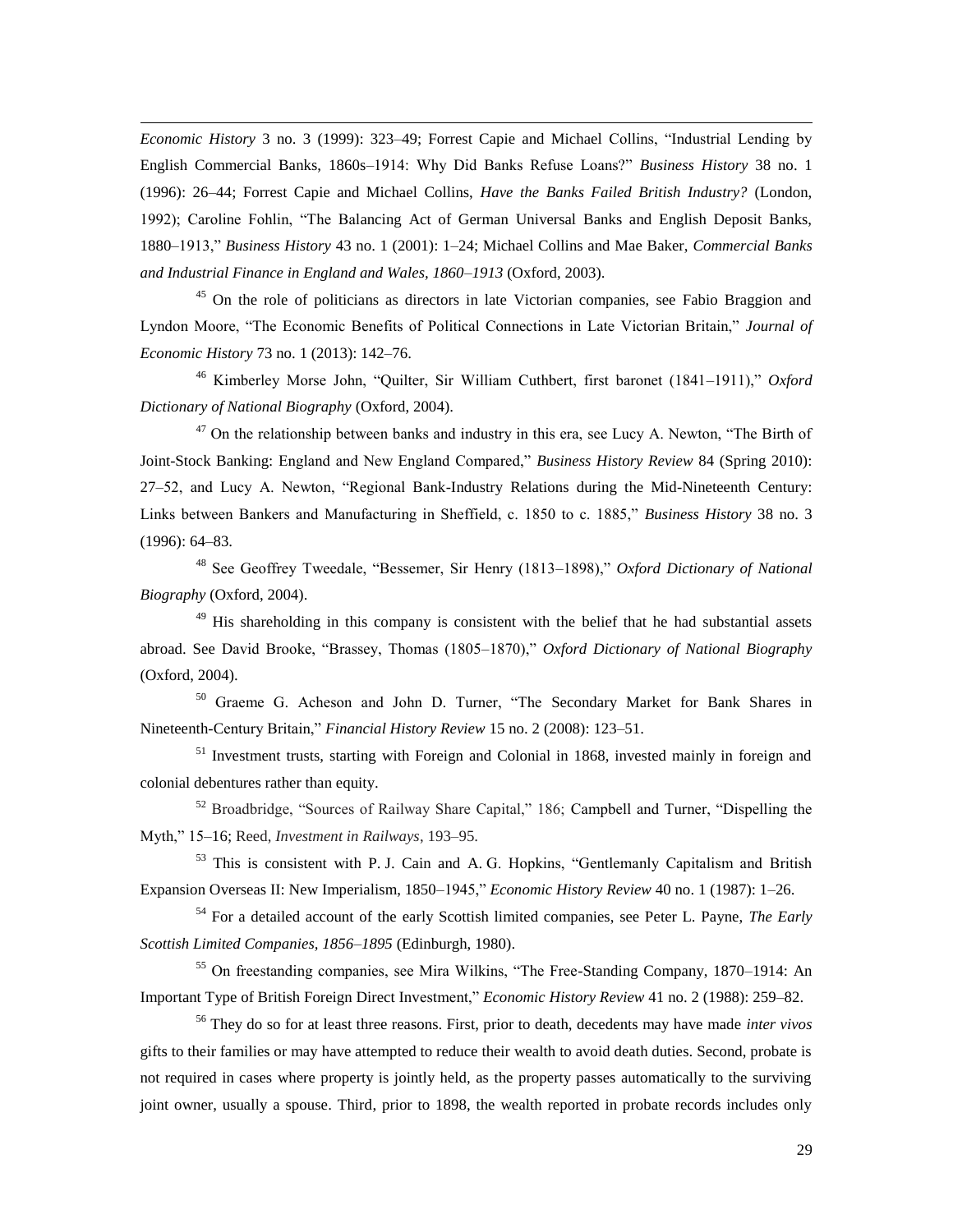unsettled personalty (i.e., property other than land). From 1898 it included unsettled realty (e.g., land) and from 1926 it included settled realty. [AU: Please check that "i.e." was meant, not "e.g."]

<sup>57</sup> Notably, according to the *Register of Defunct Companies*, seventeen of the fifty were large shareholders in companies that were liquidated before they had died.

<sup>58</sup> Jim O'Donoghue, Louise Goulding, and Grahame Allen, "Composite Price Index, 1750–2003," *Economic Trends* 604 (2004): 38–46.

<sup>59</sup> Peter H. Lindert, "Unequal English Wealth since 1670," *Journal of Political Economy* 94 no. 6 (1986): 1127–62.

<sup>60</sup> W. D. Rubinstein, "The Victorian Middle Classes: Wealth, Occupation, and Geography," *Economic History Review* 30 no.4 (1977): 602–23.

<sup>61</sup> Tom Nicholas, "Wealth Making in Nineteenth- and Early Twentieth-Century Britain: Industry versus Commerce and Finance," *Business History* 41 no. 1 (1999): 16–36.

<sup>62</sup> Nicholas, "Wealth Making"; Rubinstein, "The Victorian Middle Classes."

<sup>63</sup> Rubinstein, "The Victorian Middle Classes."

 $\overline{a}$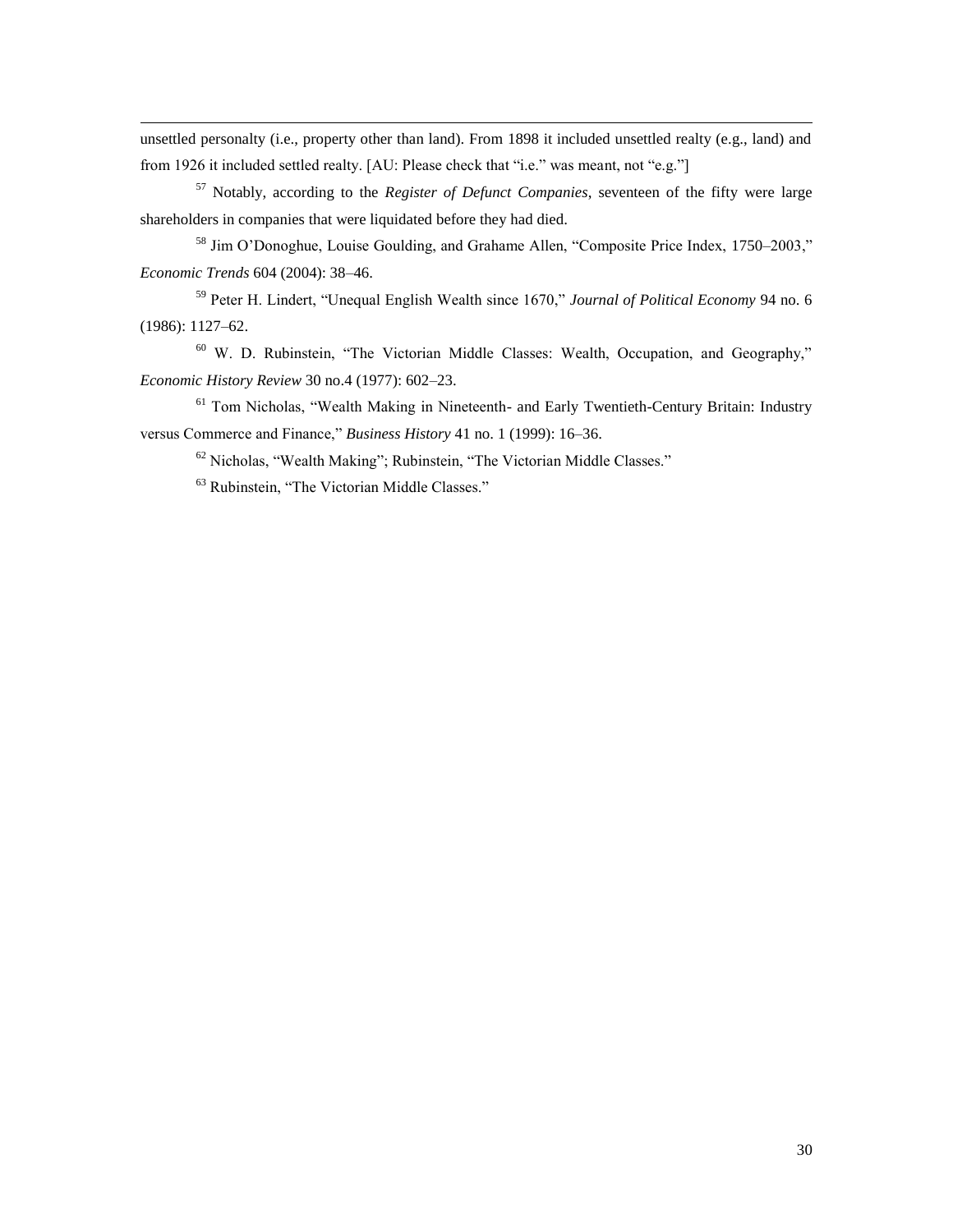| <b>Industry Breakdown of Sample</b> |                  |                  |                  |                |                  |                |       |  |
|-------------------------------------|------------------|------------------|------------------|----------------|------------------|----------------|-------|--|
|                                     | 1850s            | 1860s            | 1870s            | 1880s          | 1890s            | 1900s          | Total |  |
|                                     |                  |                  |                  |                |                  |                |       |  |
| <b>Banks</b>                        | $\mathbf{1}$     | 30               | 25               | 46             | 26               | 14             | 142   |  |
| <b>Breweries</b>                    | $\Omega$         | 3                | $\overline{4}$   | $\tau$         | 15               | 8              | 37    |  |
| Commercial and Industrial           | $\overline{4}$   | 54               | 32               | 62             | 64               | 33             | 249   |  |
| Docks                               | $\boldsymbol{0}$ | $\boldsymbol{0}$ | $\boldsymbol{0}$ | $\overline{2}$ | $\boldsymbol{0}$ | $\mathbf{1}$   | 3     |  |
| Finance                             | $\overline{2}$   | 11               | $\boldsymbol{7}$ | 6              | 3                | $\mathbf{1}$   | 30    |  |
| Gas and Light                       | $\overline{4}$   | 9                | $\overline{4}$   | 9              | 9                | 6              | 41    |  |
| Insurance                           | $\mathbf{1}$     | $\,8\,$          | 10               | 14             | 12               | 5              | 50    |  |
| Iron, Coal and Steel                | $\boldsymbol{0}$ | 5                | $\mathbf{9}$     | 25             | 18               | 10             | 67    |  |
| Mines                               | $\sqrt{2}$       | 11               | $\mathfrak s$    | 11             | 11               | $8\,$          | 48    |  |
| Mortgage and Land                   | $\boldsymbol{0}$ | 3                | $\mathfrak{Z}$   | 34             | 23               | 15             | 78    |  |
| Spinning and Weaving                | $\boldsymbol{0}$ | 3                | $\mathbf{1}$     | 17             | 12               | $\sqrt{2}$     | 35    |  |
| Steamships                          | $\overline{0}$   | $8\,$            | $\overline{4}$   | 12             | 5                | $8\,$          | 37    |  |
| Tea and Coffee                      | $\overline{0}$   | 8                | 3                | 2              | 3                | $\overline{0}$ | 16    |  |
| Telegraph                           | $\mathbf{1}$     | $\mathbf{1}$     | 5                | $\tau$         | 3                | $\overline{2}$ | 19    |  |
| Tramways                            | $\overline{0}$   | $\overline{0}$   | $\sqrt{2}$       | 9              | 9                | $\overline{4}$ | 24    |  |
| Wagon                               | $\boldsymbol{0}$ | $\overline{2}$   | $\mathbf{1}$     | $\overline{4}$ | 5                | $\sqrt{2}$     | 14    |  |
|                                     |                  |                  |                  |                |                  |                |       |  |
| Foreign                             | $\overline{4}$   | 45               | $28\,$           | 72             | 68               | 42             | 259   |  |
| Domestic                            | $11\,$           | 111              | 87               | 195            | 150              | $77\,$         | 631   |  |
|                                     |                  |                  |                  |                |                  |                |       |  |
| Total                               | 15               | 156              | 115              | 267            | 218              | 119            | 890   |  |

*Table 1*

Source: See text. Companies Registration Office files at the National Archives at Kew (BT31 series) and the National Archives of Scotland (BT2 series).

Note: The industry classification used above is that used by contemporary stock exchange manuals such as the *Stock Exchange Official Intelligence*.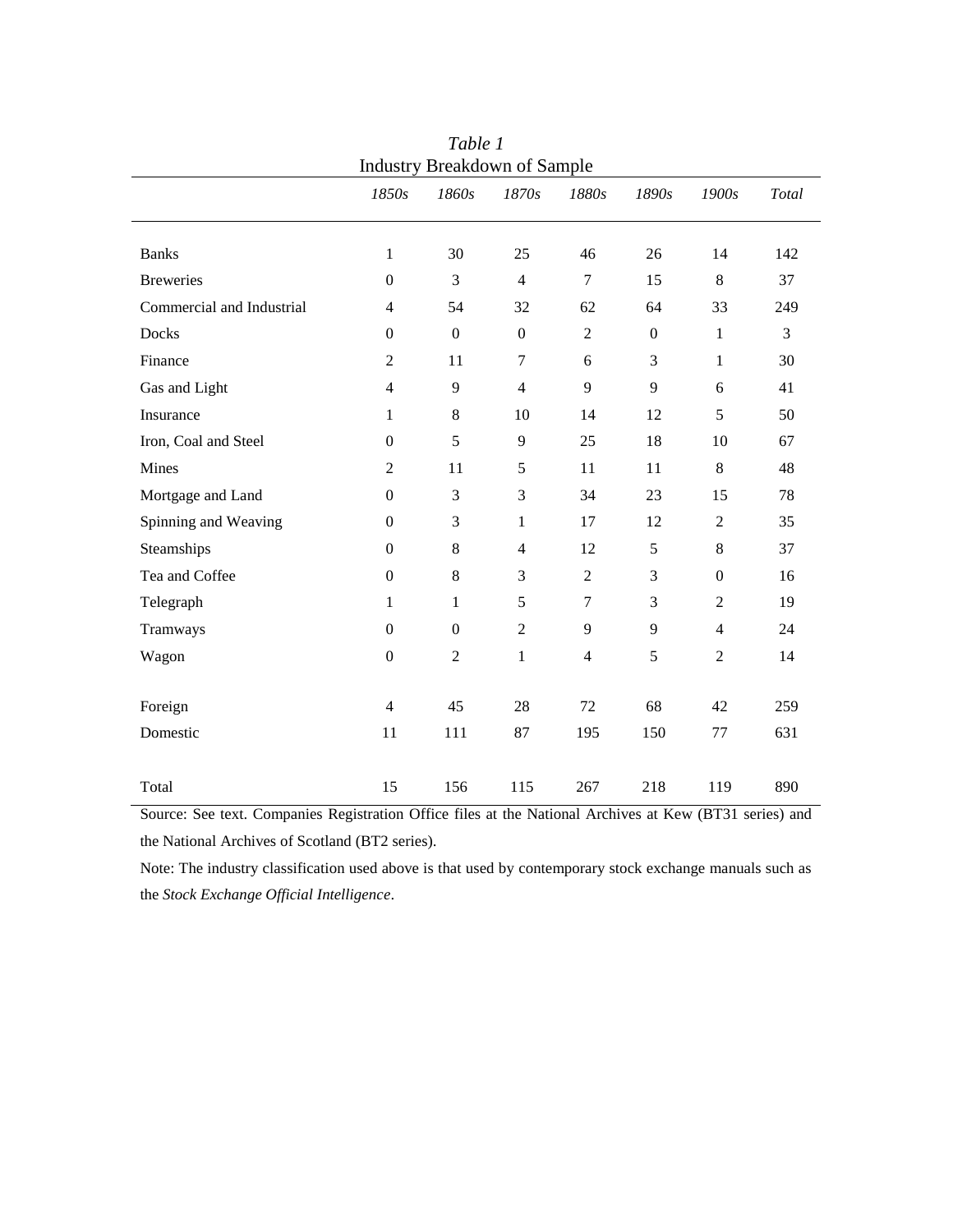|                           | Percentage of Capital / Votes Owned by Largest Shareholder<br>Capital |         |          | <b>V</b> otes              |  |
|---------------------------|-----------------------------------------------------------------------|---------|----------|----------------------------|--|
|                           | Average                                                               | Median  | Stdev    | Median<br>Stdev<br>Average |  |
| PANEL A: INDUSTRY         |                                                                       |         |          |                            |  |
| <b>Banks</b>              | 5.4                                                                   | 4.0     | 4.4      | 2.0<br>3.7<br>4.4          |  |
| <b>Breweries</b>          | 17.0                                                                  | 13.7    | 12.2     | 16.4<br>10.6<br>18.1       |  |
| Commercial and Industrial | 12.6                                                                  | 10.0    | 10.7     | 10.6<br>6.8<br>13.3        |  |
| Docks                     | 12.4                                                                  | 12.4    | 1.3      | 11.3<br>12.2<br>2.6        |  |
| Finance                   | 7.8                                                                   | 6.0     | 7.0      | 4.5<br>3.4<br>3.8          |  |
| Gas Light and Waterworks  | 9.7                                                                   | 6.8     | 9.0      | 9.0<br>3.6<br>12.2         |  |
| Insurance                 | 9.2                                                                   | 5.1     | 12.8     | 3.5<br>2.9<br>3.0          |  |
| Iron, Coal and Steel      | 14.4                                                                  | 10.0    | 12.9     | 12.5<br>9.0<br>10.8        |  |
| Mines                     | 10.8                                                                  | 6.8     | 9.9      | 8.3<br>4.9<br>10.1         |  |
| Mortgage and Land         | 9.2                                                                   | 5.4     | 10.5     | 7.2<br>4.2<br>9.9          |  |
| Spinning and Weaving      | 7.3                                                                   | 4.9     | 5.9      | 8.4<br>8.9<br>6.6          |  |
| Steamships                | 11.2                                                                  | 6.5     | 14.4     | 11.2<br>5.7<br>15.7        |  |
| Tea and Coffee            | 10.7                                                                  | 9.4     | 6.6      | 5.2<br>6.2<br>4.4          |  |
| Telegraph                 | 17.7                                                                  | 8.8     | 17.0     | 12.7<br>5.9<br>17.0        |  |
| Tramways                  | 10.7                                                                  | 4.6     | 16.4     | 8.7<br>4.2<br>14.7         |  |
| Wagon                     | 8.1                                                                   | 6.8     | 5.5      | 6.8<br>6.7<br>5.4          |  |
|                           |                                                                       |         |          |                            |  |
| PANEL B: LOCATION         |                                                                       |         |          |                            |  |
| Domestic                  | 10.1                                                                  | 6.9     | 9.7      | 8.2<br>4.9<br>10.6         |  |
| Foreign                   | 11.5                                                                  | 6.4     | 13.2     | 5.0<br>13.5<br>9.7         |  |
| PANEL C: DECADE           |                                                                       |         |          |                            |  |
| 1850s                     | 5.8                                                                   | 5.9     | 3.0      | 3.4<br>3.2<br>2.4          |  |
| 1860s                     | 11.7                                                                  | 7.3     | $10.6\,$ | 7.4<br>4.6<br>9.4          |  |
| 1870s                     | 10.8                                                                  | $7.7\,$ | 9.5      | 7.9<br>4.8<br>8.8          |  |
| 1880s                     | 10.8                                                                  | 7.0     | 12.1     | 8.4<br>4.7<br>11.4         |  |
| 1890s                     | 10.4                                                                  | 6.7     | 10.4     | 9.4<br>5.4<br>11.0         |  |
| 1900s                     | 8.9                                                                   | 5.6     | $10.0\,$ | 10.0<br>5.2<br>16.4        |  |
|                           |                                                                       |         |          |                            |  |
| Overall                   | 10.5                                                                  | 6.8     | 10.7     | 8.6<br>4.9<br>11.6         |  |

*Table 2* Percentage of Capital / Votes Owned by Largest Shareholder

Source: See text. See table 1.

Notes: The industry classification used above is that used by contemporary stock exchange manuals such as the *Stock Exchange Official Intelligence* and *Stock Exchange Yearbook*. We follow the categorisation of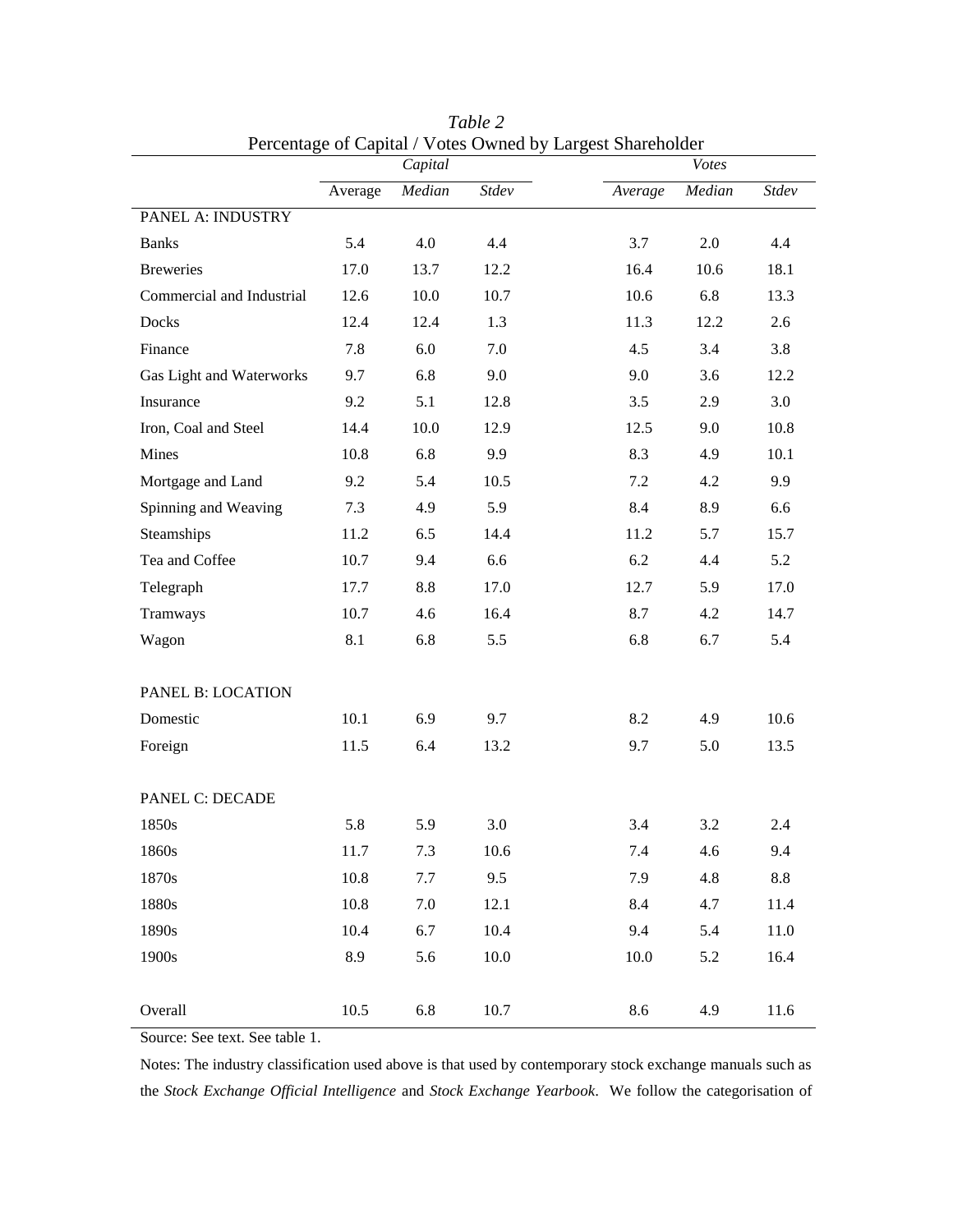these yearbooks and work backwards so that although breweries may have originally been in the industrial and commercial category in the yearbooks, they are always in a separate category in our sample.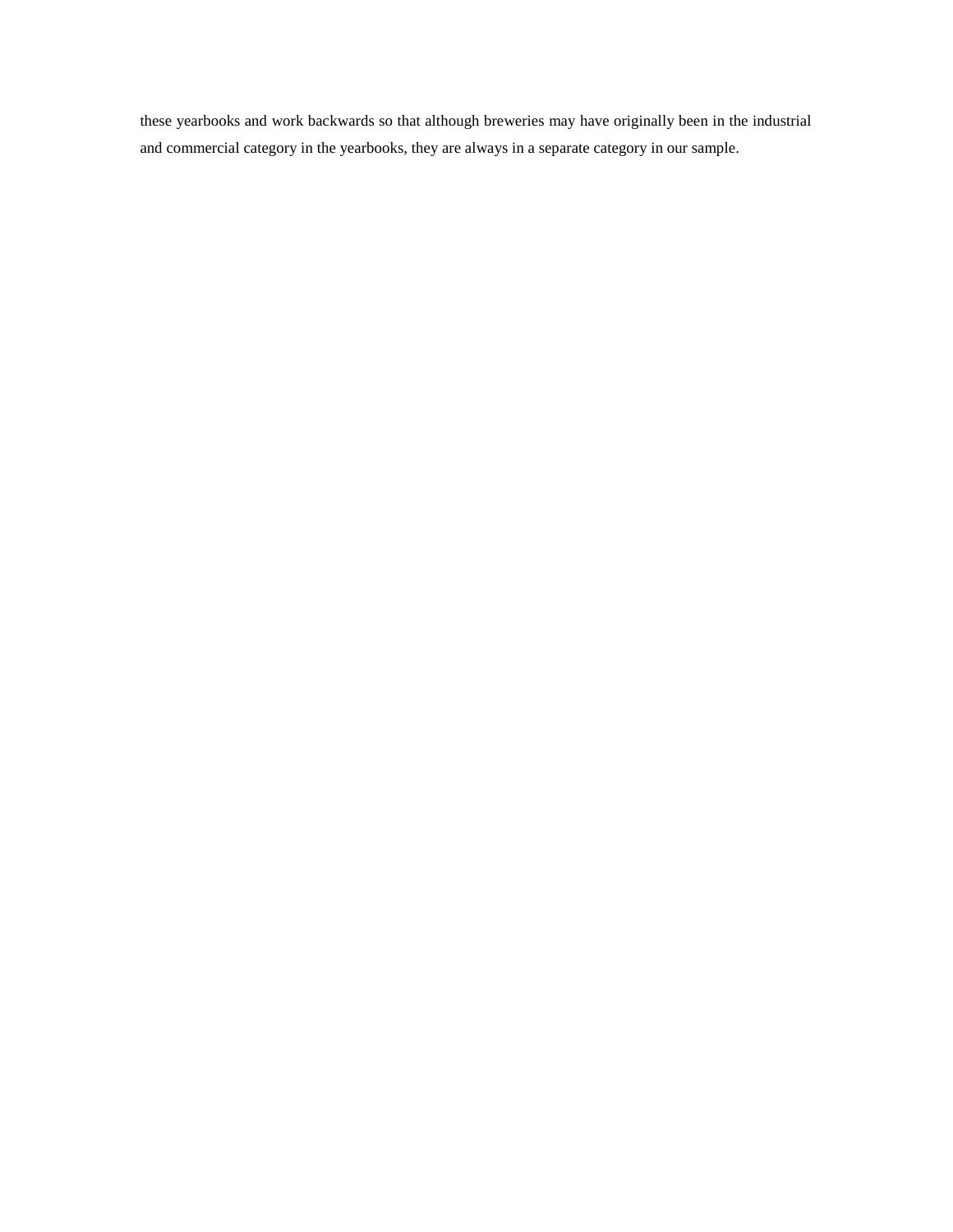|                           |                  |                                          | Large Shareholders and Control<br>Large Shareholders |                  | Large Shareholder  |                |
|---------------------------|------------------|------------------------------------------|------------------------------------------------------|------------------|--------------------|----------------|
|                           |                  | Large Shareholders<br>Who Were Directors |                                                      | Who Had Same     |                    |                |
|                           |                  |                                          |                                                      |                  | Surname Is Part of |                |
|                           |                  |                                          |                                                      | Surname as Other |                    | Company's Name |
|                           | No.              | $\%$                                     | No.                                                  | $\%$             | No.                | $\%$           |
| PANEL A: INDUSTRY         |                  |                                          |                                                      |                  |                    |                |
| <b>Banks</b>              | 50               | 45.9                                     | 18                                                   | 16.5             | $\overline{4}$     | 2.8            |
| <b>Breweries</b>          | 26               | 42.6                                     | 11                                                   | 18.0             | 11                 | 29.7           |
| Commercial and Industrial | 92               | 39.0                                     | 52                                                   | 22.0             | 50                 | 20.1           |
| Docks                     | $\sqrt{2}$       | 66.7                                     | $\mathbf{1}$                                         | 33.4             | $\overline{0}$     | 0.0            |
| Finance                   | 5                | 29.4                                     | $\boldsymbol{0}$                                     | 0.0              | $\overline{0}$     | 0.0            |
| Gas Light and Waterworks  | 11               | 35.5                                     | $\overline{2}$                                       | 6.5              | $\overline{0}$     | 0.0            |
| Insurance                 | 11               | 34.4                                     | $\mathbf{1}$                                         | 3.1              | $\overline{0}$     | 0.0            |
| Iron, Coal and Steel      | 29               | 50.0                                     | $\tau$                                               | 12.1             | 9                  | 13.4           |
| Mines                     | 16               | 32.7                                     | 3                                                    | 6.1              | $\overline{0}$     | 0.0            |
| Mortgage and Land         | 20               | 23.5                                     | 6                                                    | 7.1              | $\overline{0}$     | 0.0            |
| Spinning and Weaving      | 9                | 75.0                                     | 3                                                    | 25.0             | 5                  | 14.3           |
| Steamships                | 18               | 52.9                                     | $\tau$                                               | 20.6             | $\overline{0}$     | 0.0            |
| Tea and Coffee            | $\mathbf{1}$     | 11.1                                     | $\overline{0}$                                       | 0.0              | $\overline{0}$     | 0.0            |
| Telegraph                 | 1                | 5.6                                      | $\overline{0}$                                       | 0.0              | $\overline{0}$     | 0.0            |
| Tramways                  | $\,8\,$          | 23.5                                     | $\overline{2}$                                       | 5.9              | $\overline{0}$     | 0.0            |
| Wagon                     | $\boldsymbol{7}$ | 46.7                                     | $\boldsymbol{0}$                                     | 0.0              | $\mathbf{1}$       | 7.1            |
| PANEL B: LOCATION         |                  |                                          |                                                      |                  |                    |                |
| Domestic                  | 246              | 44.2                                     | 99                                                   | 17.8             | 77                 | 9.2            |
| Foreign                   | 60               | 24.3                                     | 14                                                   | 5.7              | 3                  | 0.9            |
| PANEL C: DECADE           |                  |                                          |                                                      |                  |                    |                |
| 1850s                     | $\overline{2}$   | 100.0                                    | $\boldsymbol{0}$                                     | $0.0\,$          | $\boldsymbol{0}$   | $0.0\,$        |
| 1860s                     | 36               | 45.6                                     | $6\,$                                                | 7.6              | 13                 | 8.3            |
| 1870s                     | 13               | 40.6                                     | $\mathbf{1}$                                         | 3.1              | $\sqrt{6}$         | 5.2            |
| 1880s                     | 119              | 41.2                                     | $44$                                                 | 15.2             | 30                 | 11.2           |
| 1890s                     | 88               | 36.7                                     | 36                                                   | 15.0             | 29                 | 13.3           |
|                           |                  |                                          |                                                      |                  |                    |                |
| 1900s                     | 48               | 29.8                                     | 26                                                   | 16.1             | $\boldsymbol{2}$   | 1.7            |

*Table 3*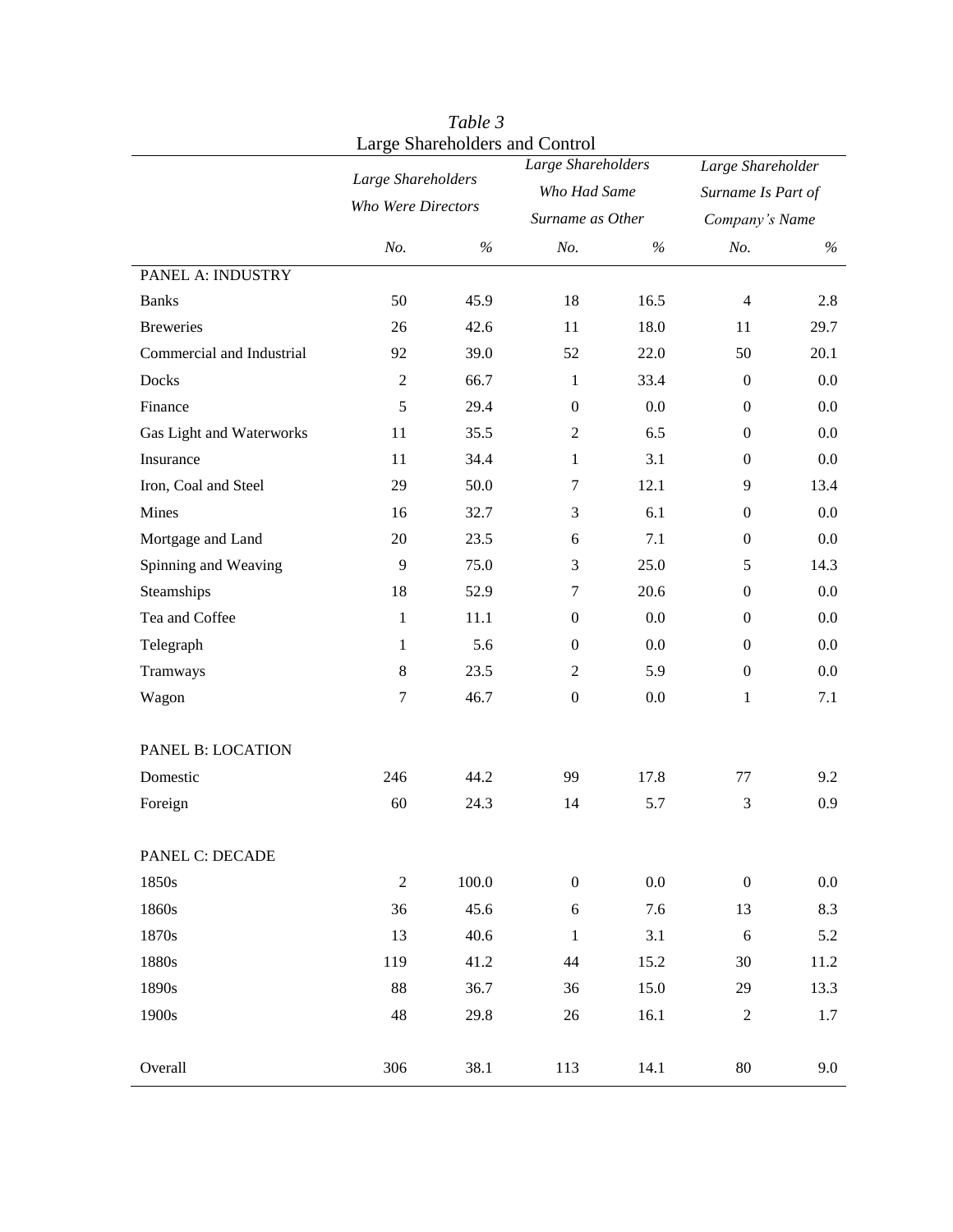Source: See text. See table 1 for ownership sources. Directors were obtained from *Burdett's Official Intelligence*, *Stock Exchange Official Intelligence* and *Stock Exchange Year-book*.

Notes: The industry classification used above is that used by contemporary stock exchange manuals such as the *Stock Exchange Official Intelligence*.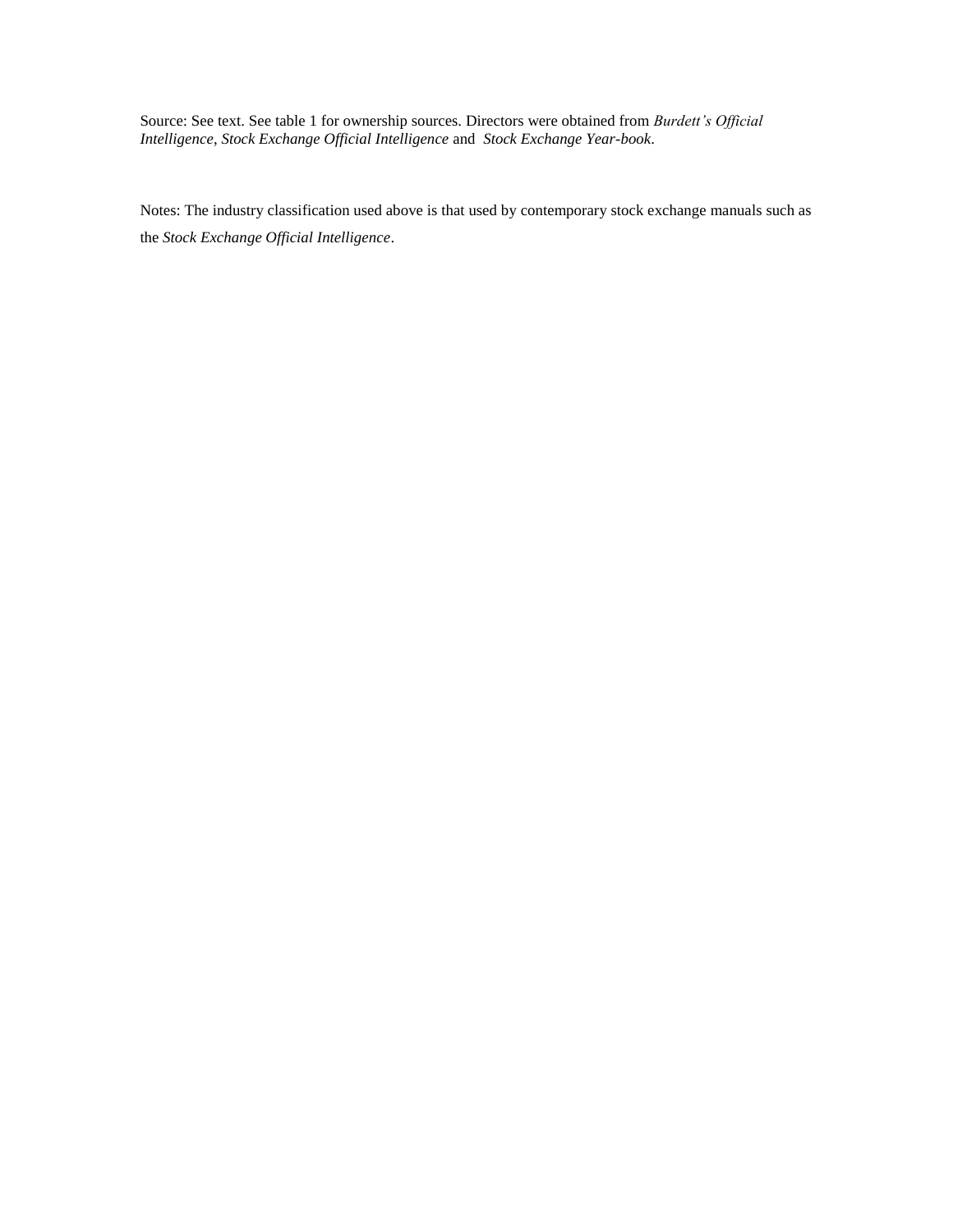|                         | All            | Average  | onarchoracio pocio occupational planas<br>Domestic | Average  | Foreign          | Average                |
|-------------------------|----------------|----------|----------------------------------------------------|----------|------------------|------------------------|
|                         | Companies      | Value of | Companies                                          | Value of | Companies        | Value of               |
|                         |                | Holding  |                                                    | Holding  |                  | Holding                |
|                         |                | f(600s)  |                                                    | f(600s)  |                  | $(\text{\pounds}000s)$ |
| Gentlemen               | 327            | 15.6     | $\overline{220}$                                   | 12.4     | $\overline{107}$ | $\overline{23.3}$      |
| Merchant                | 252            | 14.6     | 176                                                | 13.3     | 76               | 17.6                   |
| Manufacturer            | 124            | 23.9     | 118                                                | 23.6     | 6                | 29.3                   |
| Unclassified males      | 124            | 23.5     | 80                                                 | 23.1     | 44               | 24.4                   |
| Institution             | 49             | 52.6     | 23                                                 | 47.0     | 26               | 57.6                   |
| Professionals           | 43             | 8.6      | 35                                                 | 7.7      | 8                | 13.7                   |
| Banker                  | 41             | 14.2     | 31                                                 | 8.7      | $10\,$           | 27.0                   |
| <b>Legal Profession</b> | 41             | 9.6      | 31                                                 | 10.0     | $10\,$           | 8.4                    |
| Women                   | 35             | 13.5     | 33                                                 | 9.9      | $\mathfrak{2}$   | 34.5                   |
| Politician              | 28             | 10.1     | 15                                                 | 11.6     | 13               | 8.5                    |
| Nobility                | 20             | 132.7    | 14                                                 | 199.8    | 6                | 9.8                    |
| Army and naval officers | 16             | 14.8     | 12                                                 | 10.5     | $\overline{4}$   | 25.8                   |
| Stockbroker             | 14             | 10.9     | 9                                                  | 12.6     | 5                | 5.7                    |
| Other Finance           | 13             | 5.8      | 12                                                 | 5.9      | $\mathbf{1}$     | 5.0                    |
| Retailer                | 12             | 16.2     | 12                                                 | 16.2     | $\boldsymbol{0}$ | 0.0                    |
| White collar            | 9              | 9.8      | 8                                                  | 10.8     | $\mathbf{1}$     | 10.0                   |
| Clergy                  | 5              | 7.3      | 3                                                  | 7.4      | $\overline{2}$   | 14.3                   |
| Agriculture             | $\mathfrak{Z}$ | 3.1      | $\overline{2}$                                     | 1.3      | $\,1$            | 6.8                    |
| Trustees                | $\sqrt{2}$     | 11.3     | $\mathbf{1}$                                       | $10.0\,$ | $\mathbf{1}$     | 1.3                    |
|                         |                |          |                                                    |          |                  |                        |
|                         | 1,158          | 19.5     | 835                                                | 18.3     | 323              | 22.7                   |

*Table 4* Large Shareholders' Socio-occupational Status

Source: see text. . see table 1.

Notes: Average value of holding is based on the par value of shares.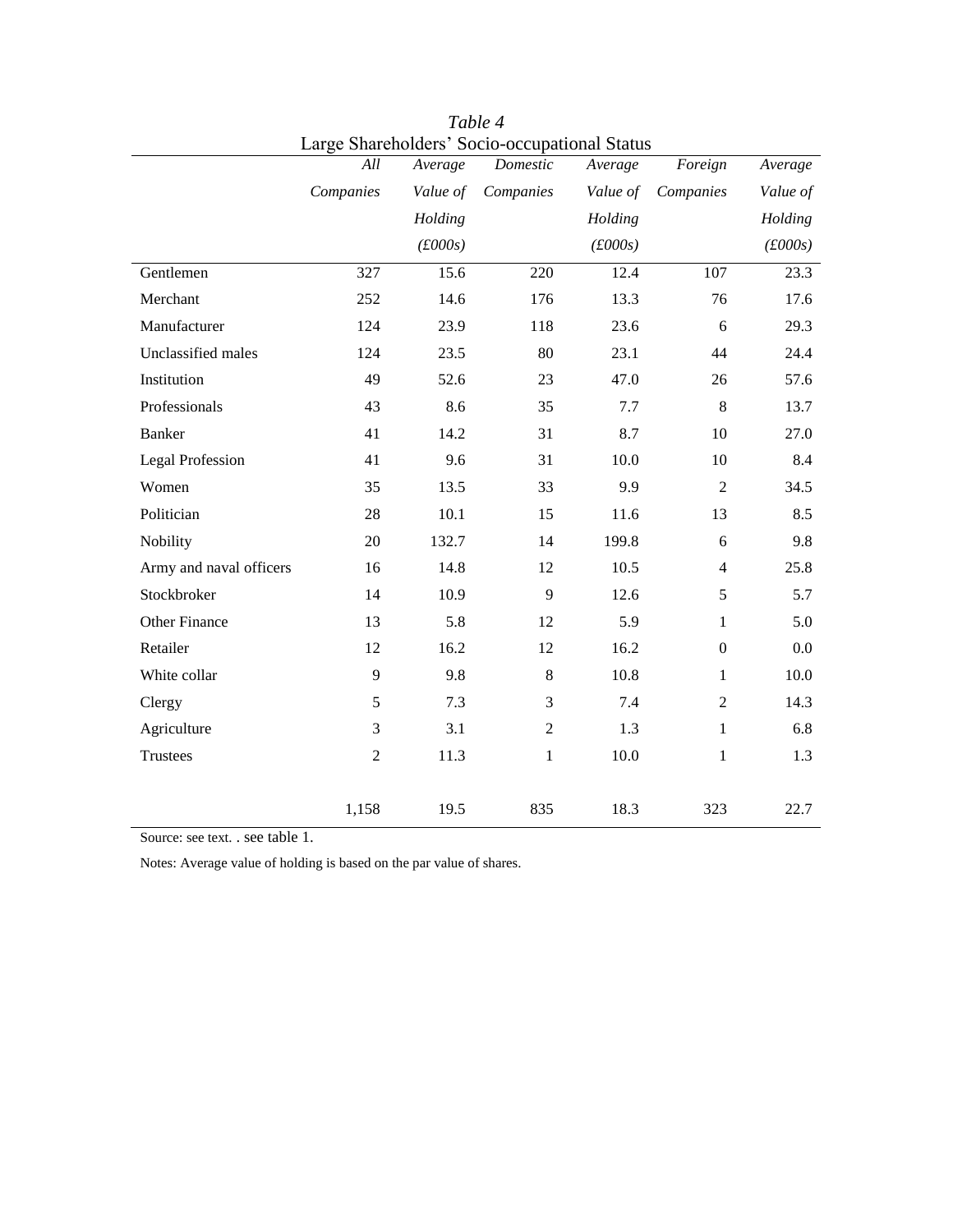|                                                                 |              | <b>Wealth of Large Shareholders</b><br>Probated Wealth of Large | Par Value of Shareholding / |                 |         |  |
|-----------------------------------------------------------------|--------------|-----------------------------------------------------------------|-----------------------------|-----------------|---------|--|
|                                                                 | shareholders |                                                                 |                             | Probated Wealth |         |  |
|                                                                 | Mean         | Median                                                          | $\cal N$                    | Mean            | Median  |  |
| PANEL A: INDUSTRY                                               |              |                                                                 |                             |                 |         |  |
| <b>Banks</b>                                                    | 231.0        | 104.1                                                           | 93                          | 12.9            | 7.8     |  |
| <b>Breweries</b>                                                | 234.8        | 77.4                                                            | 38                          | 16.1            | 10.1    |  |
| Commercial and Industrial                                       | 283.8        | 102.4                                                           | 144                         | 13.8            | 5.2     |  |
| Finance                                                         | 386.6        | 295.8                                                           | 13                          | 13.8            | 2.1     |  |
| Gas Light and Waterworks                                        | 308.5        | 149.8                                                           | 25                          | 6.0             | 3.0     |  |
| Insurance                                                       | 227.7        | 99.3                                                            | 24                          | 7.8             | 2.6     |  |
| Iron, Coal and Steel                                            | 202.9        | 136.6                                                           | 49                          | 16.7            | 8.7     |  |
| Mines                                                           | 231.4        | 88.6                                                            | 33                          | 16.2            | 6.5     |  |
| Mortgage and Land                                               | 443.9        | 128.8                                                           | 24                          | 11.3            | 2.6     |  |
| Spinning and Weaving                                            | 82.6         | 35.0                                                            | 23                          | 17.1            | 11.7    |  |
| Steamships                                                      | 150.4        | 41.9                                                            | 15                          | 37.0            | 26.1    |  |
| Tea and Coffee                                                  | 136.7        | 140.0                                                           | 6                           | 15.0            | 2.3     |  |
| Tramways                                                        | 133.0        | 73.1                                                            | 19                          | 14.4            | 6.3     |  |
| Wagon                                                           | 120.2        | 57.6                                                            | 13                          | 14.1            | 13.4    |  |
| PANEL B: LOCATION                                               |              |                                                                 |                             |                 |         |  |
| Domestic                                                        | 210.5        | 90.5                                                            | 422                         | 14.2            | 6.8     |  |
| Foreign                                                         | 380.5        | 129.8                                                           | 107                         | 14.5            | 3.7     |  |
| PANEL C: OCCUPATION                                             |              |                                                                 |                             |                 |         |  |
| Gentlemen                                                       | 523.8        | 96.8                                                            | 171                         | 15.0            | 7.0     |  |
| Merchant                                                        | 262.9        | 109.0                                                           | 101                         | 14.6            | 5.7     |  |
| Manufacturer                                                    | 282.3        | 117.4                                                           | 78                          | 15.9            | 9.8     |  |
| Professionals                                                   | 166.4        | 152.1                                                           | 19                          | 14.7            | $3.2\,$ |  |
| Banker                                                          | 521.5        | 120.3                                                           | $20\,$                      | 7.1             | 3.5     |  |
| <b>Legal Profession</b>                                         | 106.0        | 51.9                                                            | 20                          | 11.0            | 9.3     |  |
| Women                                                           | 154.6        | 41.9                                                            | 19                          | 15.0            | 4.9     |  |
| Politician                                                      | 423.4        | 338.9                                                           | 21                          | 6.7             | 2.2     |  |
| Nobility                                                        | 581.8        | 118.7                                                           | 15                          | 7.8             | $0.4\,$ |  |
| Army and naval officers                                         | 107.9        | 96.9                                                            | 10                          | 11.2            | 4.7     |  |
| Overall sample                                                  | 342.7        | 97.9                                                            | 529                         | 14.1            | 6.3     |  |
| Shareholders who died within 10<br>years of being a large owner | 379.9        | 92.6                                                            | 210                         | 14.1            | 7.8     |  |

*Table 5*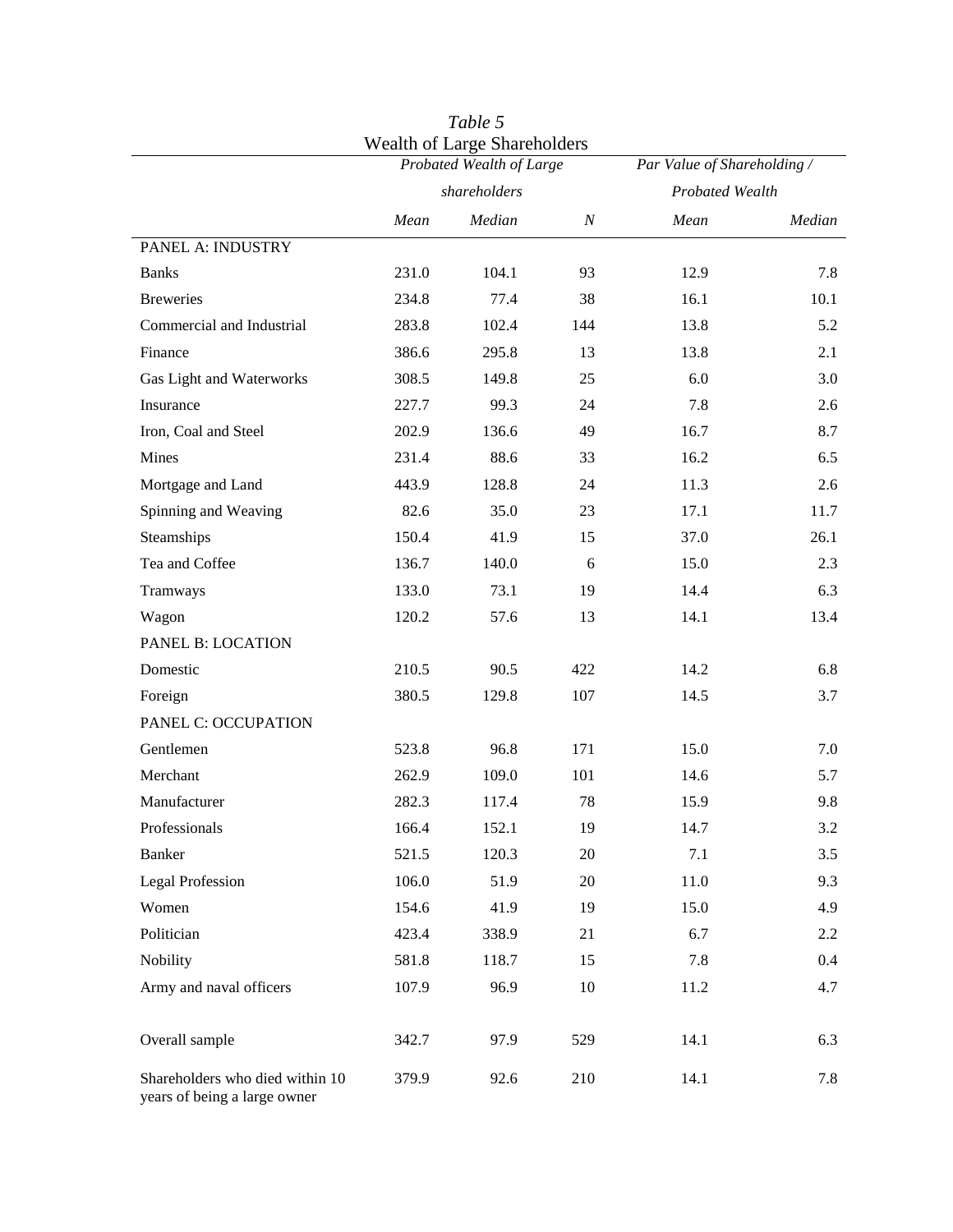| Shareholders who died within 2 | .84 |  | 10.0 |
|--------------------------------|-----|--|------|
| years of being a large owner   |     |  |      |

Sources: see table 1 for ownership sources. Probated wealth data are from the Will Calendars in Ancestry.com.

Note: This table excludes 52 shareholders whose probated wealth was less than the paid-up value of their shareholding. O'Donoghue et al., "Composite Price Index" is used to convert probate values into 1900 values. The industry and occupations panels do not add up to 529 as not all industries or occupations are included.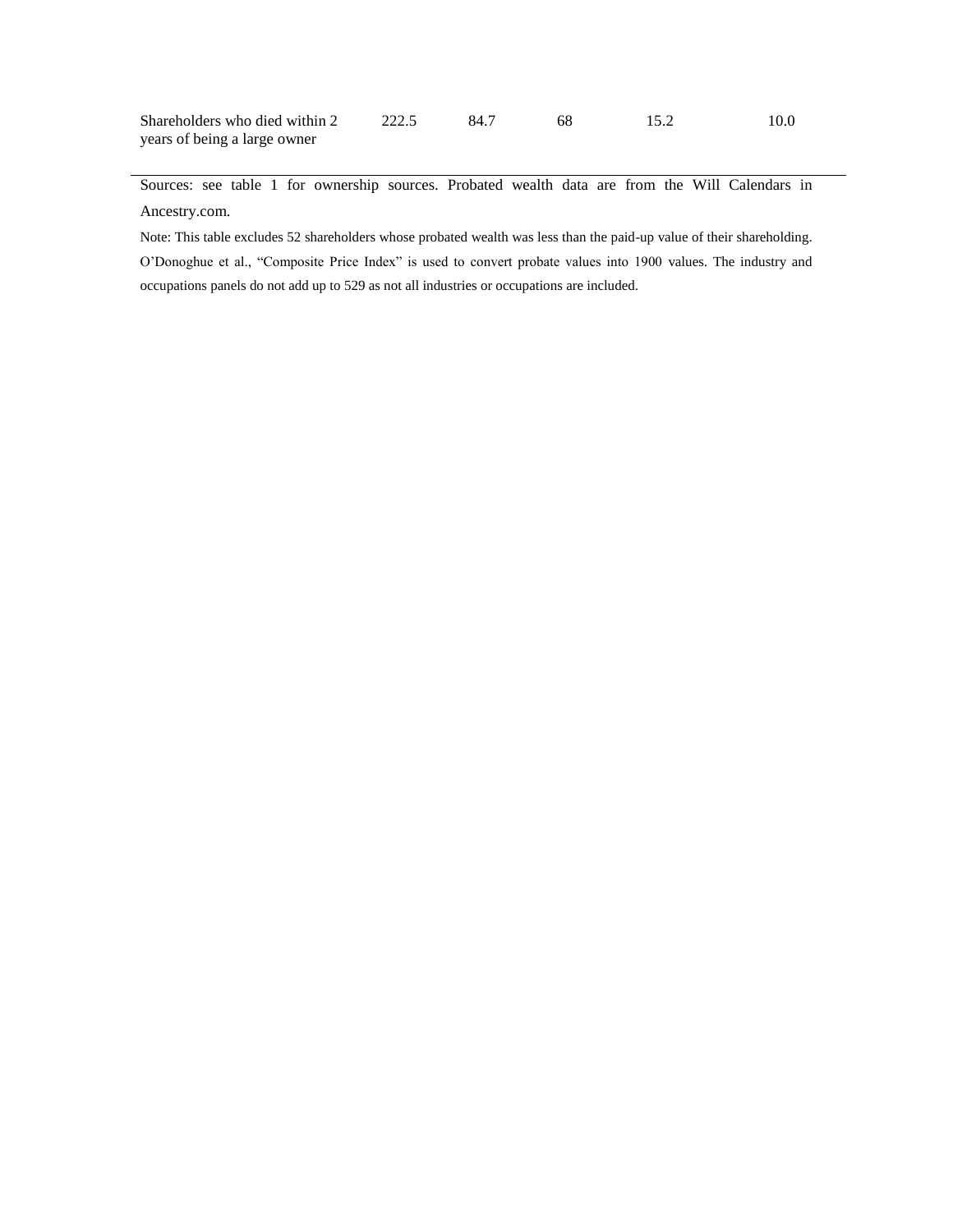| Name [Year of             | Occupation        | Residence     | Wealth          | Par value of   | Companies                        |
|---------------------------|-------------------|---------------|-----------------|----------------|----------------------------------|
| $death$ ]                 | (Occupation       |               | $\pounds$ m     | shareholding   |                                  |
|                           | as given in       |               | (1900)          | /wealth $(\%)$ |                                  |
|                           | ODNB or           |               | <i>prices</i> ) |                |                                  |
|                           | elsewhere)        |               |                 |                |                                  |
| <b>Charles Morrison</b>   | Gentleman         | London        | 10.6            | 1.1            | Amazon Telegraph;                |
| [1909]                    | (Merchant         |               |                 |                | <b>Emerald and Phoenix</b>       |
|                           | banker)           |               |                 |                | Brewery; Tramways                |
|                           |                   |               |                 |                | Union; United Asbestos           |
|                           |                   |               |                 |                | Co.                              |
| James Williamson          | Linoleum          | Lancashire    | 5.0             | 0.2            | San Sebastian Nitrate            |
| (Lord Ashton)             | manufacturer      |               |                 |                |                                  |
| [1930]                    |                   |               |                 |                |                                  |
| <b>Thomas Brassey</b>     | Contractor        | London        | 3.0             | 0.3            | Central Argentine Land           |
| [1871]                    |                   | Norfolk       | 2.0             | 0.2            | Co.                              |
| Joseph T. Mills<br>[1924] | Landed gentry     |               |                 |                | Cagliari Gas and Water           |
| Baron John H.             | <b>Banker</b>     | London        | 2.0             | 0.8            | Amelia Nitrate                   |
| Schroder [1910]           |                   |               |                 |                |                                  |
| Thomas V. Smith           | Distiller         | London        | 1.9             | 0.0            | Smith Garrett and Co.            |
| [1906]                    |                   |               |                 |                | (Brewery)                        |
| George Grenfell           | <b>Banker</b>     | London        | 1.9             | 0.3            | Palmer's Shipbuilding and        |
| Glyn                      |                   |               |                 |                | Iron                             |
| (Lord Wolverton)          |                   |               |                 |                |                                  |
| [1889]                    |                   |               |                 |                |                                  |
| Michael T. Bass           | <b>Brewer</b>     | Staffordshire | 1.9             | 0.8            | <b>National Discount</b>         |
| [1884]                    |                   |               |                 |                | Company                          |
| George Wythes             | Contractor        | London / Kent | 1.5             | 13.4           | Bank of Queensland;              |
| [1883]                    |                   |               |                 |                | Central Argentine Land           |
|                           |                   |               |                 |                | Co; New British Iron;            |
| Ludwig Loeffler           | Gentleman         | London        | 1.5             | 2.4            | Rhymney Iron<br>Copiapo (Mining) |
| [1906]                    | (Inventor and     |               |                 |                |                                  |
|                           | businessman)      |               |                 |                |                                  |
| Sydney Stern (Lord        | <b>Banker</b>     | London        | 1.4             | 3.2            | Indianapolis (Brewery)           |
| Wandsworth)               |                   |               |                 |                |                                  |
| [1912]                    |                   |               |                 |                |                                  |
| Thomas H. Ismay           | Ship Owner        | Lancashire    | 1.4             | 0.1            | Platte Land                      |
| [1899]                    |                   |               |                 |                |                                  |
| George Herring            | Gentleman         | London        | 1.4             | 0.8            | London & Yorkshire Bank          |
| [1906]                    | (Businessman)     |               |                 |                |                                  |
| James C. Eno              | Gentleman         | London        | 1.3             | 0.6            | Tyne Steam Shipping              |
| [1915]                    | (Chemist)         | London        | 1.3             | 0.5            | Hotchkiss Ordinance              |
| Henry Tate [1909]         | Sugar<br>merchant |               |                 |                |                                  |
| Samuel Fielden            | Gentleman         | Lancashire    | 1.3             | 0.4            | <b>Union Plate Glass</b>         |
| [1889]                    | (Cotton           |               |                 |                |                                  |
|                           | manufacturer)     |               |                 |                |                                  |

*Table 6*